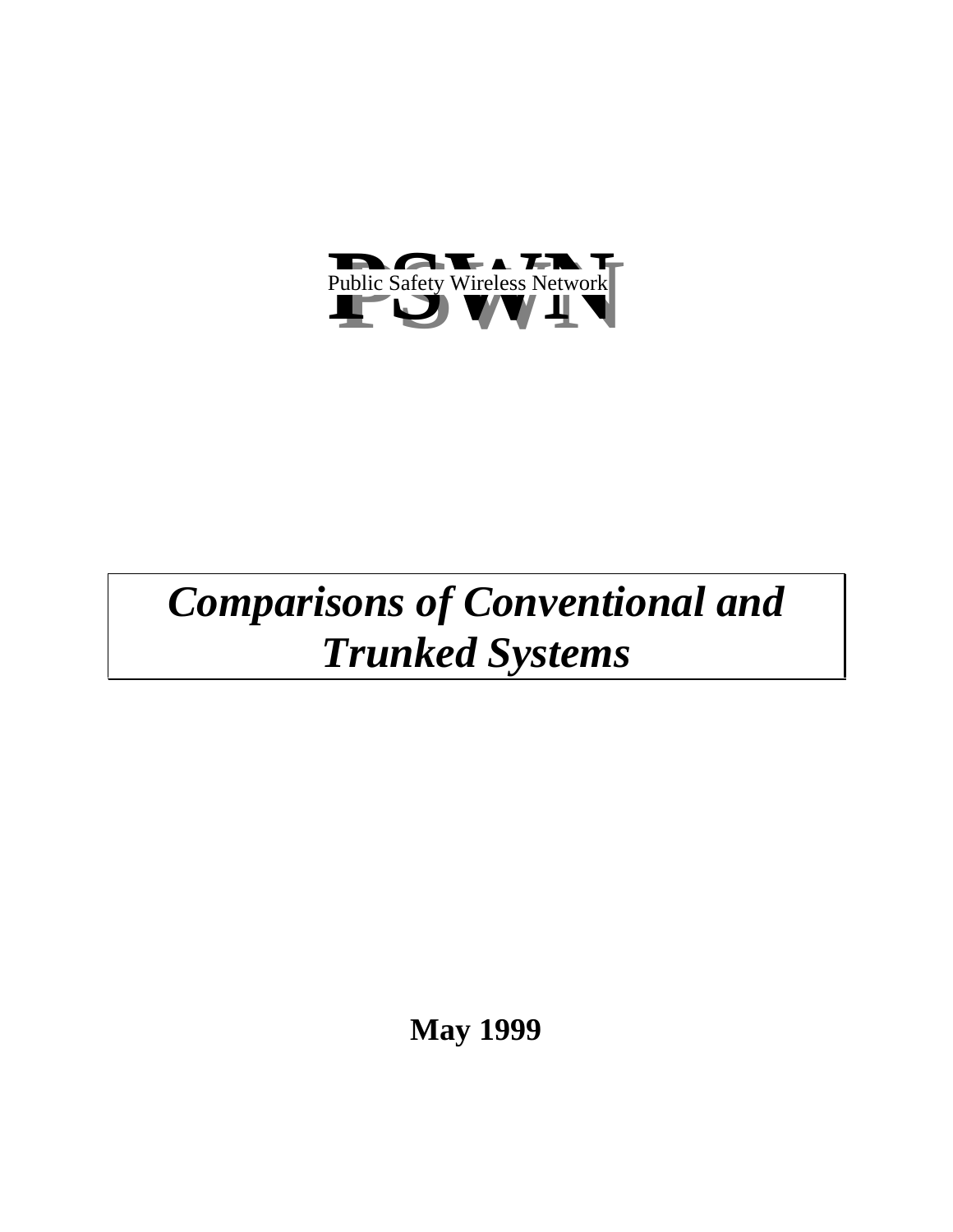## **FOREWORD**

<span id="page-1-0"></span>Land mobile radio (LMR) networks are critical for public safety communications. In support of the Public Safety Wireless Network (PSWN) Program Management Office (PMO), Booz•Allen & Hamilton analyzed conventional, trunked, and hybrid system architectures to provide background information to public safety system planners on the different architecture alternatives.

*Comparisons of Conventional and Trunked Radio Systems* considers typical systems architectures. However, it does not analyze specific vendor systems, implementations, or technical requirements.

This report does not reflect a government position or endorse a particular type of LMR network architecture.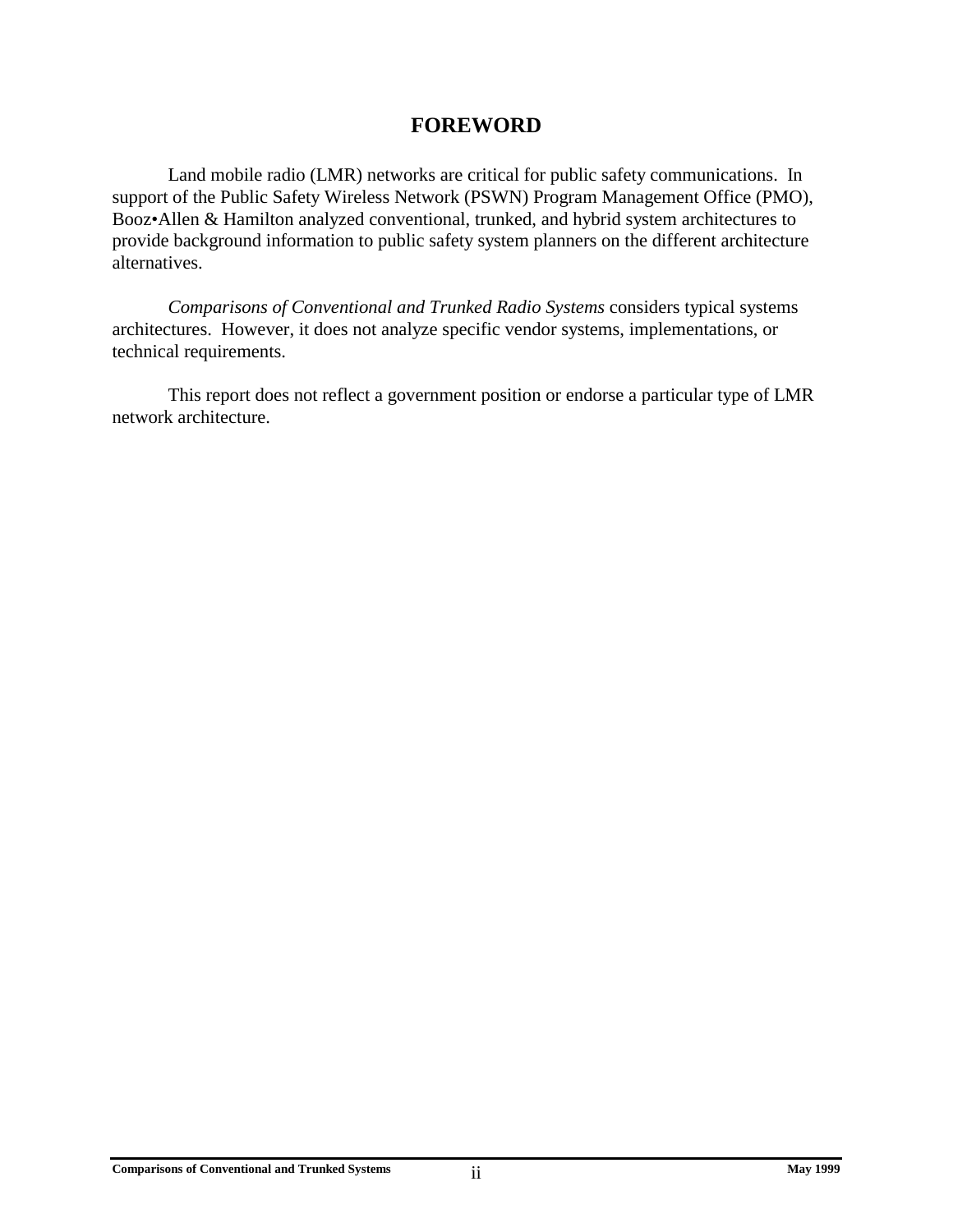## **TABLE OF CONTENTS**

|     |      |                                                           | <b>PAGE</b> |
|-----|------|-----------------------------------------------------------|-------------|
|     |      |                                                           |             |
|     |      |                                                           |             |
|     |      |                                                           |             |
| 1.0 |      |                                                           |             |
| 2.0 |      |                                                           |             |
|     | 2.1  |                                                           |             |
|     | 2.2  |                                                           |             |
|     | 2.3  | Techniques for Improving and Extending Area Coverage 4    |             |
|     | 2.4  |                                                           |             |
|     | 2.5  |                                                           |             |
| 3.0 |      |                                                           |             |
|     | 3.1  |                                                           |             |
|     | 3.2  |                                                           |             |
| 4.0 |      |                                                           |             |
| 5.0 |      |                                                           |             |
|     | 5.1  |                                                           |             |
|     | 5.2  |                                                           |             |
|     | 5.3  |                                                           |             |
|     | 5.4  |                                                           |             |
|     | 5.5  |                                                           |             |
|     | 5.6  |                                                           |             |
|     | 5.7  |                                                           |             |
|     | 5.8  |                                                           |             |
|     | 5.9  |                                                           |             |
|     | 5.10 |                                                           |             |
|     | 5.11 | Ability To Handle Multiple Voice and Data Applications 32 |             |
|     | 5.12 |                                                           |             |
|     | 5.13 |                                                           |             |
|     | 5.14 |                                                           |             |
|     | 5.15 |                                                           |             |
|     | 5.16 |                                                           |             |
|     | 5.17 |                                                           |             |
|     | 5.18 |                                                           |             |
|     | 5.19 |                                                           |             |
| 6.0 |      |                                                           |             |
|     |      |                                                           |             |
|     |      | APPENDIX B. IMPACT OF ARCHITECTURE ON NETWORK CAPACITY    |             |
|     |      |                                                           |             |
|     |      | APPENDIX C. COSTING ASSUMPTIONS AND MATHEMATICAL          |             |
|     |      | <b>CAPACITY CONSIDERATIONS FOR TRUNKED SYSTEMS  1</b>     |             |
|     | C.1  |                                                           |             |
|     | C.2  |                                                           |             |
|     |      |                                                           |             |
|     |      |                                                           |             |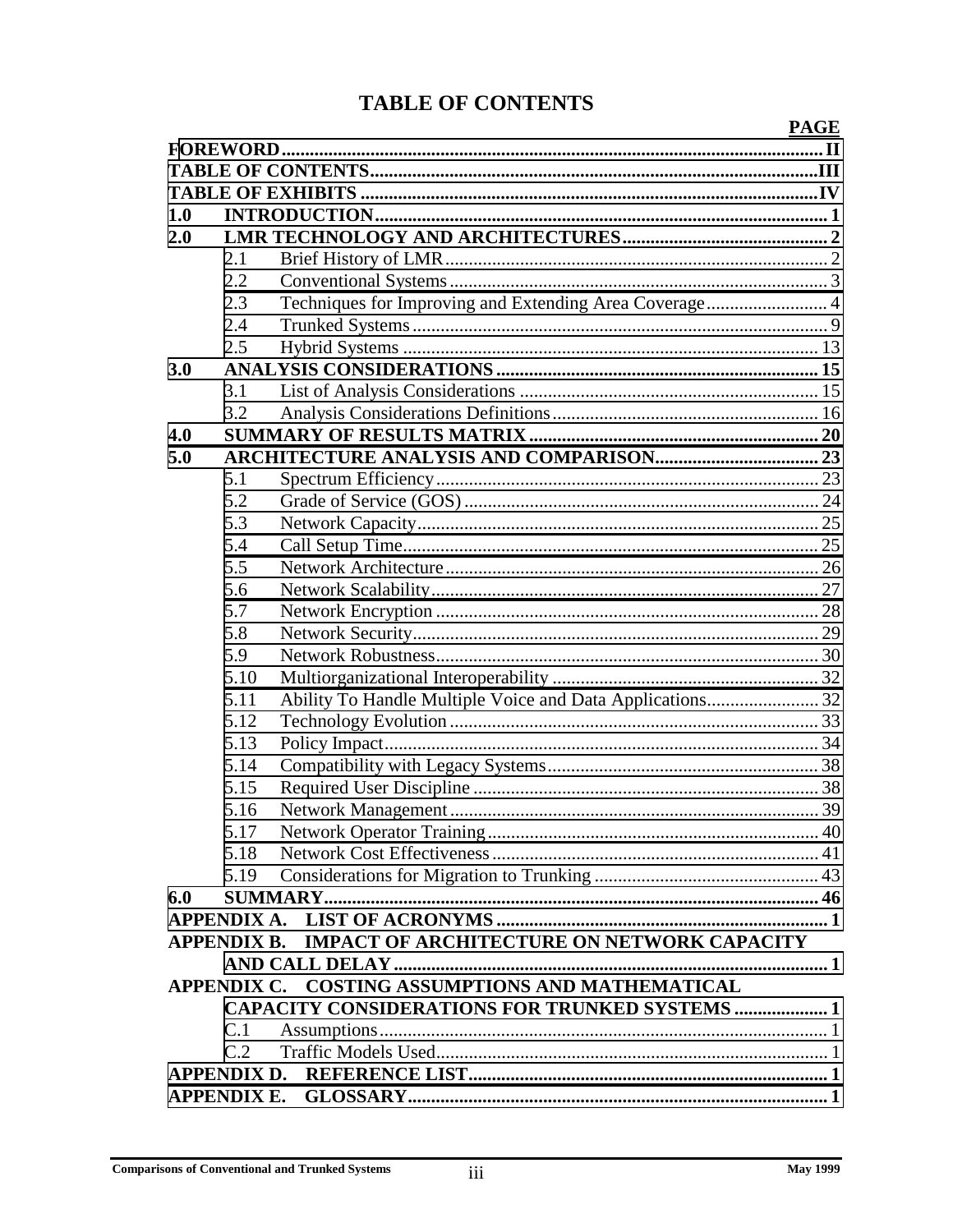## **TABLE OF EXHIBITS**

<span id="page-3-0"></span>

| <b>Exhibit 1</b>  | <b>Single-Site Conventional System Configuration Operating in Half or</b> |  |
|-------------------|---------------------------------------------------------------------------|--|
|                   |                                                                           |  |
| <b>Exhibit 2</b>  |                                                                           |  |
| <b>Exhibit 3</b>  | <b>Typical System Configuration of a Two-Site Simulcast or Multicast</b>  |  |
|                   |                                                                           |  |
| <b>Exhibit 4</b>  | Frequency Layout of a Seven-Site Simulcast LMR System 7                   |  |
| <b>Exhibit 5</b>  | Frequency Layout of a Ten-Site Multicast or Zone-Type LMR System          |  |
|                   |                                                                           |  |
| <b>Exhibit 6</b>  | Typical Configuration of a Centralized Trunked System 10                  |  |
| <b>Exhibit 7</b>  | An Example of User Talk Groups in a Trunked System 12                     |  |
| <b>Exhibit 8</b>  | <b>Example of a User Group Structure for a Hybrid System 14</b>           |  |
| <b>Exhibit 9</b>  | High-Level Definitions of Analysis Considerations  15                     |  |
| <b>Exhibit 10</b> |                                                                           |  |
| <b>Exhibit 11</b> |                                                                           |  |
| <b>Exhibit 12</b> |                                                                           |  |
| <b>Exhibit 13</b> | <b>Estimated Network Architecture/Technology Capacity and Cost</b>        |  |
|                   |                                                                           |  |
| <b>Exhibit 14</b> | Table of Co-Channel and Adjacent Channel Frequency Coordination           |  |
|                   |                                                                           |  |
| <b>Exhibit 15</b> | Table of Service Area Calculation Requirements  44                        |  |
| <b>Exhibit 16</b> | Table of Service Area Calculation Requirements  44                        |  |
| <b>Exhibit 17</b> | <b>Conventional and Trunked Radio Channel Transmit Delay</b>              |  |
|                   |                                                                           |  |
| <b>Exhibit 18</b> | <b>Trunked versus Conventional Capacity Estimated Using Two Finite</b>    |  |
|                   |                                                                           |  |
| <b>Exhibit 19</b> | <b>Trunked versus Conventional Capacity Estimated Using Two Finite</b>    |  |
|                   |                                                                           |  |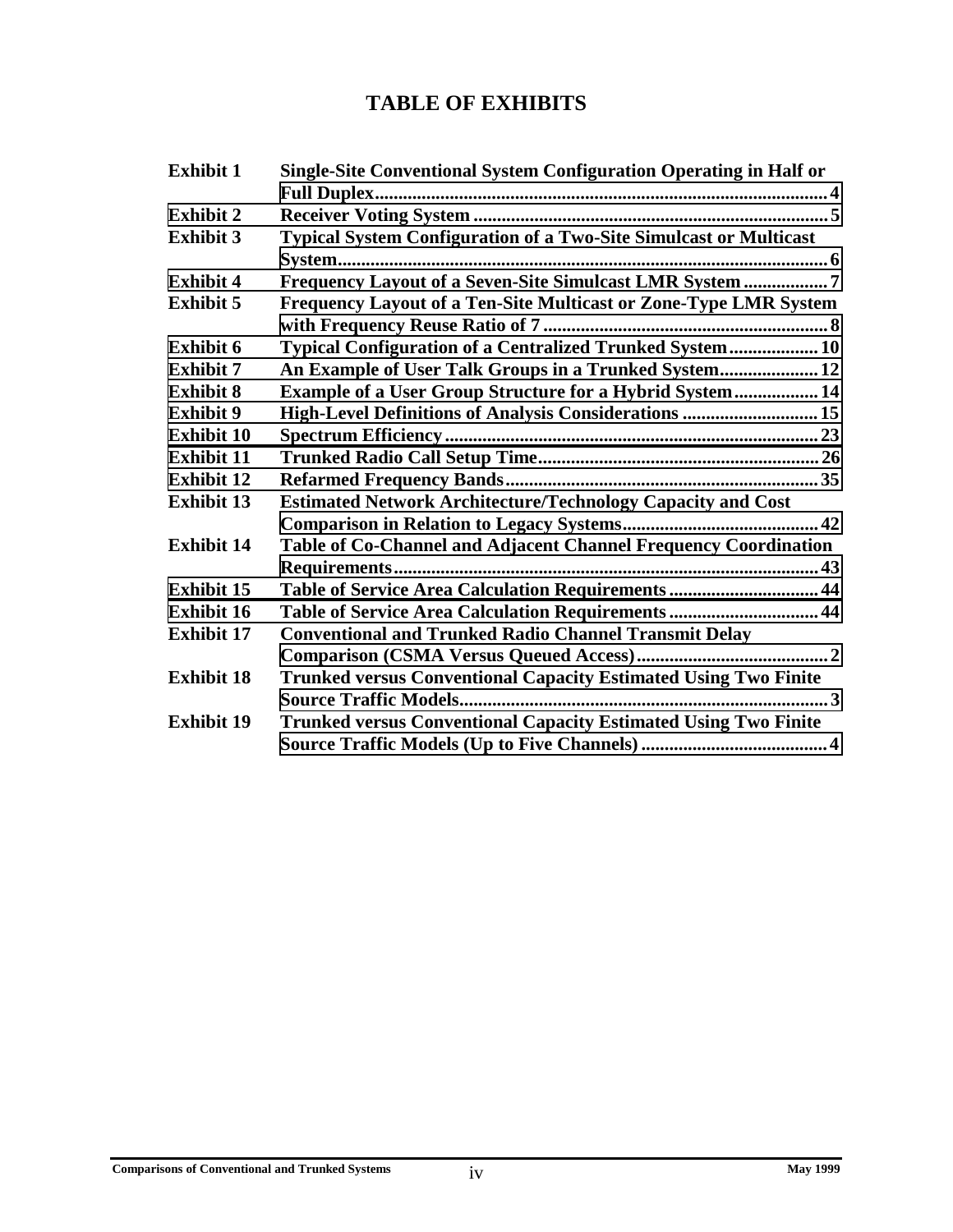## **1.0 INTRODUCTION**

<span id="page-4-0"></span>Increasing demands on frequency spectrum, a finite resource, force users create conditions force users to look for more spectrum-efficient systems, which the market is manufacturing along with increased features. Land mobile radio (LMR) systems are changing significantly. These changes include the introduction of narrowband digital LMR systems, the deployment of 800 megahertz (MHz) systems, the incorporation of advanced user services and features, and the development of alternative network architectures. Therefore, system planners may need to conduct a wide range of comparative analyses to determine the type of system that is most appropriate for their environment and requirements. Planners in public safety agencies need to consider, in addition, the special requirements imposed by their mission and operations.

An essential decision for LMR system planners is determining which system architecture should be implemented to meet technical, operational, and environmental requirements. In general, LMR systems are designed using one of three architectures: conventional, trunked, or a hybrid of the two. The selection of one architecture over the others is based on a range of factors, including spectrum, technical features, operational requirements, and cost considerations.

*Comparisons of Conventional and Trunked Radio Systems* is intended to provide background information for system planners, especially those in public safety agencies, to assist them in their evaluation of architecture options. Specifically the report—

- Informs system planners about the technical components and operational characteristics of LMR system architectures.
- Identifies essential technical and operational characteristics and considerations that relate to LMR performance and public safety communication requirements.
- Analyzes each architecture to highlight performance characteristics of, and the essential differences among, the alternatives.
- Provides system planners with descriptive information, analysis results, and operational considerations to foster decision making.

This document analyzes and compares conventional, trunked, and hybrid LMR systems. It provides high-level definitions of the architecture alternatives and analysis considerations. It then discusses each consideration as it applies to each of the architecture alternatives.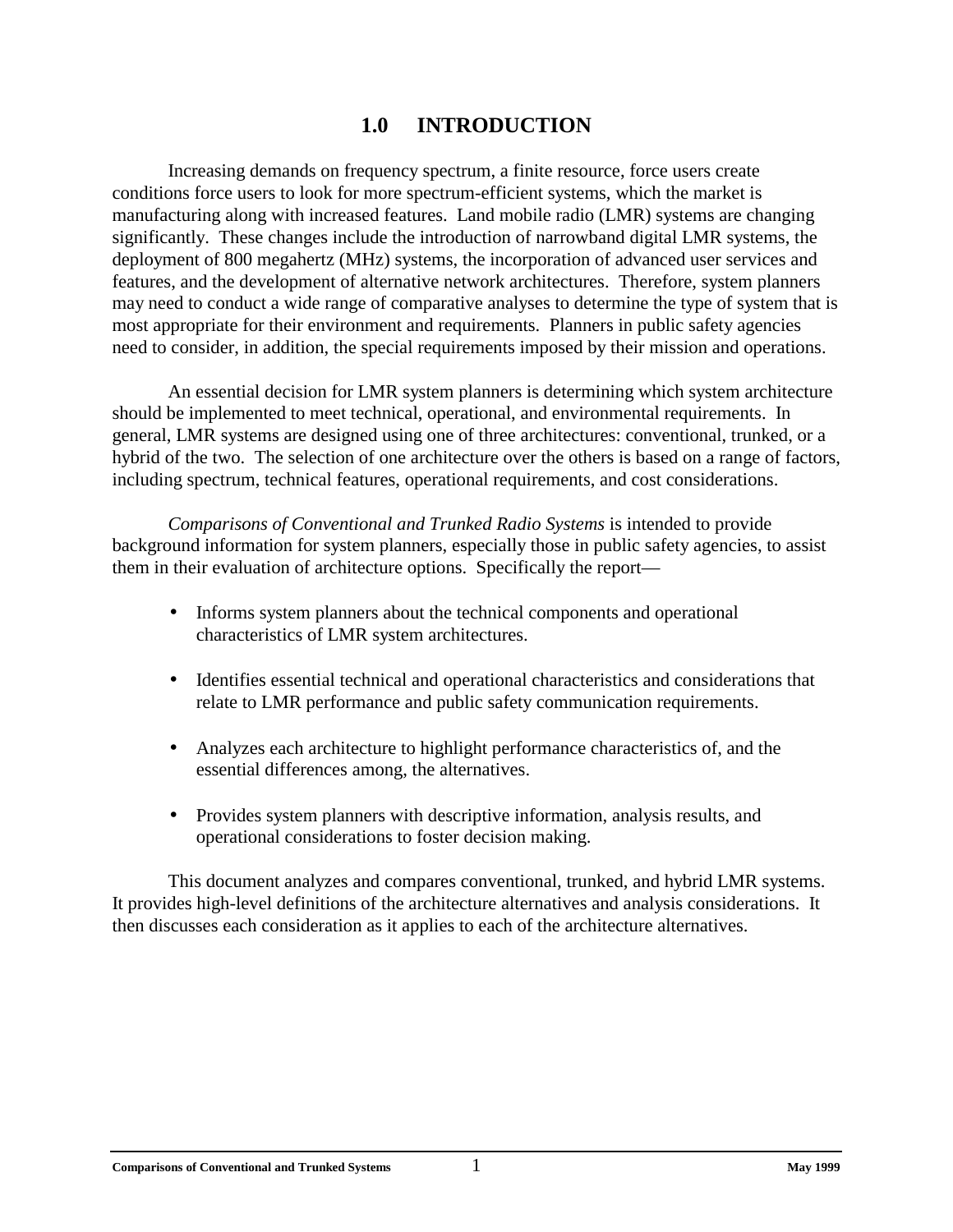# **2.0 LMR TECHNOLOGY AND ARCHITECTURES**

#### <span id="page-5-0"></span>**2.1 Brief History of LMR**

Federal Communication Commission (FCC) rules define a land mobile radio system as a regularly interacting group of base, mobile, and associated control and fixed relay stations intended to provide land mobile radio communications service over a single area of operation. The term mobile refers to movement of the radio, rather than association with a vehicle; hence mobile radio encompasses handheld and portable radios.

The possibility of radio communications was established in 1864 by James Clerk Maxwell, then a professor of physics at Cambridge University. Maxwell showed theoretically that an electrical disturbance, propagating at the speed of light, could produce an effect at a distance. Theory was first put into practice by Hertz, who demonstrated spark-gap communications over distances of several feet in the 1880s. The distance was rapidly extended by Marconi, who by 1901 succeeded in transmitting Morse code across the Atlantic ocean. The vacuum tube made speech transmissions practical and by 1915 the American Telephone & Telegraph company had sent speech transmissions from Washington, D.C., to Paris and Honolulu.

The first practical land mobile communications occurred in 1928 when the Detroit Police Department finally succeeded in solving the instability and low sensitivity problems that had plagued their mobile receiver designs for 7 years. By 1933, a mobile transmitter had been developed, allowing the first two-way police system to operate in Bayonne, New Jersey. The 1939 success of a state-wide Connecticut highway patrol system using frequency modulation (FM) led to a nationwide phase-out of amplitude modulated equipment.

By 1933 the need for radio regulation was also apparent and the first operating rules were mandated by the Federal Radio Commission. The Federal Communications Commission was established one year later. Twenty-nine very high frequency (VHF) channels between 30 and 40 MHz (known today as low band) were allocated for police use. In 1946 the initial rules for the Domestic Public Land Mobile Radio Service were established and high band frequencies between 152 and 162 MHz were allocated. Small businesses could now purchase airtime from common carriers, thus avoiding the large startup costs of a private system. Previously only certain industries had access to mobile radio frequencies; for example, public safety, public utilities, transportation, and the media.

Since then, the rapid growth of the land mobile radio industry has been accompanied by substantial additional spectrum allocations in the ultra high frequency (UHF) band (406 to 512 MHz), and the 800- and 900-MHz bands. Nonetheless, it appears that practical mobile spectrum is unlikely to significantly increase because there is nothing left to allocate; hence, today's strong push toward more efficient use of the spectrum already allocated.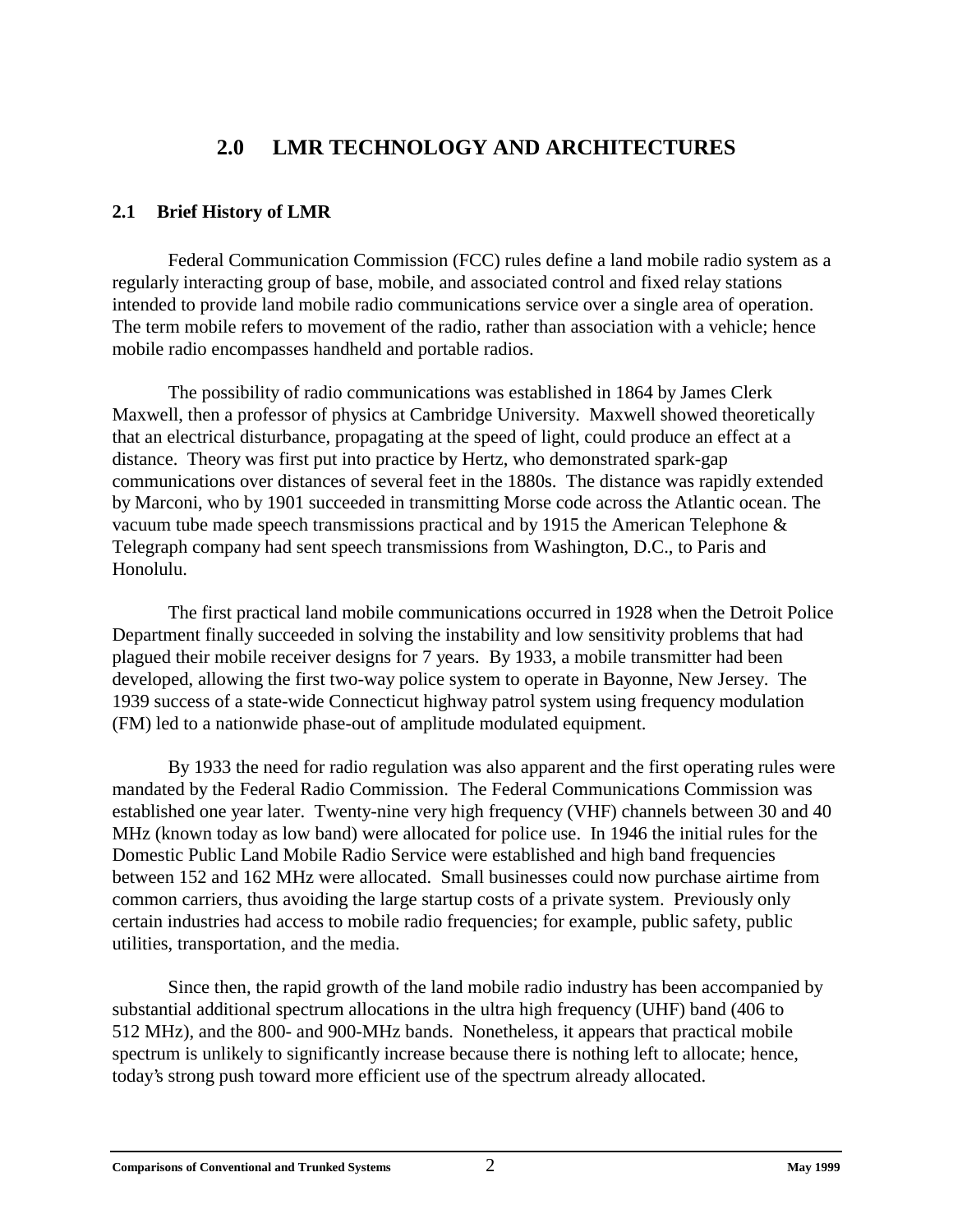<span id="page-6-0"></span>Increased efficiency can be achieved in a variety of ways. Technological advancements in frequency control have allowed the 900-MHz band to be channelized at 12.5 kHz. Major improvements have been occurring in speech coding and modulation efficiency. Trunking of groups of radio channels allows operation at much higher loading levels than single channels can handle with acceptable access delay. Finally, the cellular radio telephone service introduced in 1981 has boosted spectrum efficiency through geographic reuse of channels in the same metropolitan coverage area. [1]

These advances in technology have a profound effect on public safety communications infrastructure and operations described later in this study.

Typically, LMR systems are designed using one of three architectures: conventional, trunked, or hybrid, which is a combination of the two. This section briefly describes the architectures and principal differences between them.

#### **2.2 Conventional Systems**

#### **2.2.1 Simplex**

In simplex operation one terminal of the system transmits while the other terminal receives. Simultaneous transmission and reception at a terminal is not possible with simplex operation. The simplex dispatching system consists of a base station and mobile units, all operating on a single frequency.

Simplex operation is sometimes referred to as single-frequency simplex. [2]

#### **2.2.2 Half Duplex**

In half-duplex dispatching systems, the base station and the mobile transmit on two different frequencies. The base station transmits on the mobile's receive frequency and vice versa. However, the half-duplex terminal equipment does not allow simultaneous transmission and reception. Half-duplex operation is sometimes referred to as two-frequency simplex. [2]

Half-duplex configuration was designed to allow a repeater-type of operation, when a base station "repeats" and amplifies a mobile's signal on a different frequency (see Exhibit 1).

Half-duplex operation is used most commonly in public safety LMR systems.

#### **2.2.3 Full Duplex**

In full-duplex operations, radios can transmit and receive simultaneously. As in half duplex, this operation uses two frequencies, the difference is that transmitter and receiver can be both powered and active full time. Repeater base stations typically operated in full-duplex mode, receiving on one frequency and re-transmitting the signal on another frequency, using separate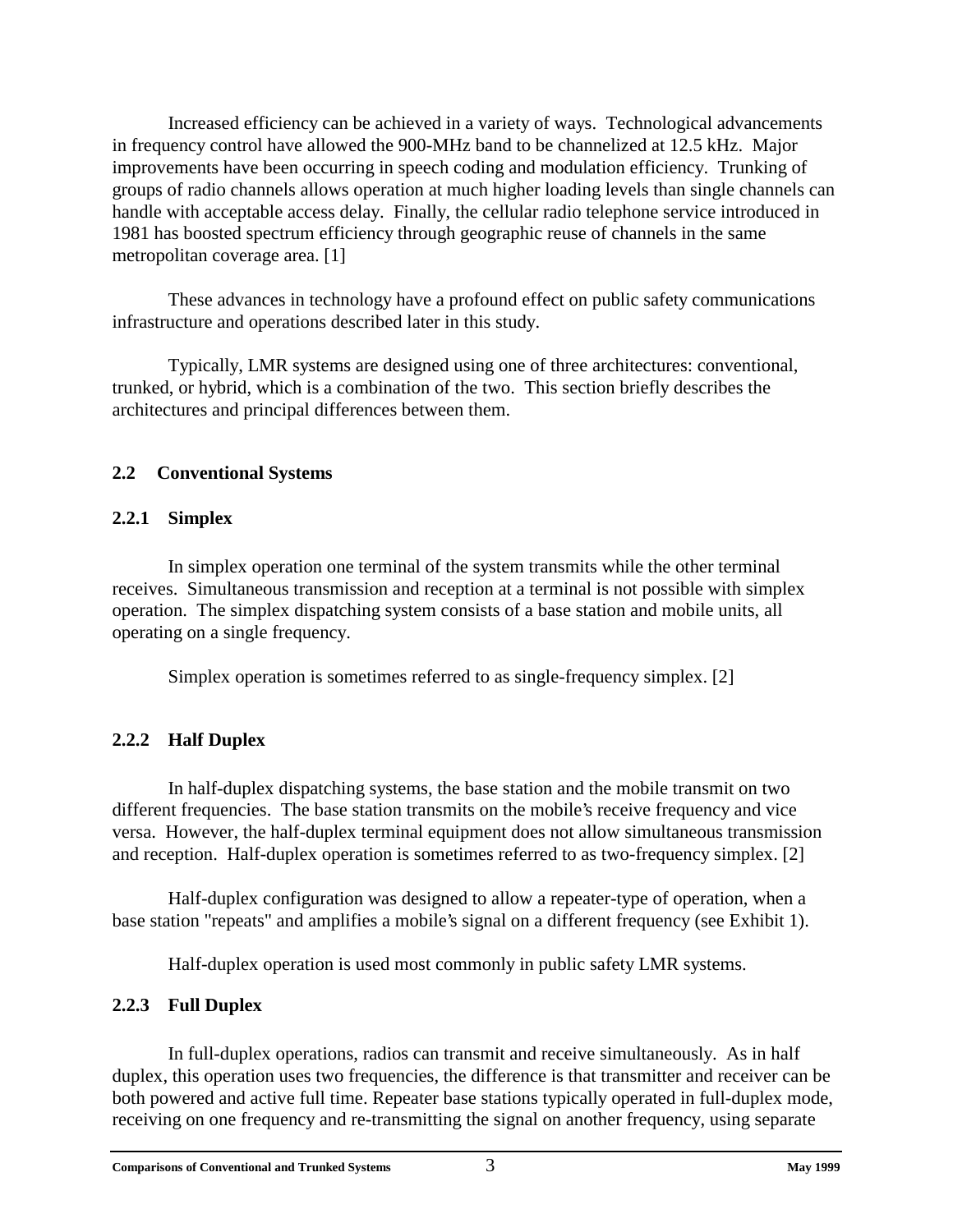<span id="page-7-0"></span>transmit and receive antennas. For full-duplex single-antenna configuration, additional equipment is required such as duplexer, which enables the receiver and transmitter to use the same antenna simultaneously. LMR systems rarely use this type of operation, since full-duplex subscriber units are typically much more expensive and, if battery-powered, consume more battery power.

#### **2.3 Techniques for Improving and Extending Area Coverage**

#### **2.3.1 Single-Site Systems**

In the beginning, LMR systems were built as single-site systems. A single-site system was designed to provide coverage for a small geographical area such as a factory, small town, or manufacturing facility. Single-site systems, which initially consisted of one simplex base station, evolved into the base station repeater which operated in a half-duplex fashion with a paired set of frequencies as shown in Exhibit 1. Mobile radio users communicate with a dispatch or other radio users by accessing the base station repeater, which retransmits the signal on the mobile receive frequency to all user radios. It also facilitates communicating with the dispatch console operator through the base station without using the repeater function. In all cases, the user radio must be within the range of coverage of the repeater, base station, or other radio asset.



#### **Exhibit 1 Single-Site Conventional System Configuration Operating in Half or Full Duplex**

#### **2.3.2 Receiver Voting Systems**

The base transmitter in a LMR system typically has much more power than mobiles or portable radios. The base antenna is typically at a much higher elevation than mobile or portable radio antennas. For these reasons, mobiles and portables communications are limited by their talkback capability.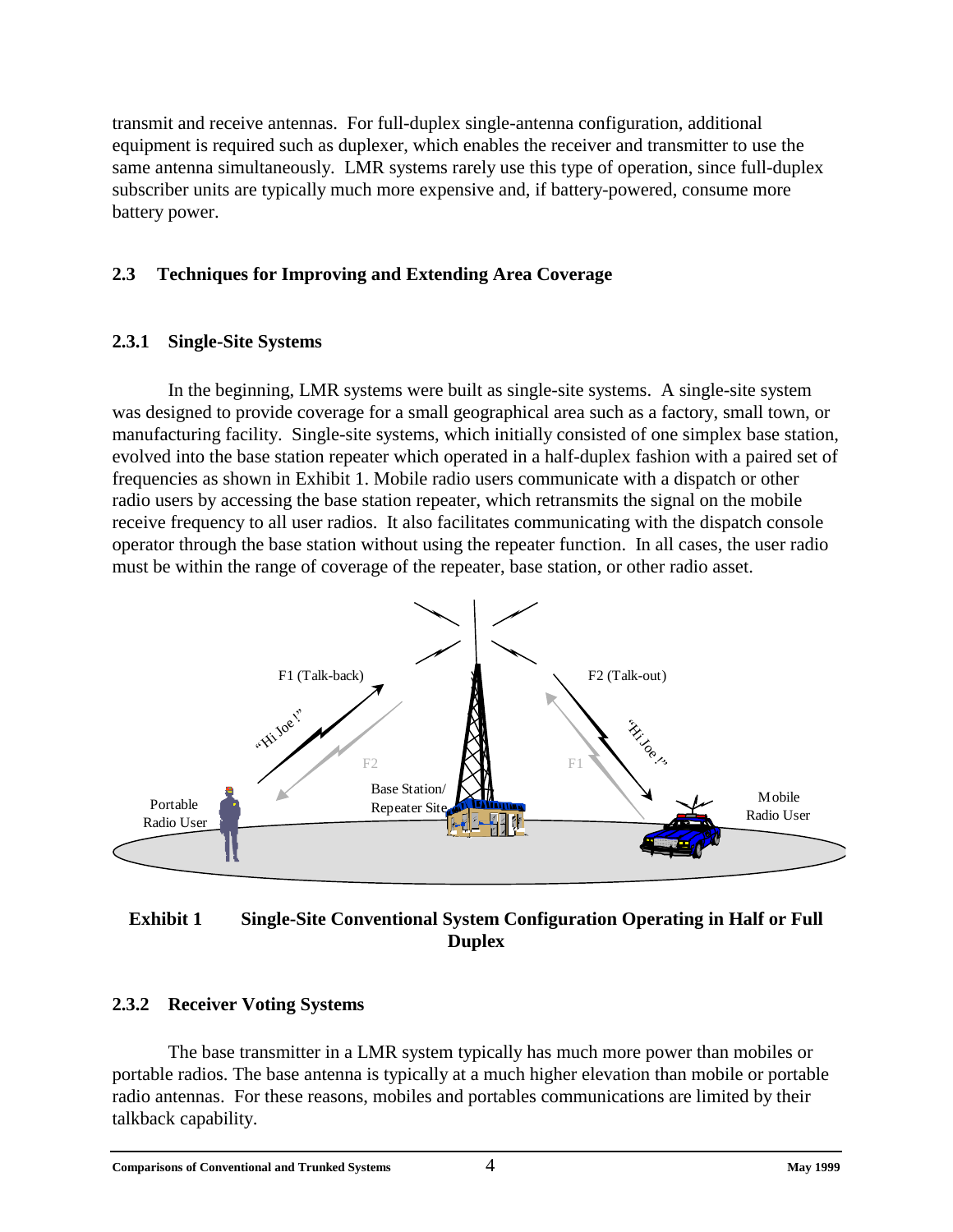<span id="page-8-0"></span>



One way to improve the talkback capability is to use a receiver voting system, as shown in Exhibit 2. A number of radio receivers located in strategic areas receive the RF signal from a mobile or portable unit. Receive-only sites act as "listening-only" base stations that receive the lower power signals of mobiles and portables and relay them back to a base station or repeater, usually via dedicated telephone or microwave links. By using one or more receive-only sites in conjunction with a high-power base station or repeater transceiver, the overall system talk back coverage can be expanded. A receiver voter or comparator is used to select the best receive signal. The comparator is usually located in a dispatching center. The "best" signal is voted in the comparator and the dispatcher hears that voted audio.

To provide a reliable talkback coverage when hand-held radios are used, the number of voting receivers must be increased considerably, compared to mobile-only talkback coverage, because of the lower transmitter power and antenna efficiency. [2]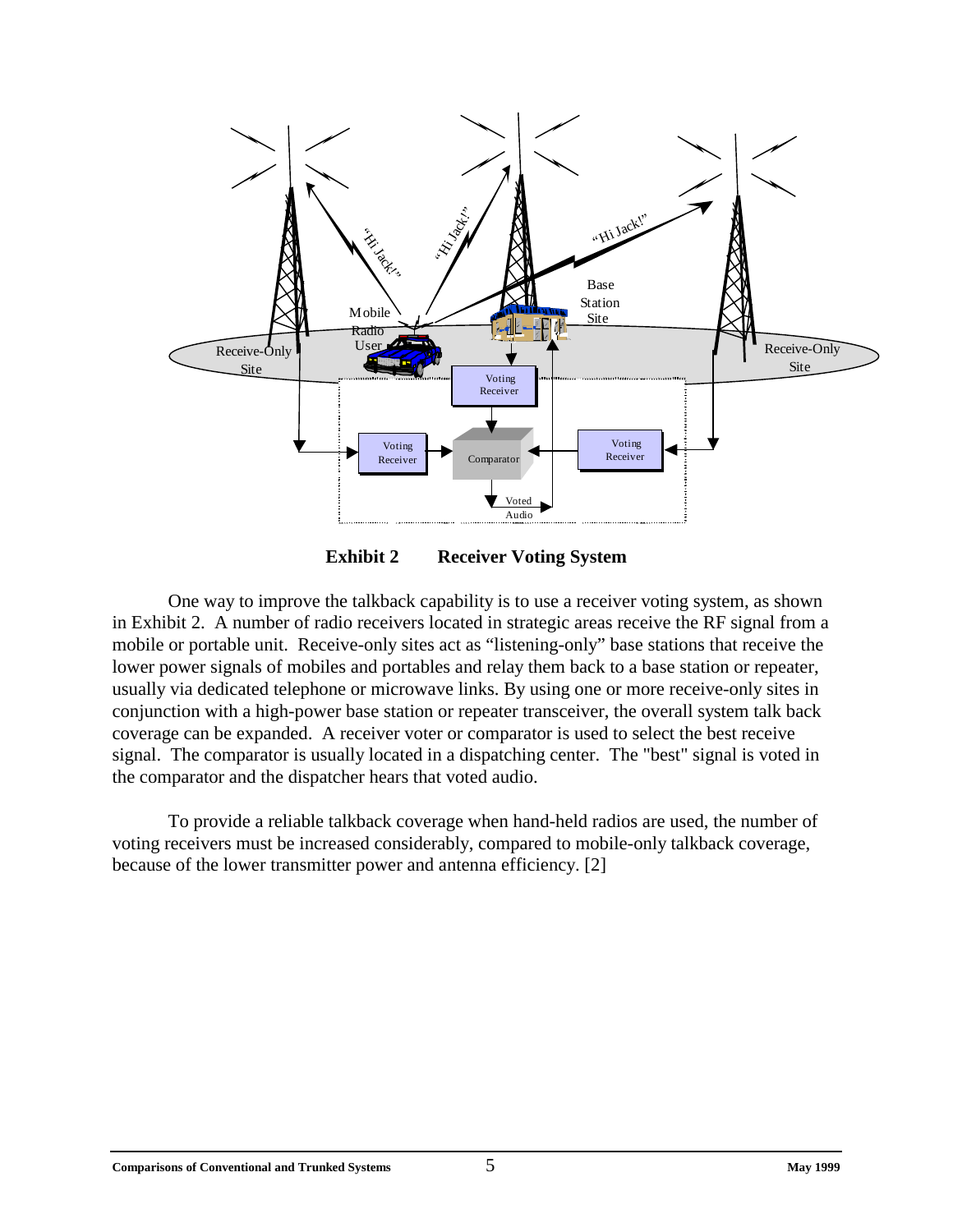#### <span id="page-9-0"></span>**2.3.3 Multi-Site Systems**



#### **Exhibit 3 Typical System Configuration of a Two-Site Simulcast or Multicast System**

If the service area calls for multiple transmitter sites and simultaneous coverage of that area, broadcast-type systems are used. The two major kinds of such systems are simulcast and multicast (Exhibit 3).

#### **2.3.4 Simulcast Systems**

Simulcast systems use several geographically separated base stations/repeaters that transmit on the same frequencies simultaneously (Exhibit 4). Through this type of a system deployment, a single radio channel can be radiated over a wider region than with a single-site transmitter. These networks require a timing system to synchronize each transmitter on the network to assure that transmissions on the same frequency are in phase thus reducing heterodyne interference. A simulcast system, when activated, performs a quasi-synchronous transmission, which means that the same message is transmitted at the same time on the same radio channel by two or more transmitters that are phase-locked to the same frequency.

Such systems are used where:

• A large service area must be covered by transmitters of moderate power, in which case there will be a small overlap in the coverage of the transmitters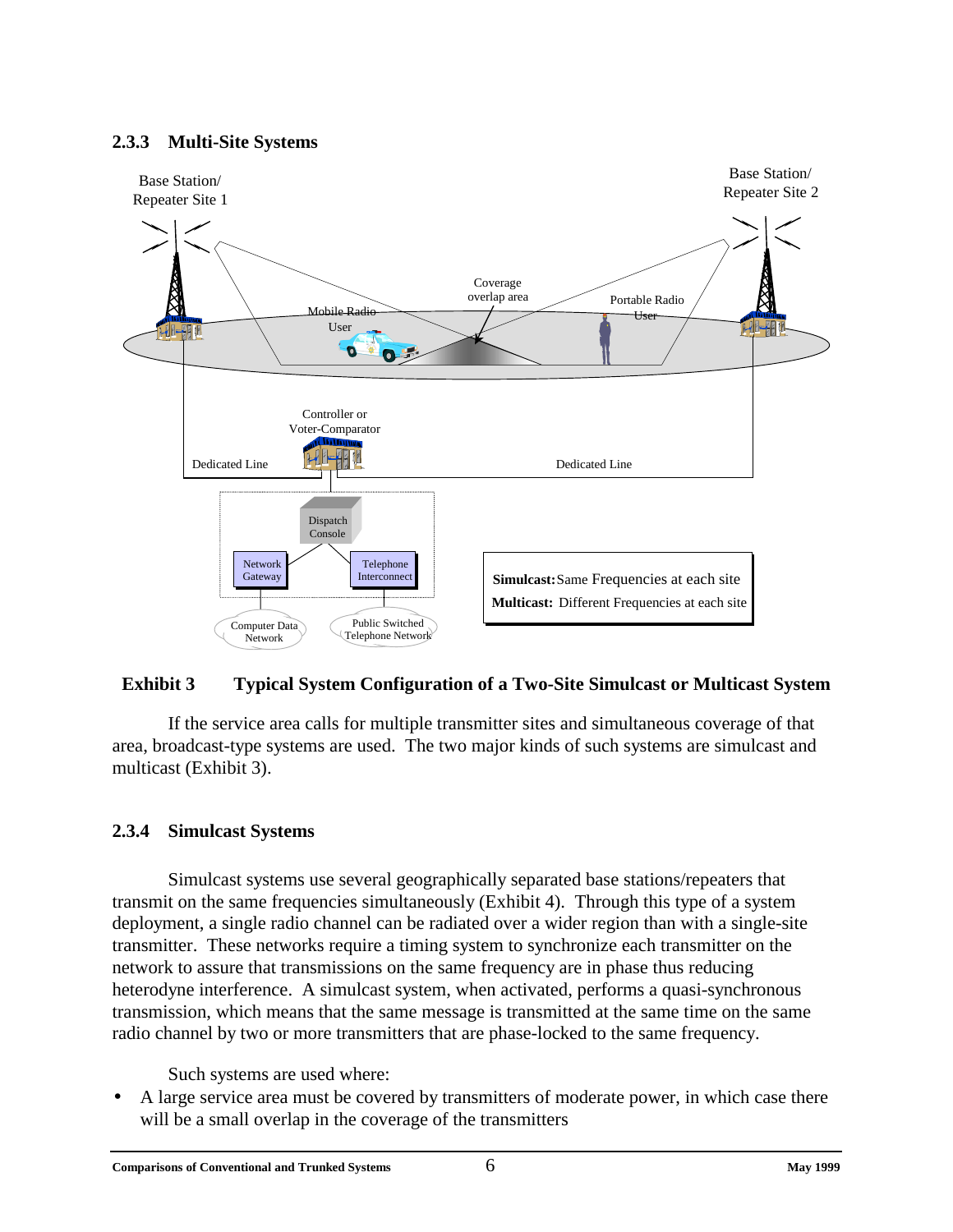- <span id="page-10-0"></span>• Intensive (high signal-to-noise ratio) coverage is needed throughout the area, in which case there will be a substantial overlap in the coverage of the transmitters that are used to provide diversity against shadowing (fading)
- Available spectrum is insufficient to implement a multicast or zone-type system.



**Exhibit 4 Frequency Layout of a Seven-Site Simulcast LMR System**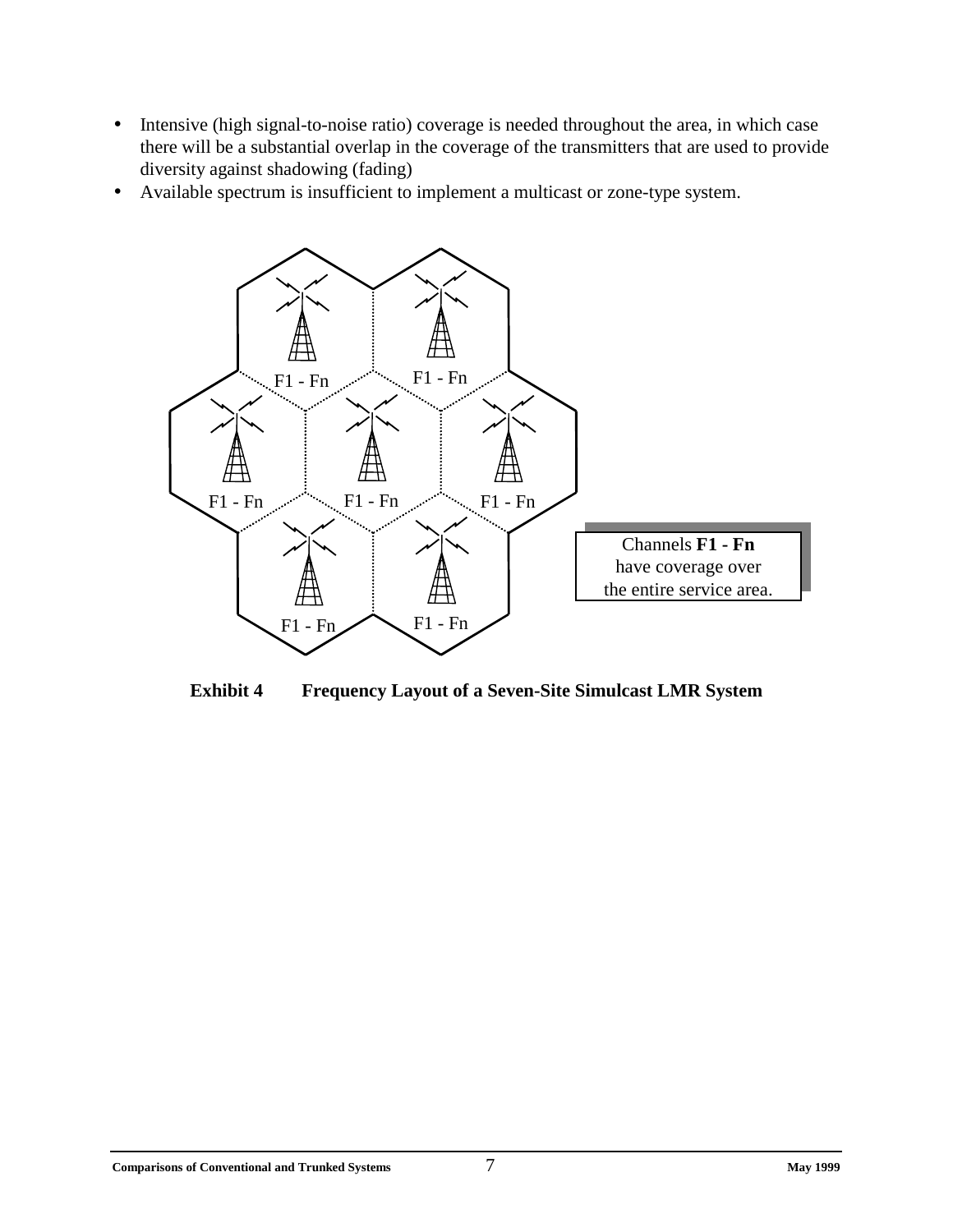#### <span id="page-11-0"></span>**2.3.5 Multicast Systems**



#### **Exhibit 5 Frequency Layout of a Ten-Site Multicast or Zone-Type LMR System with Frequency Reuse Ratio of 7**

Multicast systems are similar to simulcast systems with exception of the radio channels transmitted. While a simulcast system transmits on the same RF channels simultaneously from each base station/repeater, multicast systems use different RF channels at each site (Exhibit 5). Frequencies are reused in different cells, but the arrangement ensures the same frequency is never used in adjacent cells. This configuration offers the same coverage advantages of a simulcast system, eliminates the occurrence of co-channel interference from multiple sites, and allows smaller cell configuration which can allow greater RF penetration within the cell. However, multicast systems require multiple frequencies (limited available spectrum) and their users need to change mobile channels as they move between cells.

The main disadvantage of a broadcast-type architecture is that though it significantly expands coverage area compared with a single-site system, it does not increase capacity. For example, when two users occupy a channel at one site, that channel normally cannot be used at the same time by other users at different sites.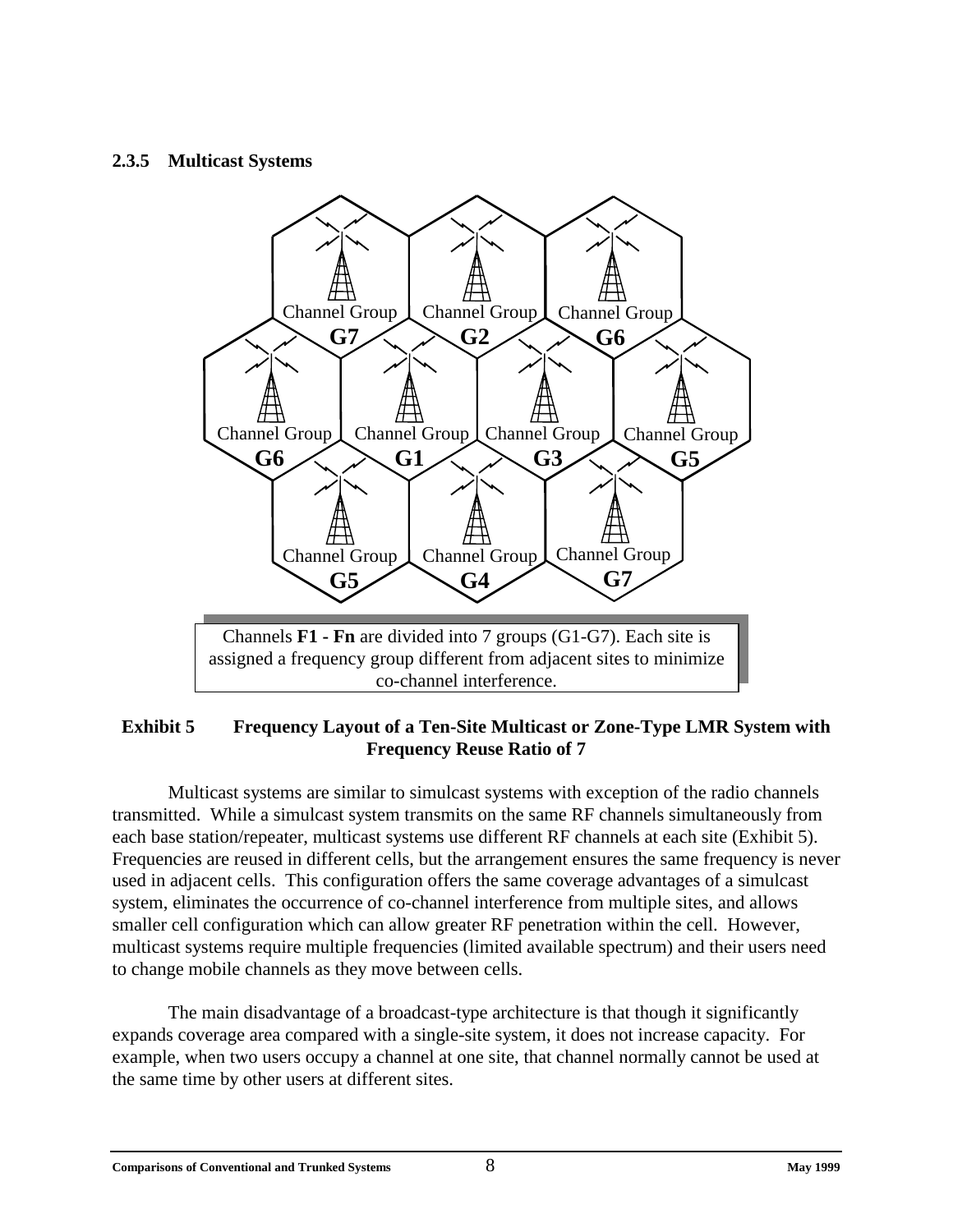#### <span id="page-12-0"></span>**2.3.6 Zone-Type Systems**

The disadvantage of lower user density is solved by applying zone approach and trunking logic. The coverage area is divided into zones served by different sites. The same channel can be used simultaneously by different groups of users at different sites thus enabling the system to handle a higher user density compared to broadcast-type systems. The frequency layout of zonetype systems is very similar to that of multicast LMR and cellular telephone systems. Frequencies are reused in different cells, but the arrangement ensures the same frequency is never used in adjacent cells (Exhibit 5). Frequency reuse patterns are defined by the ratio of the distance between identical frequency cells to the cell radius, which is a function of the desired carrier-to-interference ratio for the system design. The frequency reuse ratio is usually 4 or 7. A frequency layout for a system with a frequency reuse ratio of 7 is shown in Exhibit 5.

The main advantage of zone architecture is that it provides frequency reuse across the coverage area. The main disadvantage of the architecture is the high number of frequencies it needs. For example, if a frequency reuse ratio of 4 is chosen, a 10-channel system requires 40 frequency pairs, or 70 pairs if a reuse ratio of 7 is used. Zone architecture is used mainly in trunked systems, because it requires the use of a central control computer to operate.

#### **2.4 Trunked Systems**

At the present time the land mobile frequency spectrum is very crowded and additional frequencies are difficult to obtain. For this reason there has been a great deal of work in developing new techniques to conserve spectrum.

Trunking is one of these conservation systems. Trunking is the commonly accepted term for electronically controlled sharing of a relatively small number of communications channels among a relatively large number of users. In general terms, a trunk is a shared voice or data traffic path between two points. Trunked systems use access control schemes to share channel capacity among many users. The electronic control enables users to take advantage of the fact that some transmitted channels are idle at a particular time while others are busy. This results in a more balanced load sharing between trunks. This is in contrast to a non-trunked or conventional system, where the users exercise their own coordination regarding access to system resources, by listening for idle time and making manual channel selections, which may result in unbalanced channel loads. [2]

Trunked architectures differ by implementation of the system's control logic. There are two main types of trunking architectures: dedicated control channel (centralized trunking by FCC definition) and subaudible signaling control (decentralized trunking).*1* A combination of the two is also used in some systems.

In a dedicated control channel system (centralized trunked system), the system controller is the centralized logic of the system. It communicates with the units by way of the control

*The trunking types listed may have a variety of names depending on the vendors; however the concepts remain the same.*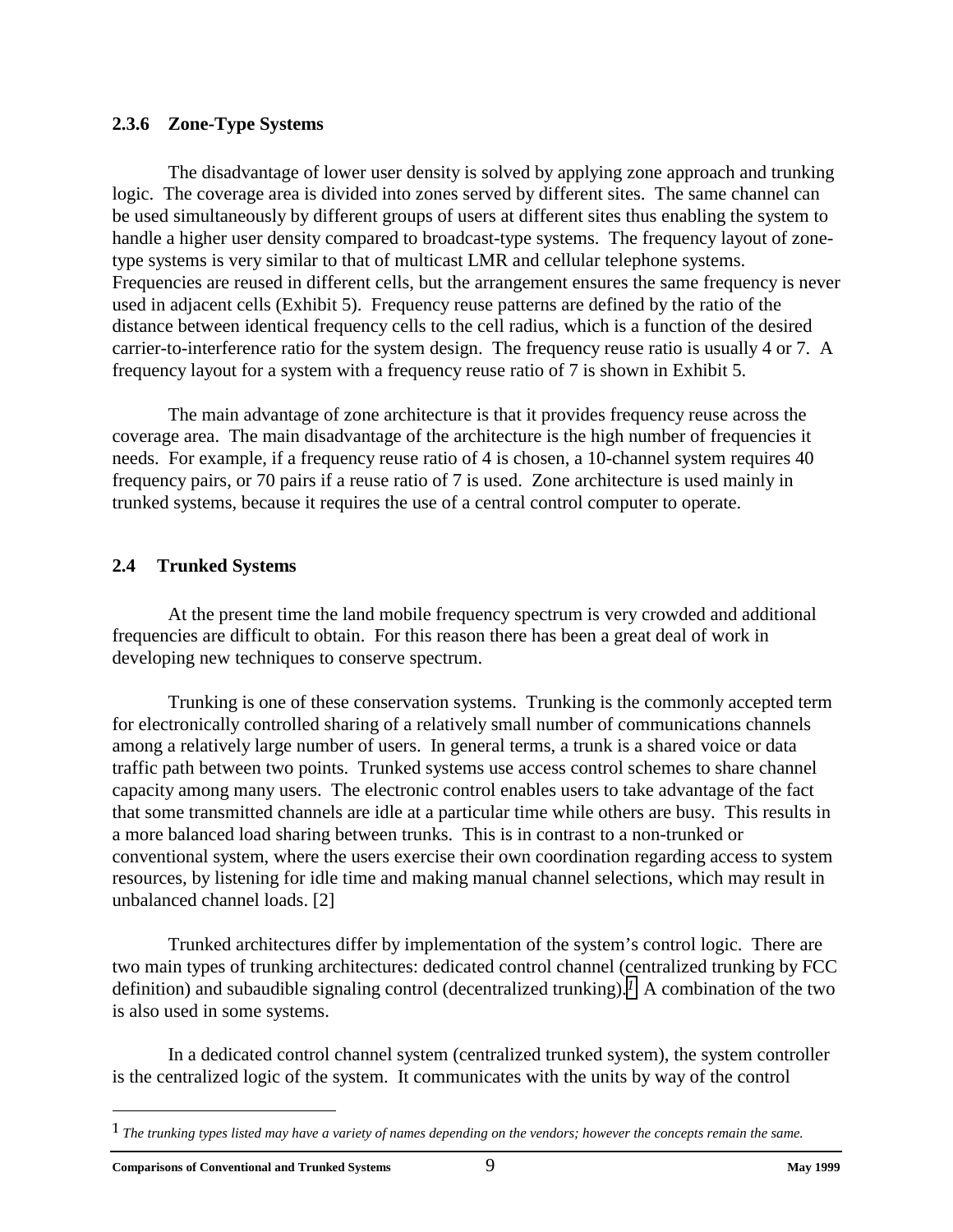<span id="page-13-0"></span>channel. All other channels act as repeaters for communications between user radios. When user radios are not communicating, they continuously monitor the control channel. When a user radio needs to communicate, it sends out a channel request on the control channel. This request includes the ID of the talk group with which the radio wants to communicate. The system controller checks whether a vacant channel is available or not, and sends instructions to units on the control channel.

This type of trunked architecture typically places blocked calls in a queue to wait for a vacant channel thus minimizing lost calls. Typically, a first-in-first-out queuing principle is used. As soon as a channel becomes available, a queued system signals it to the user radio. To assess traffic load performance of a system of this type, the Erlang C model is typically used, which calculates the average delay in queue.

The typical trunking system consists of some type of access control (whether in each mobile unit or centralized at a base station site), switching equipment, system management computer, control and voice channel repeaters, modems, and telephone interconnect as illustrated in Exhibit 6. Centralized trunking uses a microprocessor that governs all of the base station repeaters after receiving and processing service requests over the control channel. The switching equipment provides the interface between dispatch consoles and the central controller. The system computer allows computer access and monitoring of the central controller. In addition, trunking systems can be programmed to include specific options depending on the user's needs. Talk groups, encryption, emergency (e.g., man-down) operation, and telephone access are examples of some of the programming options.



#### **Exhibit 6 Typical Configuration of a Centralized Trunked System**

A typical operational pattern of control channel trunking is as follows: User A wants to contact all of the units in his or her talk group. The Push-to-Talk (PTT) is keyed, which causes the radio to send a short burst of data to the control channel repeater. This data identifies the caller attributes and enters a channel request to the system controller. User A's radio then switches to receive mode to await a data response from the controller. Upon receipt of the request, the system controller attempts to select an available voice channel. If a voice channel is available, the system controller sends a data message over the control channel switching all units in User A's talk group to the available voice channel. Only units in this particular talk group are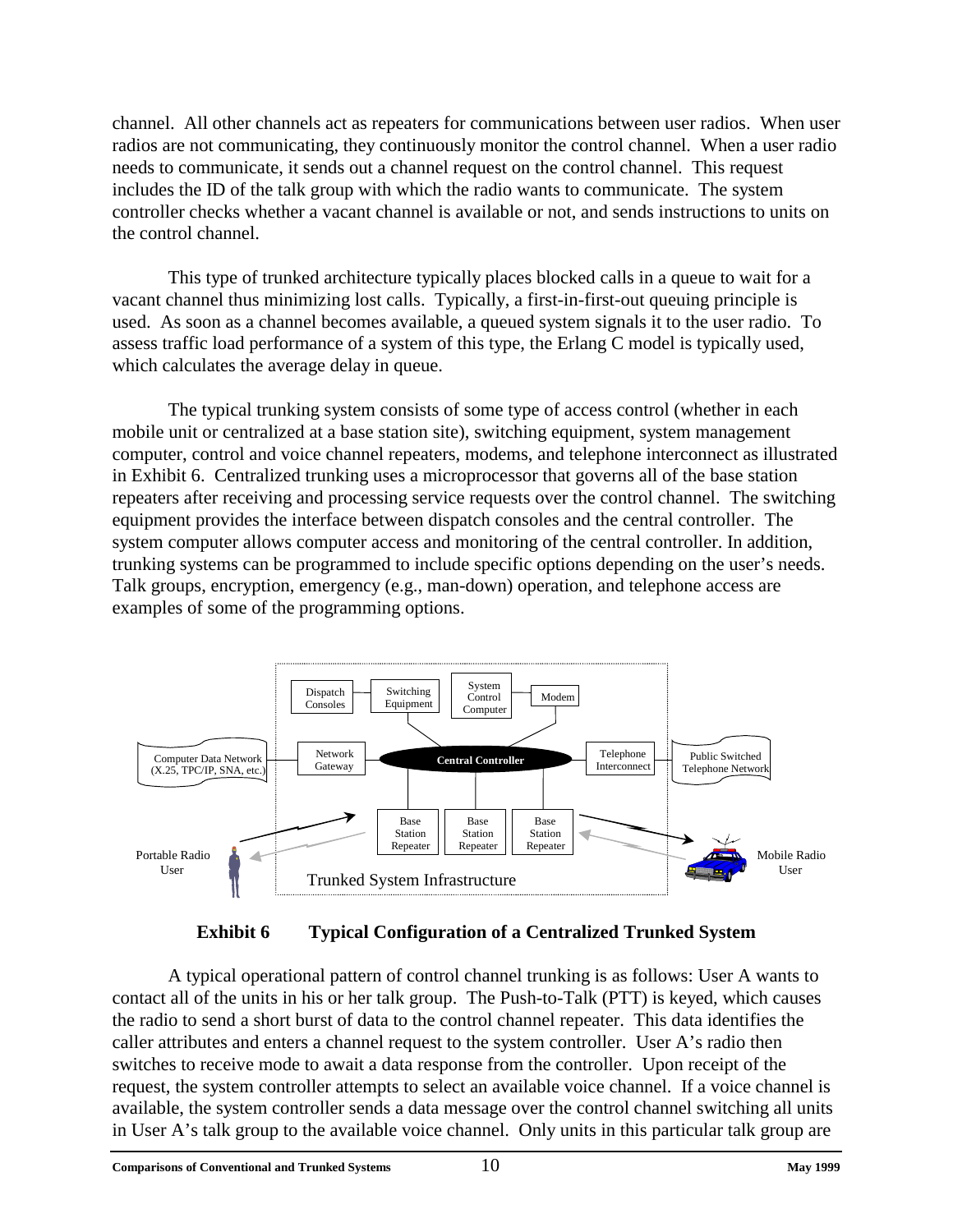automatically switched to the assigned channel. When User A starts talking, all the members of the talk group will hear the conversation. This preempts any other use of that assigned channel for the duration of the call.

Trunked systems with subaudible control signaling, also known as scan-based or decentralized trunked systems, do not require a separate control channel and all channels can be used for communications between users. Each user radio monitors subaudible control data transmissions from its home channel continuously when it is not engaged in communications with other users. A home channel is one of the repeater transmit frequencies to which a particular user radio is assigned. The control information received subaudibly tells user radios what channel they should switch to if they need a channel to initiate communications or receive a call. It also tells them if all channels are busy. If a user attempts to initiate communications, he or she will hear a busy tone.

The logic in this system is distributed among each of the repeaters. A data bus connecting all of the sites updates the logic of individual sites to reflect which channels and sites are active and which are vacant. In this way, the system can operate without a system controller. The logic at each repeater can control those user radios for which it has a home channel. User radios are constantly advised of data relevant to the initiation and reception of communications. This design is usually limited to 15 channels.

In trunked systems with subaudible signaling, blocked calls are usually lost rather than being placed in a queue to await a vacant channel. The user must attempt to initiate communications later. To assess traffic load performance of a system of this type, the Erlang B traffic model is typically used, which calculates the probability of lost calls.

*Modes of Trunking -* Either type of trunked system architecture, control channel or subaudible control, has the capability to perform message or transmission trunking. Messagetrunking mode, which is also called conversation trunking, uses a delay timer (hang time), which allows traffic an uninterrupted repeater (communication channel) for the entire conversation between several users. In a system operating in transmission-trunking mode, the repeater channel is relinquished immediately after each user releases the key of the radio during an ongoing conversation (no hang time). Subsequent transmissions within the same conversation are transferred to another repeater when the second party keys his or her radio. Message-trunking mode provides greater channel availability for the user, while transmission trunking provides a greater channel availability for the system.

A third mode of trunking is a technique called quasi-transmission trunking. This technique holds a channel open for about one second after the last user de-keys the microphone (short hang time). Quasi-transmission trunking mode does not hold the channel as long as message trunking after the microphone has been de-keyed. This should result in fewer times when the repeater is unavailable to other users. At the same time, the channel is held long enough for users to keep the channel if they respond quickly (in less than one second) to each other's transmissions.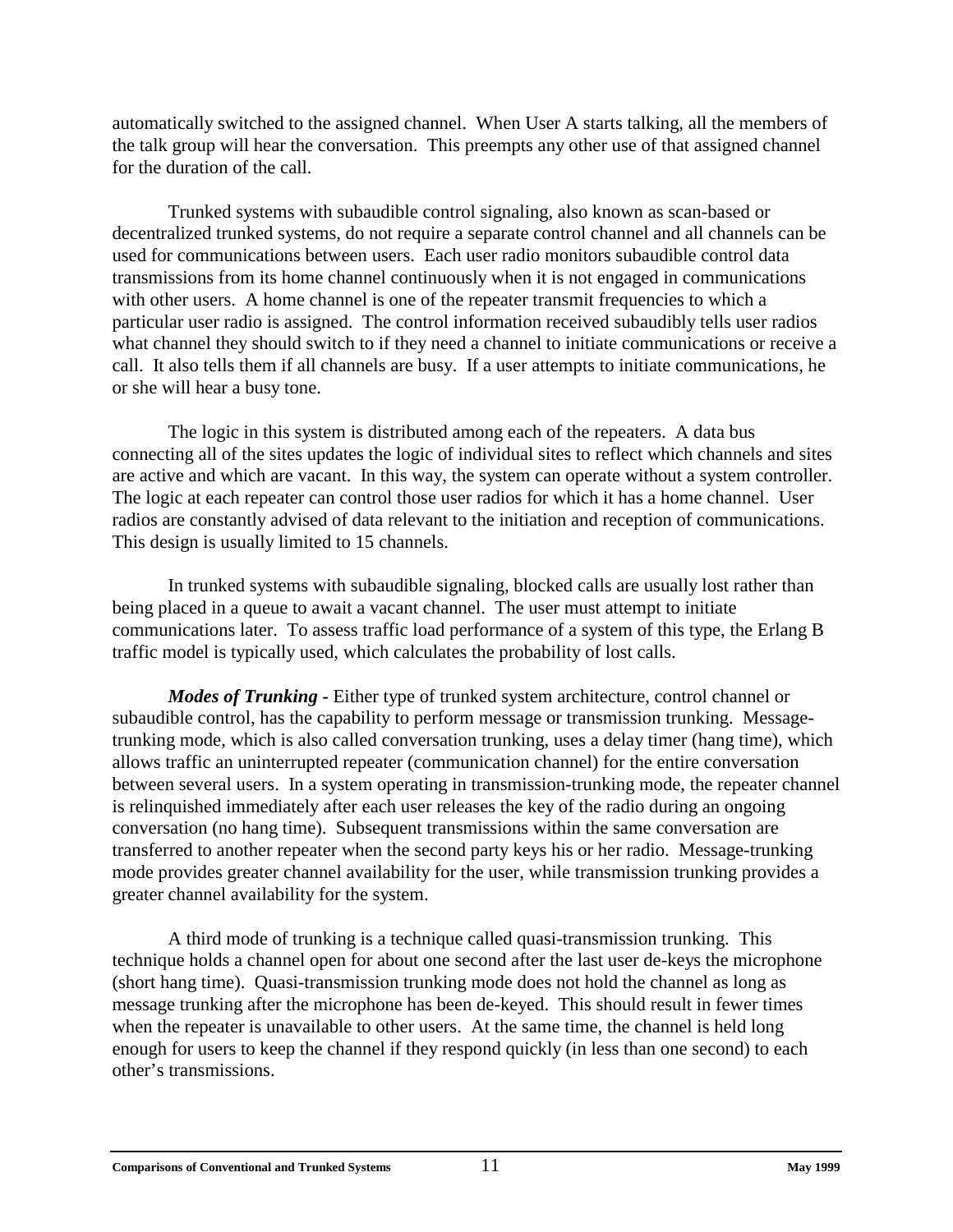<span id="page-15-0"></span>Users do not manually select individual radio channels in a trunked system, unlike the procedure in a conventional system. Instead, they select talk groups, by performing essentially the same physical action of setting a knob to a different number. Each user radio is affiliated with at least one group and/or subgroup and has an individual ID. These groups may be called fleets and subfleets, or announcement groups and talk groups, depending on the manufacturer of the particular system. A talk group can be a subset of an announcement group as illustrated in Exhibit 7. When a member of a talk group initiates a conversation, the trunked system controller automatically allocates one of the free radio channels to that talk group. Each radio in the talk group is automatically tuned to the allocated channel for the duration of the transmission without the user's involvement.





Although initial trunked systems utilized the 800 and 900 MHz frequencies, in February 1997, the Commission adopted a Second Report and Order, which allows some centralized trunking in the shared private land mobile radio bands below 800 MHz.*2* the FCC now allows trunking on frequencies below 800 MHz if certain requirements are met (see Section 5.19), including the 150-162 (high VHF), 421-430 (UHF), 450-470 (UHF), and 470-512 (UHF-T) MHz bands. The rules adopted in the Report and Order became effective October 17, 1997. [5] For most government and private users in the VHF band, commonly referred to as the public safety pool and the industrial/business pool, trunking is not a common feature, since its implementation was only approved so recently.

<sup>&</sup>lt;sup>2</sup> FCC Second Report and Order FCC 97-61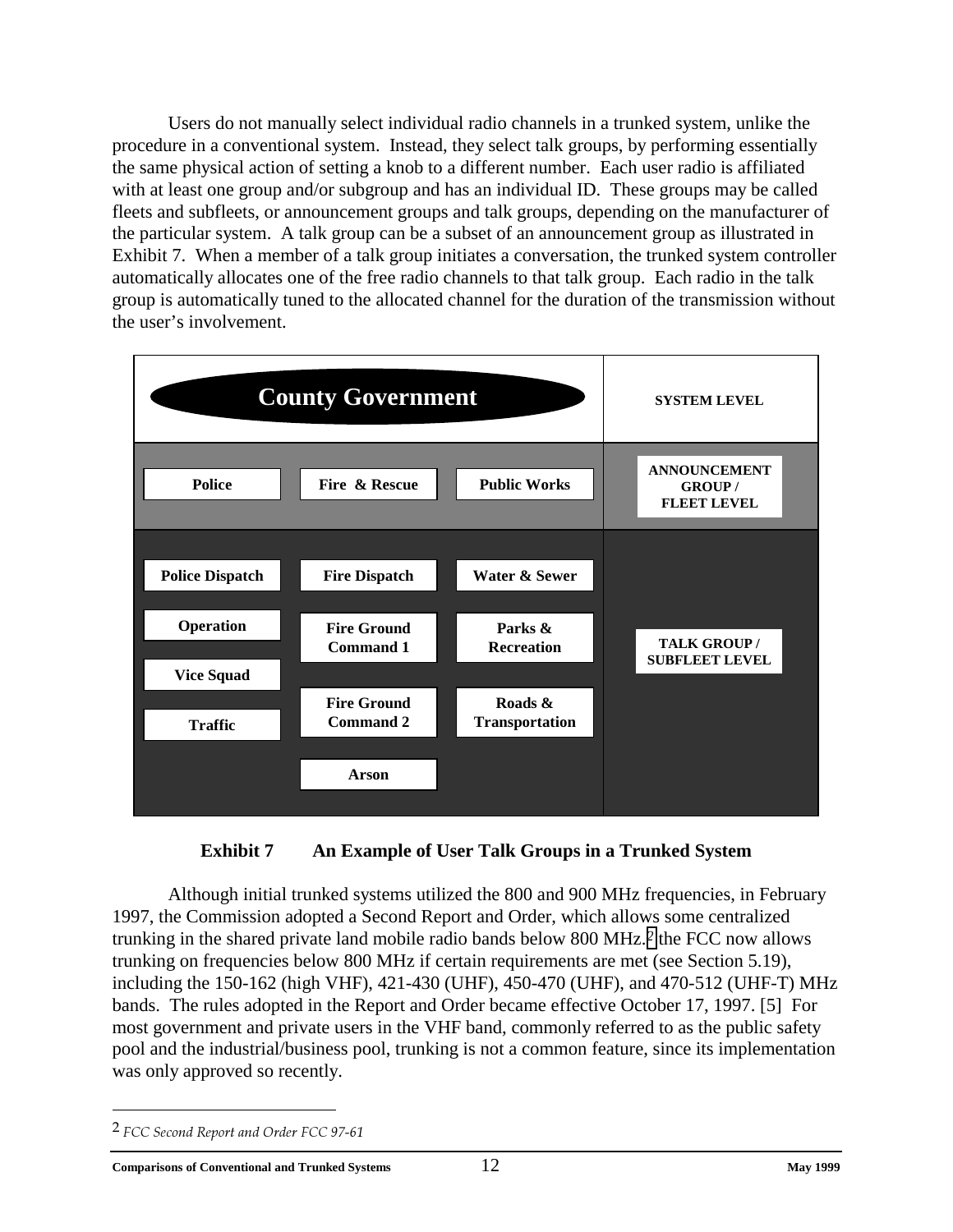#### <span id="page-16-0"></span>**2.5 Hybrid Systems**

As its name indicates, hybrid systems are a combination of conventional and trunked systems. A hybrid system offers both conventional and trunked user groups and features within a single system. There are two major reasons for hybrid architectures. The first is cost. It may not be cost-effective to have a trunked site in an area with a few users; therefore, a conventional site would be a better alternative, but the conventional site would be part of a system with trunked portions serving areas with higher user density. The second reason is call setup delay. Because immediate communication is critical for user groups such as public safety agencies, conventional channels can be chosen to provide dedicated access with little or no call setup delay. However, large user organizations may include other user groups that are willing to accept the delay on trunked channels to take advantage of the capacity increase provided by trunking. Thus, a hybrid system architecture would provide conventional and trunked overlays in one system.

To provide trunked channels, a hybrid system needs the same system components as a trunked system. A hybrid system can be configured as an overlay of a trunked system by one or more conventional channels. In this case, a conventional channel would represent a talk group user to the trunked system logic.

User radios on a one-band hybrid system will be programmed to operate in either conventional only, trunked only, or conventional and trunked mode. Radios designated to operate in both modes would require the user to select conventional or trunked mode prior to establishing a call. When in conventional mode, a user would monitor the conventional channel and wait until it is free before attempting a call. This is the same procedure required of users on a conventional system. It differs from a trunked channel allocation where the user and that person's user group are automatically allocated a channel, if one is available. When in trunked mode, a user depresses the PTT button to make a call request, and the system controller handles the call as in a trunked system.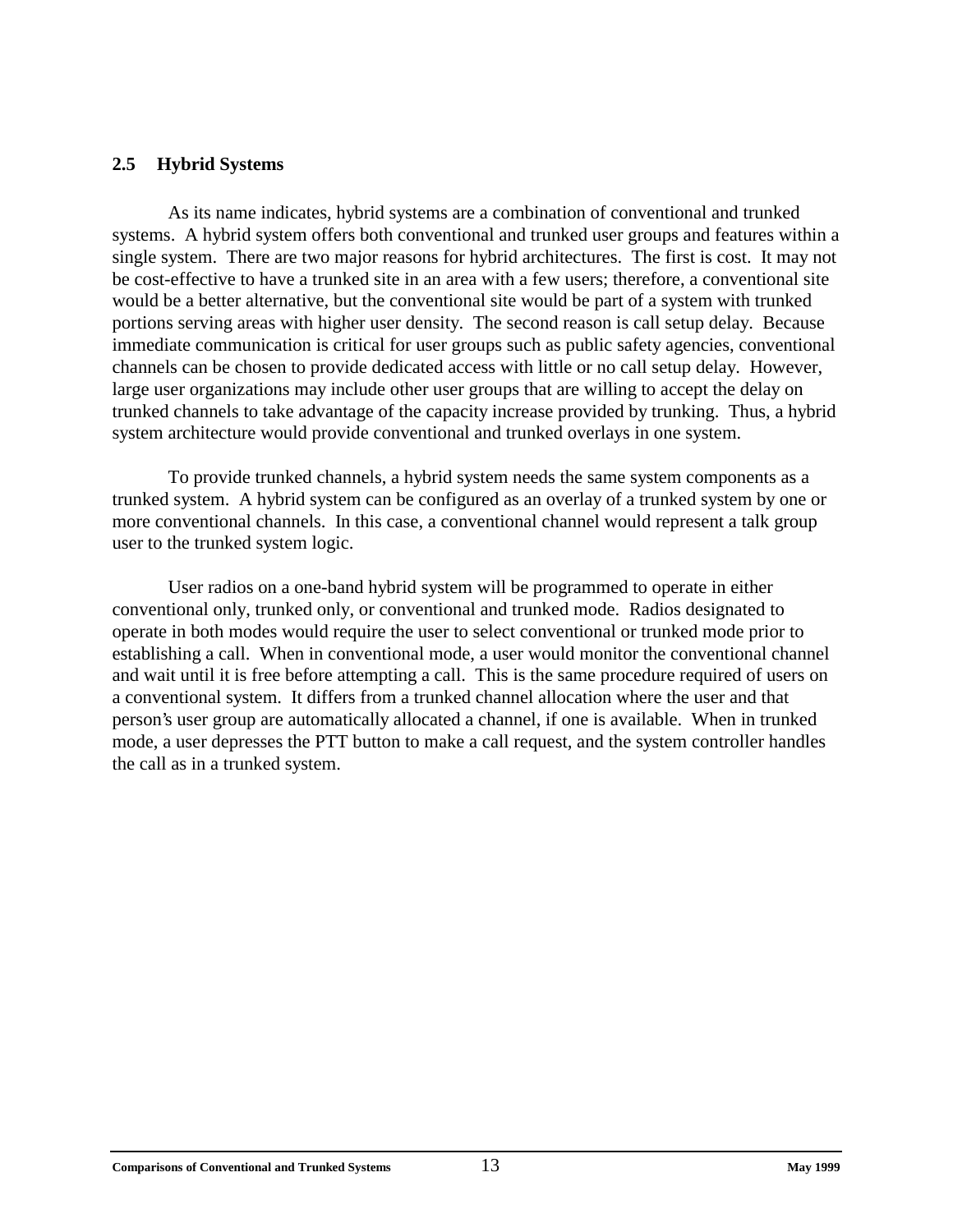<span id="page-17-0"></span>An example of channel and talk-group assignment in a hybrid system is presented in Exhibit 8. A conventional radio user can communicate with the trunked User Group B by selecting Channel 3 and vice versa: if a trunked user selects the trunked User Group B, he or she will also communicate with users of the conventional Channel 3.

| <b>USER GROUP</b>                                                       | <b>CHANNEL USED</b>           | <b>ACCESS TYPE FOR USER GROUP</b>                              |
|-------------------------------------------------------------------------|-------------------------------|----------------------------------------------------------------|
| Conventional Channel 1<br>Not Applicable                                |                               | Conventional Users Channel 1                                   |
| Conventional Channel 2<br>Not Applicable                                |                               | Conventional Users Channel 2                                   |
| Any Available Trunked Channel<br>A                                      |                               | Trunked Users Talk Group 1                                     |
| Conventional Channel 3 and Any Available<br>B<br><b>Trunked Channel</b> |                               | Trunked Users Talk Group 1 and<br>Conventional Users Channel 3 |
| $\mathcal{C}$<br>Any Available Trunked Channel                          |                               | Trunked Users Talk Group 2                                     |
| Any Available Trunked Channel<br>D                                      |                               | Trunked Users Talk Group 3                                     |
| E                                                                       | Any Available Trunked Channel | Trunked Users Talk Group 4                                     |
| F<br>Any Available Trunked Channel                                      |                               | Trunked Users Talk Group 5                                     |
| G                                                                       | Any Available Trunked Channel | Trunked Users Talk Group 6                                     |

**Exhibit 8 Example of a User Group Structure for a Hybrid System**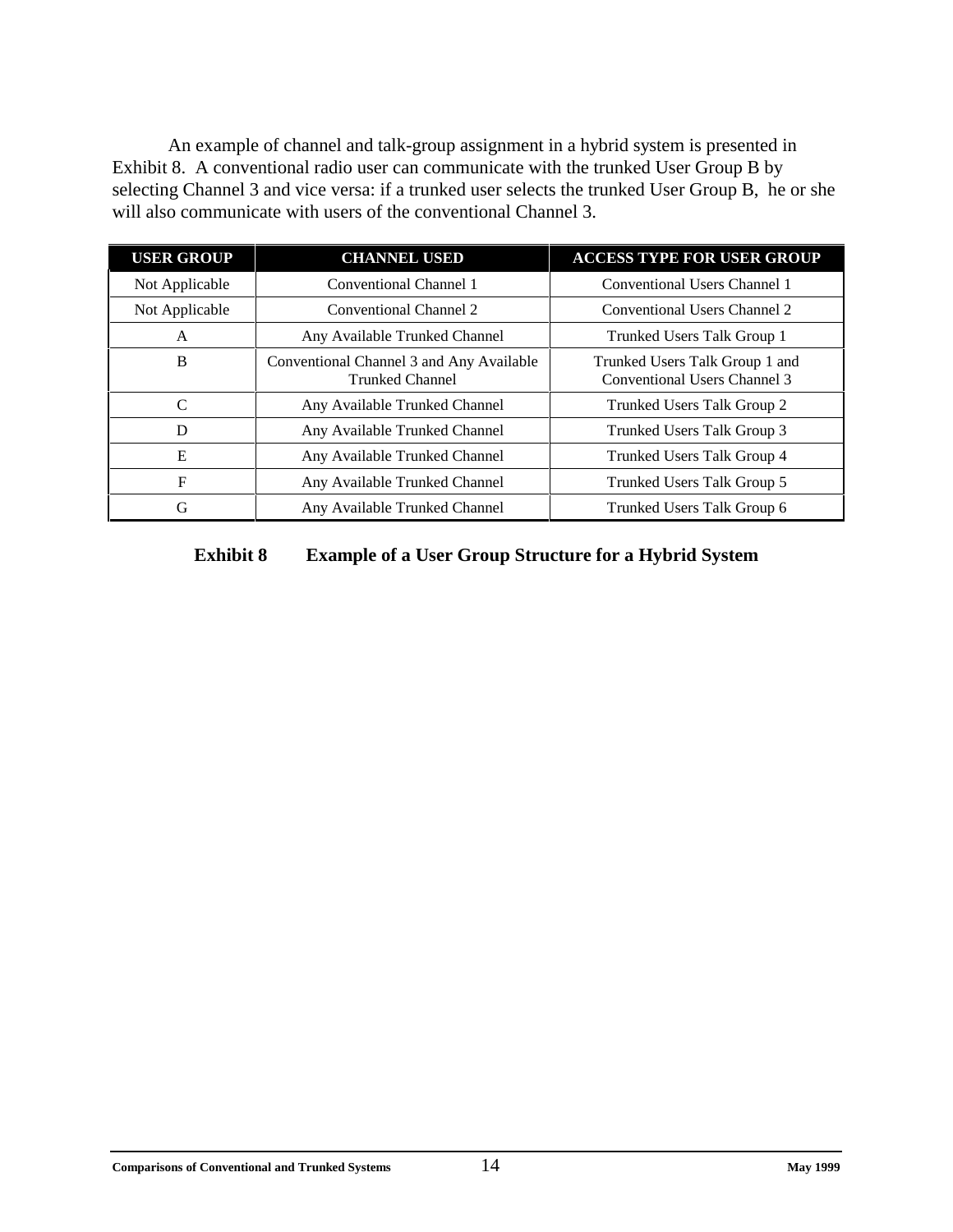# **3.0 ANALYSIS CONSIDERATIONS**

<span id="page-18-0"></span>This section lists and defines the considerations used to perform a comparative analysis of conventional, trunked, and hybrid LMR system types. To remain independent of specific vendors and to maintain as much consistency among systems as possible for comparative purposes, some assumptions and proxies were used. They are identified within the definitions below. The consideration definitions serves as metrics for the comparison.

#### **3.1 List of Analysis Considerations**

| <b>CONSIDERATION</b>         | <b>HIGH-LEVEL DEFINITION</b>                                                           |
|------------------------------|----------------------------------------------------------------------------------------|
| Spectral efficiency          | Measures frequency utilization in relation of total number of communications           |
|                              | channels to total assigned bandwidth                                                   |
| Grade of service (GOS)       | Measures percent of calls blocked during peak loading                                  |
| Network capacity             | Describes system performance under conditions of dense, moderate, and minimal user     |
|                              | density for a similar geographic area                                                  |
| Call setup time              | Measures average call setup time during normal and peak load conditions                |
| Network architecture         | Describes the hardware and systems needed to deploy the architecture                   |
| Network scalability          | Describes the capability to seamlessly increase capacity, integrate new features, or   |
|                              | support new communications applications                                                |
| Network encryption           | Describes the effect of user-based encryption on transmission and system performance   |
| Network security             | Describes the level of system vulnerability to transmission and computer-based         |
|                              | electronic intrusion                                                                   |
| Network robustness           | Measures the capability to withstand single or multiple faults without service         |
|                              | degradation and the time needed to recover from them                                   |
| Multiorganizational          | Describes the ability of each system to support interoperability between more than one |
| interoperability             | user organization while providing a similar set of features                            |
| Ability to handle multiple   | Describes system capability to seamlessly support voice and data traffic using         |
| voice and data applications  | common channels or user groups                                                         |
| Technology evolution         | Describes the potential impact of technology evolution, including the introduction of  |
|                              | system and user features                                                               |
| Policy impact                | Describes the impact of FCC or legislative policies or actions that will affect the    |
|                              | architecture                                                                           |
| Compatibility with legacy    | Describes system capability and interoperability needs to ensure compatibility with    |
| systems                      | legacy analog systems                                                                  |
| Required user discipline     | Describes the level of user discipline needed to ensure that multiple parties can      |
|                              | concurrently use a common set of channels                                              |
| Network management           | Describes the requirements for and the complexity of conducting network and system     |
|                              | management                                                                             |
| Network operator training    | Describes the training needed to ensure system operators and technician can support    |
|                              | network operations and resolve system faults or failures                               |
| Network cost effectiveness   | Describes the optimal cost alternative using a set of potential user technical,        |
|                              | operational, or environmental requirements                                             |
| <b>Migration to Trunking</b> | Provides general information on the alternatives for migration to a trunked system     |

This subsection lists analysis considerations and includes high-level definitions.

| Exhibit 9 | <b>High-Level Definitions of Analysis Considerations</b> |
|-----------|----------------------------------------------------------|
|-----------|----------------------------------------------------------|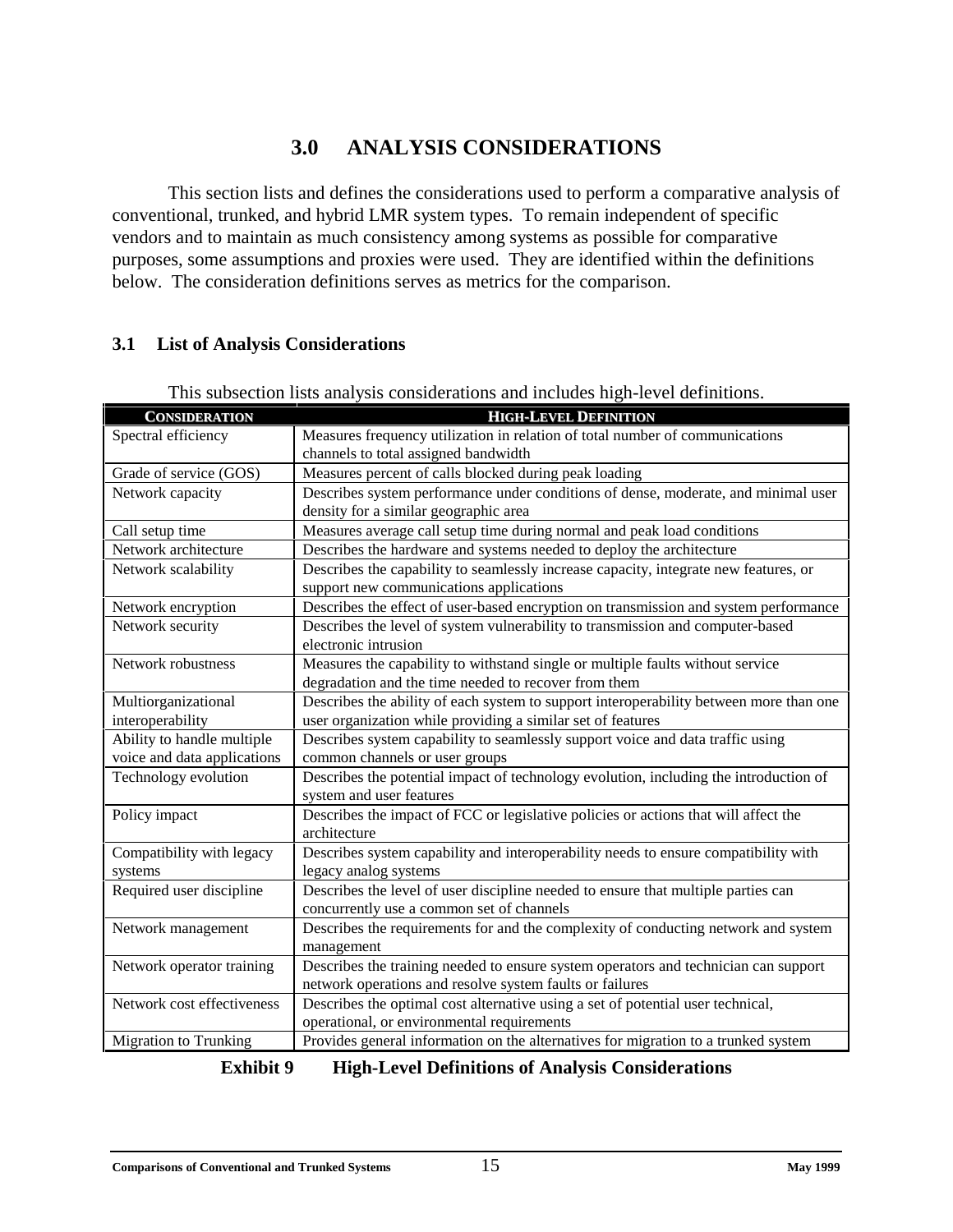#### <span id="page-19-0"></span>**3.2 Analysis Considerations Definitions**

This subsection provides detailed consideration definitions and comments on their relevance to public safety requirements and operations.

*Spectrum Efficiency -* This is a measurement of the number of half-duplex radio communication channels, voice or data, provided by an LMR system versus the amount of spectrum required by that system. For the purposes of this analysis, spectrum efficiency is measured by the number of communications channels per 25 kHz of spectral bandwidth. Thus, a system occupying 25 kHz of spectral bandwidth and providing one half-duplex voice channel would be measured as 1channel/25 kHz.

*Grade of Service (GOS) -* GOS is typically defined as the probability of an inbound communications call, i.e., a PTT, not being blocked in an attempt to reach a central traffic server. Depending upon the distribution model being used, this probability could be measured against a requirement either for immediate service or within a prescribed time delay.

*Network Capacity -* This consideration analyzes the number of users that an LMR system can support within a specific geographic area. The number of users supported typically varies based on the number of channels available and the usage characteristics anticipated.

*Call Setup Time* - Call setup time is an important system parameter showing how quickly a user can begin communicating over a particular system. Call setup time is defined as the time passed between the user's pushing the PTT button and the radio's response that the system is ready to accept the call. It measures the speed of network response to a user's request for communications. Call setup time typically consists of radio power on, propagation, call processing, time-in-queue, and synchronization delays and is usually measured in milliseconds (ms).

For systems that require synchronized operation of base and mobile radios and systems in an encrypted mode, a synchronization delay may significantly increase call setup time. Due to differences in protocol and operation, call setup times are different for conventional, trunked, clear, and encrypted systems.

Call setup time is affected by system architecture and configuration, the speed of switching equipment and software, the configuration of a particular call, as well as by the traffic load at that particular time. This analysis consideration describes the impact of trunking on call setup time.

*Network Architecture -* This describes the amount and type of LMR specific hardware or related components required fielding a "typical" network configuration. Components may include but are not limited to the following network architecture elements:

• System Controllers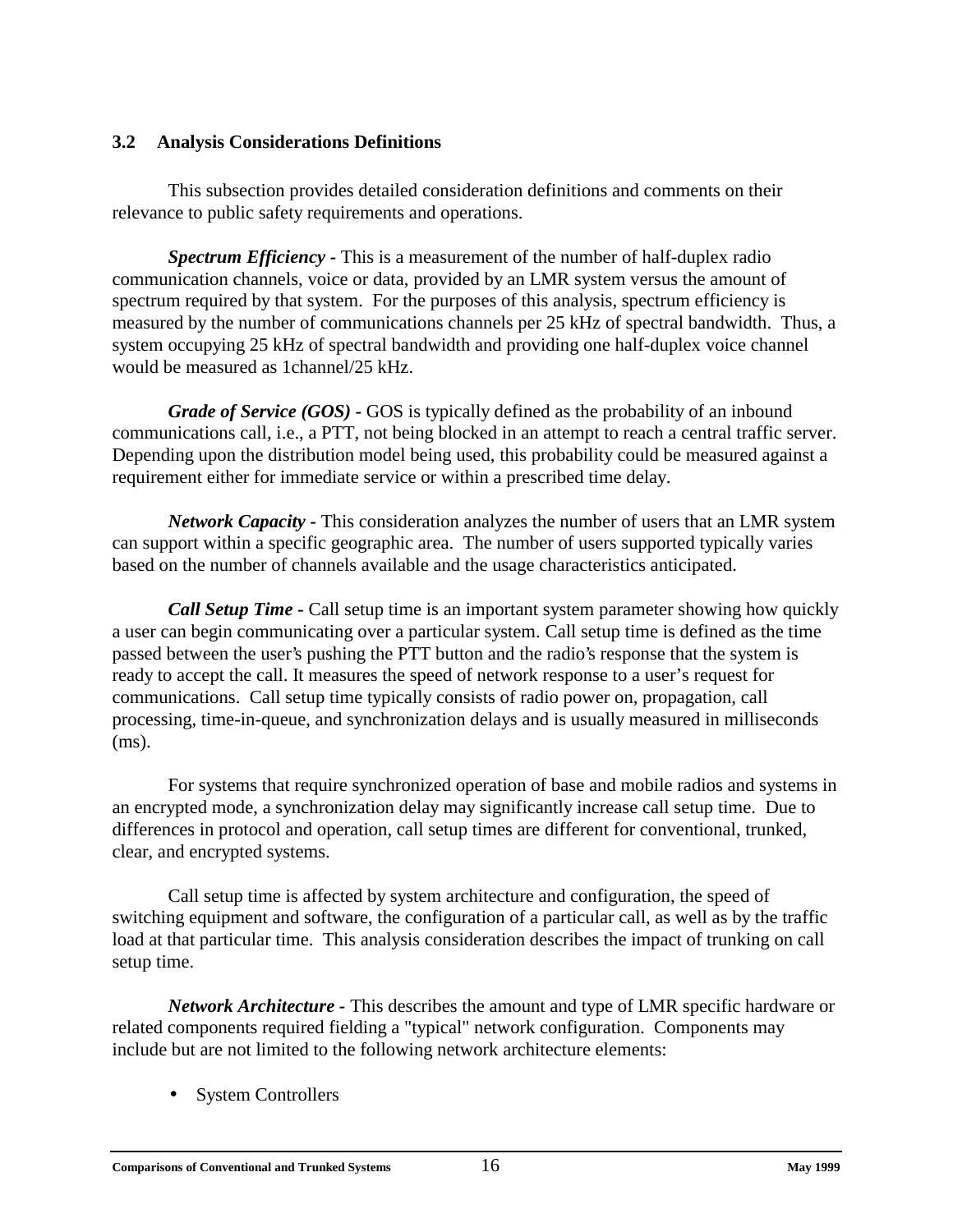- Base stations/Repeaters
- Dispatch Consoles
- Switching Equipment
- System Control Computers
- Telephone Interconnects
- Satellite receivers (receive-only remote sites)
- Voter/comparators
- Data Network Gateways
- Scanners

These components include only the elements required to process or broadcast LMR transmissions in a typical configuration. Although communication transport mediums and related hardware, such as telephone lines, microwave links, and multiplexer/demultiplexers, are a part of network architecture, they are site specific and are not included in this analysis.

*Network Scalability -* This analysis consideration addresses the ability to seamlessly increase system capacity by adding communication voice or data channels:

- Ability to seamlessly add additional system features for system-wide users or individual user groups. Features include items such as tone codes, telephone patch capability, user ID, and over-the-air rekeying of the encryption key
- Ability to seamlessly support new communications applications in the form of new data features such as mobile data transmissions, SCADA (Supervisory Control and Data Acquisition) telemetry, short messaging, still frame video, etc.
- Ability to add additional sites (transmit, receive, or transmit and receive) to accommodate system growth.

Many specific equipment features affecting scalability are dependent on the vendor. To remain vendor-independent, this analysis does not compare individual features and applications available, but rather determines whether the systems are capable of expansion.

*Network Encryption -* The encryption of information at its origin and decryption at its intended destination without any intermediate decryption. The evolution of LMR technology toward digital provides a solid basis for encrypted communications. At the same time, encryption has some negative effects. These can include an increase in call setup time for both conventional and trunked systems, deterioration of voice quality, decrease in the throughput rate for data applications, and a reduced radio coverage area. The study quantifies these changes for each type of system.

*Network Security -* Network security consists of features that prevent unauthorized personnel from accessing system components or communications. Such actions include jamming, eavesdropping, spoofing, and physical sabotage. The analysis defines the areas of vulnerability, including physical, such as computer-based electronic intrusion, and RF transmission.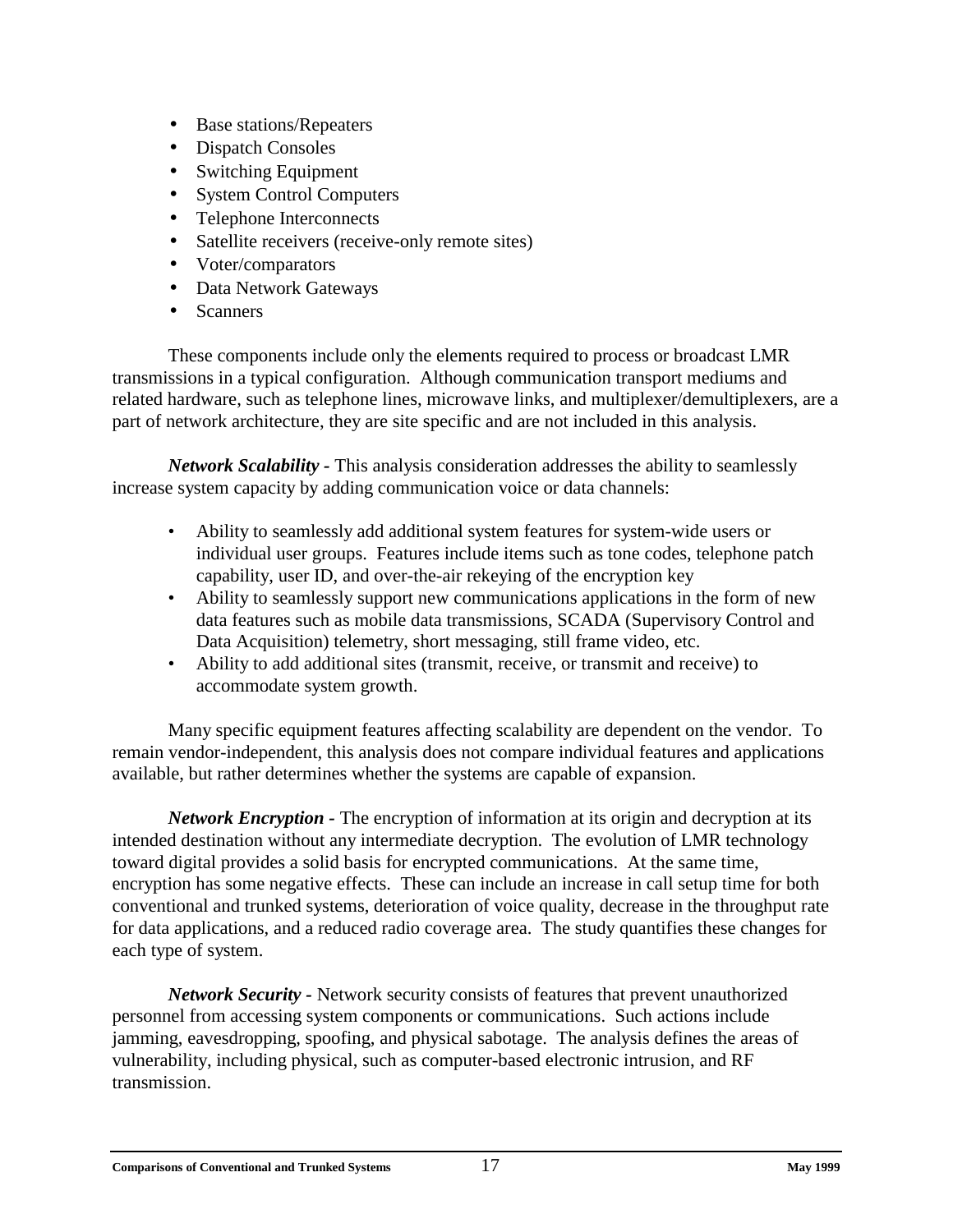*Network Robustness -* A robust network degrades in such a manner that it continues to operate, but provides a reduced level of service rather than failing completely. In the comparison of conventional and trunked systems, it is necessary to compare systems of the same generation. This study focuses on advanced digital systems. Many specific equipment features affecting robustness are dependent on the standard and vendor used. The analysis compares the capability of conventional and trunked systems to withstand single or multiple faults.

*Multiorganizational Interoperability -* This analysis consideration evaluates the ability of each system to support interoperability between more than one user organization while providing a similar set of features.

*Ability To Handle Multiple Voice and Data Applications -* This analysis describes the system capability to seamlessly support voice and data traffic using common channels or user groups. It compares any existing inherent advantages/disadvantages of conventional or trunked systems for data voice/data integration.

*Technology Evolution -* This section analyzes the impact of technology evolution on existing and planned LMR systems and the risks assumed when selecting a conventional or trunked system type. It also gives a five-year forecast for LMR technology trends, as well as the impact of the emerging standards, such as TIA/EIA-102.

*Policy Impact - This section analyzes the impact of Federal Communications* Commission (FCC) and National Telecommunications & Information Administration (NTIA) policies on architecture selection.

*Compatibility with Legacy Systems -* This analysis determines whether the newer digital conventional/trunked systems or their components will interoperate with existing (legacy) analog conventional FM systems over the air interface. The analysis determines whether compatibility depends on system type (conventional or trunked). If interoperability cannot be achieved through little or no system re-configuration, such systems are considered incompatible.

*Required User Discipline -* This analyzes the network discipline required of users to ensure that multiple parties can easily share a common set of channels. For the purposes of this study, user discipline includes the discipline or control required on the part of users, so that they do not collide with other users' communications within the same channel.

*Network Management -* The analysis describes the requirements for and the complexity of conducting network and system management for conventional and trunked types of systems, including maintenance, radio and call group allocation, upgrading (software, hardware), optimizing performance, encryption key management, over-the-air features, and interoperability with other systems (if possible).

*Network Operator Training -* This analysis consideration describes the amount and types of training required by typical system operators and on-site radio technicians to assure they have the skills required to maintain day-to-day system operation. System operators include radio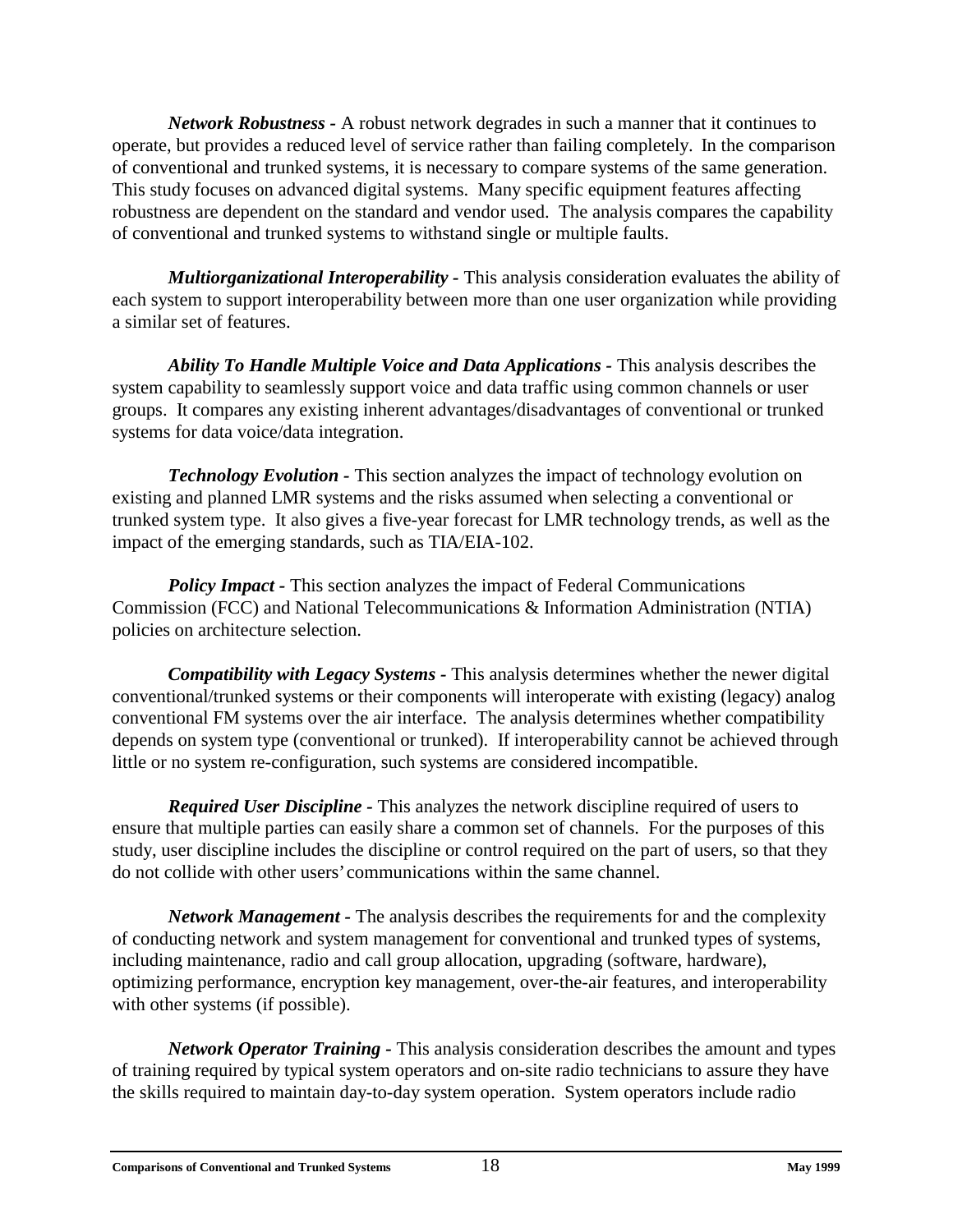system managers employed by the user agency. Technicians are those individuals employed by the user agency to handle system maintenance, trouble-shooting, and repair.

*Network Cost Effectiveness -* This analysis provides general cost information on the different architecture alternatives to aid decision making regarding system cost, with a chart showing cost per user for different types of networks.

*Considerations for Migration to Trunking -* This analysis provides general information on the alternatives for migration to a trunked system.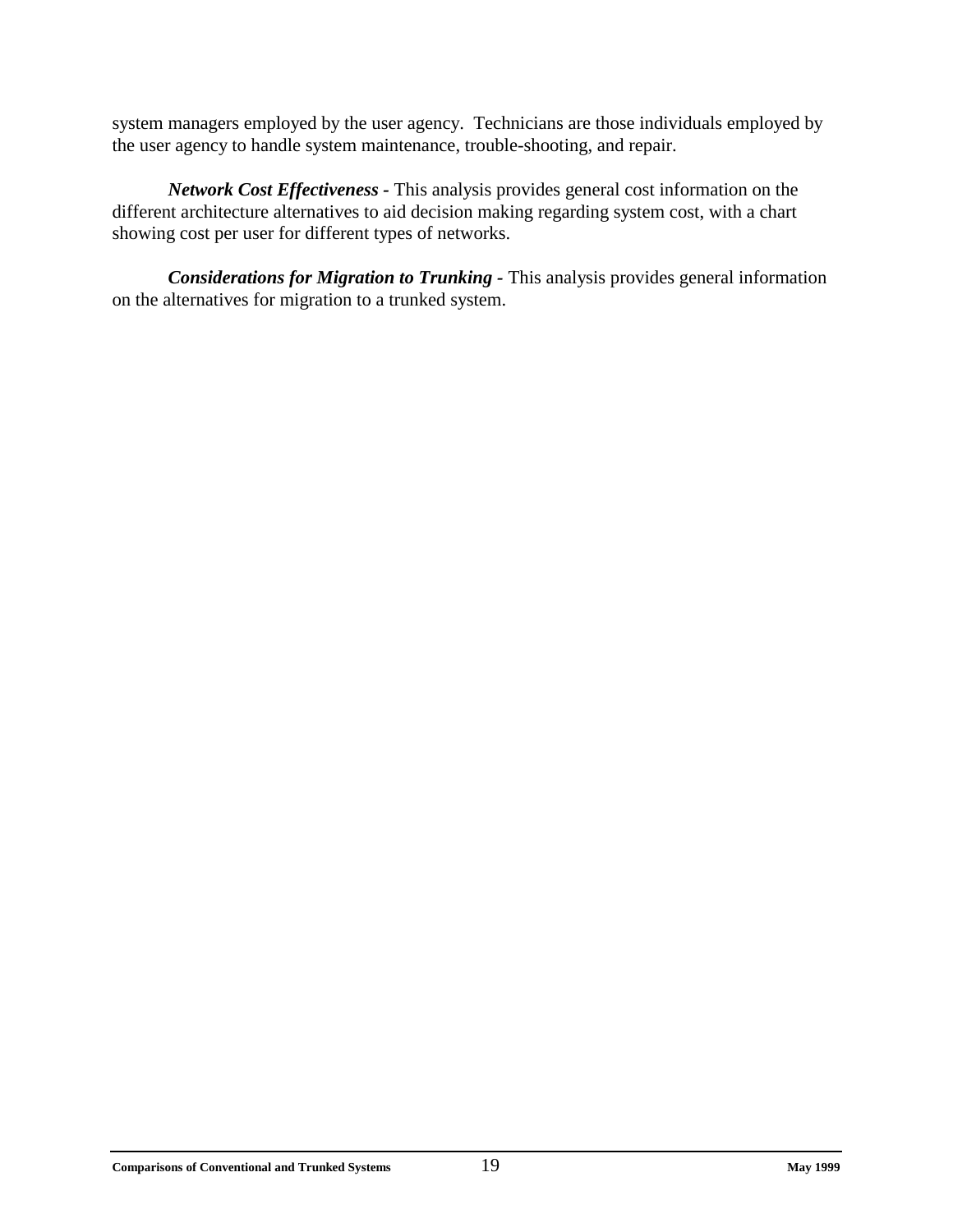# **4.0 SUMMARY OF RESULTS MATRIX**

<span id="page-23-0"></span>The matrix below summarizes results of the comparison analysis of conventional and trunked radio system architectures. The body of the analysis is given in Section 5.

| <b>Analysis Considerations</b> | Conventional                                                                                                                                                                                                      | <b>Trunked</b>                                                                                                                                                                                                                                                                                                        | <b>Hybrid</b>                                                                                                                                                                                                                                                                                                                                                                   |
|--------------------------------|-------------------------------------------------------------------------------------------------------------------------------------------------------------------------------------------------------------------|-----------------------------------------------------------------------------------------------------------------------------------------------------------------------------------------------------------------------------------------------------------------------------------------------------------------------|---------------------------------------------------------------------------------------------------------------------------------------------------------------------------------------------------------------------------------------------------------------------------------------------------------------------------------------------------------------------------------|
| <b>Spectrum Efficiency</b>     | Similar between systems<br>Increases depending on type of technology used:<br>$\overline{a}$<br>wideband, narrowband, advanced digital<br>modulation and multiple access schemes                                  | Similar between systems<br>Increases depending on type of technology used: wideband,<br>narrowband, advanced digital modulation, multiple access<br>schemes, number of users                                                                                                                                          | Similar between systems<br>Increases depending on type of technology used:<br>wideband, narrowband, advanced digital modulation<br>and multiple access schemes                                                                                                                                                                                                                  |
| <b>Grade of Service (GOS)</b>  | Call blocking at peak periods<br>$\overline{\phantom{0}}$<br>Message colliding occurs unknown to caller, if gets<br>no answer, the caller tries again<br>Manual call delay<br>$\equiv$                            | Call queuing during peak periods prevents call retries and<br>message collision<br>Call delay occurs during queuing<br>Preemptive access limited<br>Call abandonment may occur, if queuing delay is significant                                                                                                       | Different for different overlays<br>Calculated as in conventional for the conventional<br>$\overline{\phantom{0}}$<br>overlay and as in trunked for the trunked overlay                                                                                                                                                                                                         |
| <b>Network Capacity</b>        | High capacity and user density during low usage<br>$\qquad \qquad -$<br>Lower throughput/capacity at high usage                                                                                                   | Call queuing provides higher throughput and capacity at peak<br>usage periods than in conventional architecture<br>In centralized trunked architecture typically one channel per site<br>is dedicated to system control, therefore capacity per channel is<br>lower than in decentralized trunked architecture        | Network capacity is a summation of capacities of the<br>conventional and trunked overlays                                                                                                                                                                                                                                                                                       |
| <b>Call Setup Time</b>         | 15 ms typically $-$ for legacy systems<br>$\overline{\phantom{0}}$<br>250 ms typically - for advanced digital systems<br>with user authentication features. Also increases<br>significantly if encryption is used | 250 ms typically for both, analog and digital, technologies.<br>Also increases substantially if encryption is used.                                                                                                                                                                                                   | Typically:<br>15 ms – for basic conventional overlay<br>$\qquad \qquad -$<br>250 ms – for conventional overlays using advanced<br>$\overline{\phantom{0}}$<br>digital technology<br>250 ms - for trunked overlay<br>$\overline{\phantom{0}}$<br>250 ms – for cross-calls (additional)<br>$\overline{a}$<br>all times increase if encryption is used<br>$\overline{\phantom{0}}$ |
| <b>Network Architecture</b>    | No computer logic required for non-TIA/EIA-102<br>systems<br>No network required for direct user-to-user<br>communications                                                                                        | Interconnections needed for transmitter synchronization<br>Site and central controllers needed in centralized trunking<br>systems<br>Control microprocessors in user radios required in decentralized<br>trunking systems<br>More complex than conventional architecture                                              | A combination of conventional and trunked overlays<br>More complex than both conventional and trunked<br>architectures                                                                                                                                                                                                                                                          |
| <b>Network Scalability</b>     | Allows for continued capacity expansion via<br>additional channels and/or equipment                                                                                                                               | Centralized trunking architecture allows for continued capacity<br>expansion via additional channels<br>Channel addition limited in decentralized trunking architecture.<br>(Can be expanded up to 15 channels per site with noticeable call<br>setup delays)<br>Many cellular-like software-based features available | Conventional overlay is as expandable as a<br>conventional system<br>Trunked overlay scalability is also similar to trunked<br>systems                                                                                                                                                                                                                                          |
| <b>Network Encryption</b>      | Type 1 through 4 encryption products and<br>algorithms are available on many types of LMR<br>architectures                                                                                                        | Type 1 through 4 encryption products and algorithms are<br>available on many types of LMR architectures                                                                                                                                                                                                               | Type 1 through 4 encryption products and algorithms<br>are available on all types of LMR architectures                                                                                                                                                                                                                                                                          |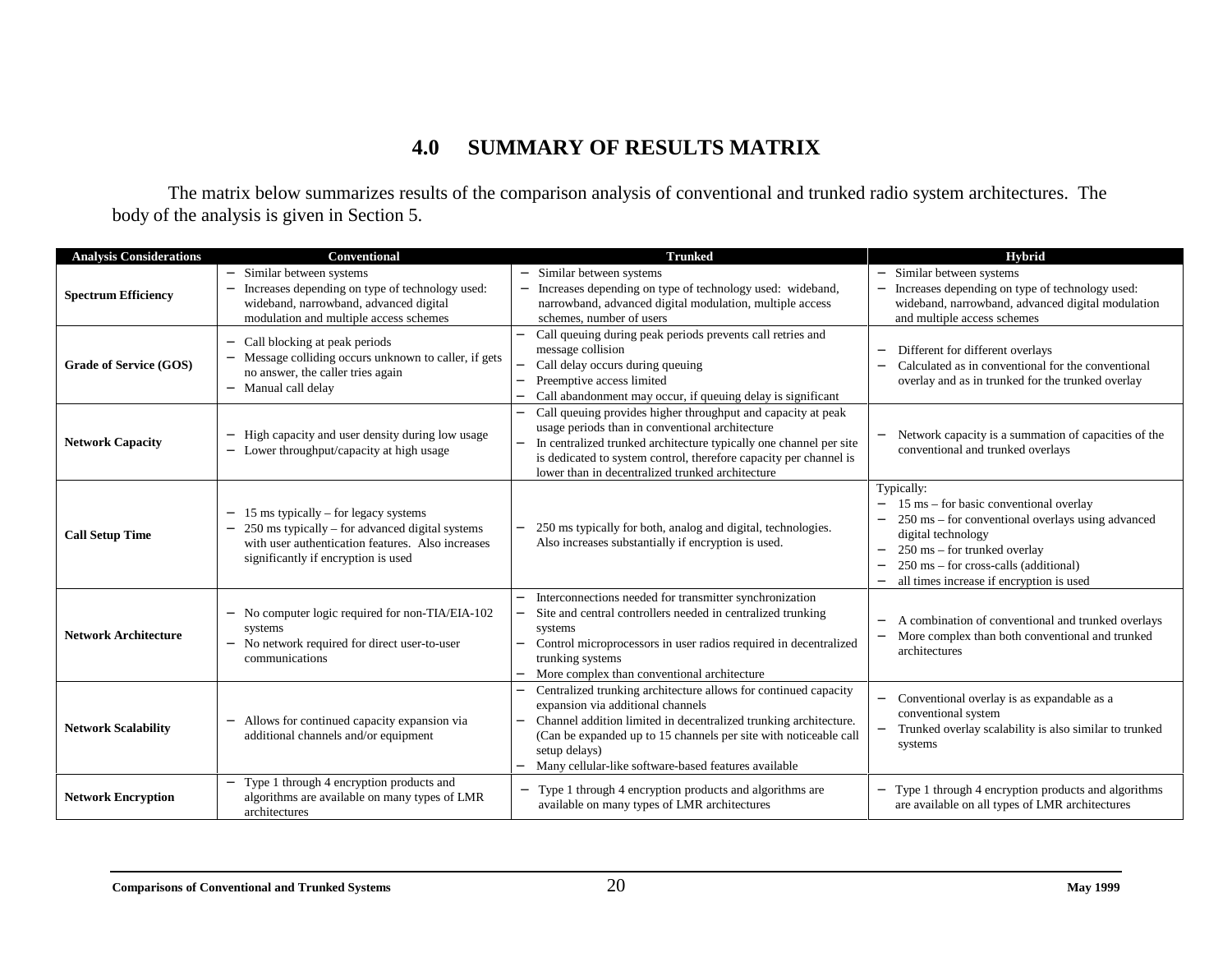|                                                                                   |                                                                                                                                                                                                                                                                                                                      |                                                                                                                                                                                                                                                                                                                                                                                                                                                                                                                                         | <b>Continued</b>                                                                                                                                                                                                                                                                                                                                                                                                                                 |
|-----------------------------------------------------------------------------------|----------------------------------------------------------------------------------------------------------------------------------------------------------------------------------------------------------------------------------------------------------------------------------------------------------------------|-----------------------------------------------------------------------------------------------------------------------------------------------------------------------------------------------------------------------------------------------------------------------------------------------------------------------------------------------------------------------------------------------------------------------------------------------------------------------------------------------------------------------------------------|--------------------------------------------------------------------------------------------------------------------------------------------------------------------------------------------------------------------------------------------------------------------------------------------------------------------------------------------------------------------------------------------------------------------------------------------------|
| <b>Analysis Considerations</b>                                                    | <b>Conventional</b>                                                                                                                                                                                                                                                                                                  | <b>Trunked</b>                                                                                                                                                                                                                                                                                                                                                                                                                                                                                                                          | Hybrid                                                                                                                                                                                                                                                                                                                                                                                                                                           |
| <b>Network Security</b>                                                           | Fewer architecture elements allows for fewer<br>opportunities for intrusion<br>No form of dynamic frequency hopping is used,<br>$\overline{\phantom{0}}$<br>allowing for easy eavesdropping on one channel<br>Digital systems allow stronger encryption and may<br>have user authentication feature                  | User IDs and authentication prevents unauthorized access<br>Frequency hopping between conversations or messages makes<br>eavesdropping more difficult<br>Digital systems allow stronger encryption and prevent<br>unauthorized access                                                                                                                                                                                                                                                                                                   | Conventional overlay is as secure as a conventional<br>system using the same technology<br>Trunked overlay is also as secure as a trunked system<br>$\overline{\phantom{0}}$<br>using the same technology<br>Combined security of a hybrid network is determined<br>$\overline{\phantom{0}}$<br>by the overlay with lower security                                                                                                               |
| <b>Network Robustness</b>                                                         | Sites capable of functioning independently in the<br>event of outage at another site<br>Transceiver failures result in channel loss<br>Backup, stand-by equipment can limit outages<br>$\qquad \qquad -$                                                                                                             | In a networked configuration, inter-site calls cannot be provided<br>during the failure of the central controller<br>Failure of a single traffic channel is usually unnoticeable by<br>users except by increased delay in peak traffic periods<br>In centralized trunked systems, failure of a control channel may<br>result in a shutdown of the site if backup or soft-fail features are<br>not provided<br>Backup, stand-by equipment can limit outages                                                                              | Conventional overlay is as robust as a separate<br>conventional system<br>Trunked overlay robustness is similar to trunked<br>$\overline{\phantom{0}}$<br>systems<br>The overall robustness of a system is determined by<br>the robustness of its less robust overlay                                                                                                                                                                            |
| Multiorganizational<br>Interoperability                                           | Multiorganizational interoperability is limited over<br>the air interface by the use of the same modulation<br>type, mode, channelization, and encryption type<br>and key<br>If interoperability not achievable over the air<br>interface, it can be achieved with audio cross<br>patches (either analog or digital) | Is limited over the air interface by the use of the same<br>modulation type, mode, channelization, and encryption type and<br>key<br>If interoperability not achievable over the air interface, it can be<br>achieved with audio cross patches (either analog or digital)<br>Some advantages for management of interoperability features.<br>For example, creation of new groups or adding new members to<br>a new group typically can be done in real time allowing<br>formation of talk groups across organizational lines as needed. | Interoperability may be achieved over conventional or<br>trunked air interfaces as mentioned in respective<br>systems<br>Has the advantages of trunked talk group management,<br>which is available only to trunked users<br>As in other types of the systems, audio cross patches<br>can be used (either analog or digital)<br>As in the other types of systems, if encryption is used,<br>it should be of the same type and using the same key |
| <b>Ability To Handle</b><br><b>Multiple Voice and Data</b><br><b>Applications</b> | Conventional architecture is well suited for packet-<br>switched data on dedicated channels<br>Regular FDMA channels are unable to handle<br>$\equiv$<br>simultaneous voice and high to medium-rate data<br>on one frequency channel                                                                                 | Trunked architecture is less well suited for packet data, better<br>suited for circuit-switched data<br>Regular FDMA channels are unable to handle simultaneous<br>voice and high to medium-rate data on one frequency channel                                                                                                                                                                                                                                                                                                          | Hybrid architecture can use advantages of its<br>conventional technology for packet-switched data<br>transmissions and trunking for circuit-switched data<br>Regular FDMA channels are unable to handle<br>simultaneous voice and high to medium-rate data on<br>one frequency channel                                                                                                                                                           |
| <b>Technology Evolution</b>                                                       | Conventional used in smaller systems with smaller<br>user bases and few frequencies, where spectral<br>efficiency of trunking cannot be realized<br>Digitalization<br>$\overline{\phantom{0}}$<br>Increased set of user features<br>$\qquad \qquad -$<br>Strong encryption<br>$\overline{\phantom{0}}$               | Trunked used in larger systems where larger pools of<br>frequencies allow for full realization of trunking advantages<br>supporting more users per frequency<br>Digitalization<br>Increased set of user features<br>Strong encryption                                                                                                                                                                                                                                                                                                   | - Hybrid used on a case-by-case basis                                                                                                                                                                                                                                                                                                                                                                                                            |
| <b>Policy Impact</b>                                                              | The FCC National Plan Report and Order provided<br>incentives for using trunking and requiring small<br>entities with minimal requirements to join together<br>in using a single system where possible, thus<br>encouraging the use trunking in the 800-MHz band                                                     | The FCC is encouraging the use of trunking as a spectrum-<br>efficient technology<br>Decentralized trunking is allowed in all LMR bands<br>In addition to the 800-MHz band, the use of centralized<br>trunking has now been permitted in lower LMR bands, subject<br>to meeting certain licensing requirements                                                                                                                                                                                                                          | Hybrid systems are not specifically defined and<br>addressed by policy makers                                                                                                                                                                                                                                                                                                                                                                    |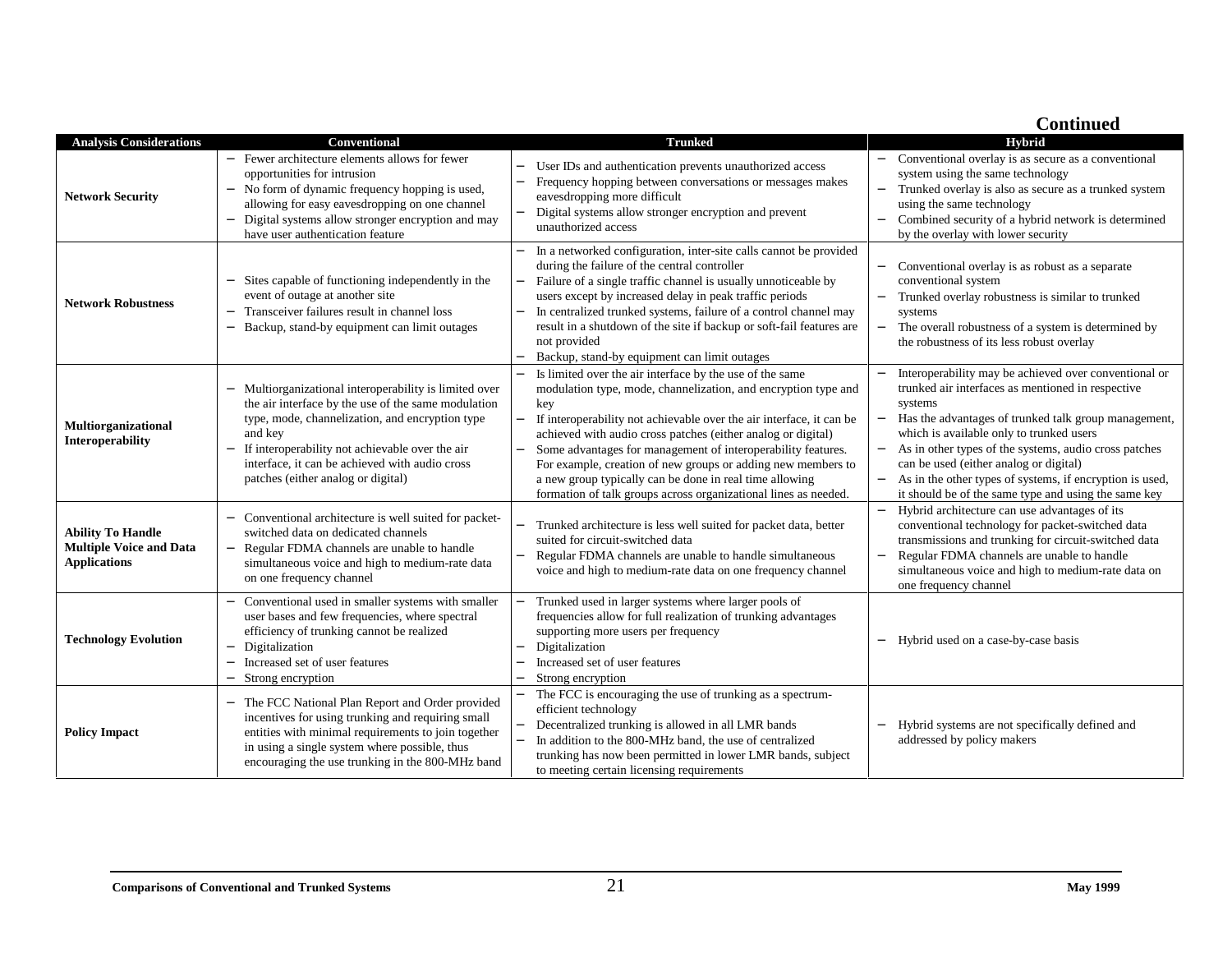|                                                    |                                                                                                                                                                                                                                                                                                                                                                                                                                                                                                                                                                                                                 |                                                                                                                                                                                                                                              | <b>Continued</b>                                                                                                                                                                                                                                                                                                                                                          |
|----------------------------------------------------|-----------------------------------------------------------------------------------------------------------------------------------------------------------------------------------------------------------------------------------------------------------------------------------------------------------------------------------------------------------------------------------------------------------------------------------------------------------------------------------------------------------------------------------------------------------------------------------------------------------------|----------------------------------------------------------------------------------------------------------------------------------------------------------------------------------------------------------------------------------------------|---------------------------------------------------------------------------------------------------------------------------------------------------------------------------------------------------------------------------------------------------------------------------------------------------------------------------------------------------------------------------|
| <b>Analysis Considerations</b>                     | Conventional                                                                                                                                                                                                                                                                                                                                                                                                                                                                                                                                                                                                    | <b>Trunked</b>                                                                                                                                                                                                                               | <b>Hybrid</b>                                                                                                                                                                                                                                                                                                                                                             |
| <b>Compatibility with Legacy</b><br><b>Systems</b> | Generally new analog conventional systems are<br>compatible with legacy analog configurations<br>Compatibility between current digital conventional<br>$\overline{\phantom{0}}$<br>systems and legacy analog system is only via audio<br>patches<br>TIA/EIA-102 systems are designed to be<br>compatible with legacy analog systems over the air<br>interface<br>Systems that are simultaneously analog and digital<br>cannot interoperate over the air interface. The<br>compatible digital system must be switched to<br>analog mode to allow for simultaneous<br>interoperation with an analog legacy system | Digital trunked systems usually employ a gateway technique<br>for migration from analog systems<br>Same issues of analog/digital compatibility apply as for<br>conventional systems                                                          | Since hybrid systems consist of conventional and<br>trunked overlays, all compatibility considerations that<br>apply to the two will be correct for the respective<br>overlays of a hybrid system                                                                                                                                                                         |
| <b>Required User Discipline</b>                    | Conventional systems require a significant amount<br>of user discipline on the part of each radio user to<br>ensure that all the users on the system are able to<br>share the channel                                                                                                                                                                                                                                                                                                                                                                                                                           | Users on trunked systems do not have to monitor the system for<br>an available channel to make a call<br>When communicating in their talk group, trunked users must<br>obey by the user discipline rules applicable to conventional<br>users | Users of the conventional overlay of a hybrid system<br>are required to abide by conventional user discipline<br>Trunked users do not have to monitor the system for<br>$\overline{\phantom{m}}$<br>an available channel to make a call. Nonetheless, when<br>communicating in their talk group, trunked users must<br>obey by the rules applicable to conventional users |
| <b>Network Management</b>                          | Manual management required<br>$\overline{\phantom{0}}$                                                                                                                                                                                                                                                                                                                                                                                                                                                                                                                                                          | Many network management features are automated                                                                                                                                                                                               | A combination of the two, requires manual<br>management for conventional overlay<br>Management of trunked overlay is mostly automated                                                                                                                                                                                                                                     |
| <b>Network Operator</b><br><b>Training</b>         | Less training required<br>$\overline{\phantom{0}}$<br>Some large conventional systems require a more<br>$\overline{\phantom{0}}$<br>detailed knowledge of system configuration from<br>an operator/dispatcher than in trunked systems                                                                                                                                                                                                                                                                                                                                                                           | More training required for technicians and managers                                                                                                                                                                                          | More training required for technicians and managers<br>Requires a good understanding of system<br>configuration from an operator/dispatcher                                                                                                                                                                                                                               |
| <b>Network Cost</b><br><b>Effectiveness</b>        | Less expensive than trunked<br>TIA/EIA-102 can be as expensive as trunked due to<br>the use of user authentication equipment<br>Cost determined mostly by technology used,<br>specific configuration, and user options selected,<br>not by type of architecture                                                                                                                                                                                                                                                                                                                                                 | More expensive than conventional<br>Cost determined mostly by technology used, specific<br>configuration, and user options selected, not by type of<br>architecture                                                                          | Cost determined mostly by specific configuration,<br>technology used and user options selected<br>Some large hybrid systems can be more expensive than<br>similar trunked due to conventional and trunked<br>integration complexity                                                                                                                                       |

#### **Comparisons of Conventional and Trunked Systems** 22 **May 1999**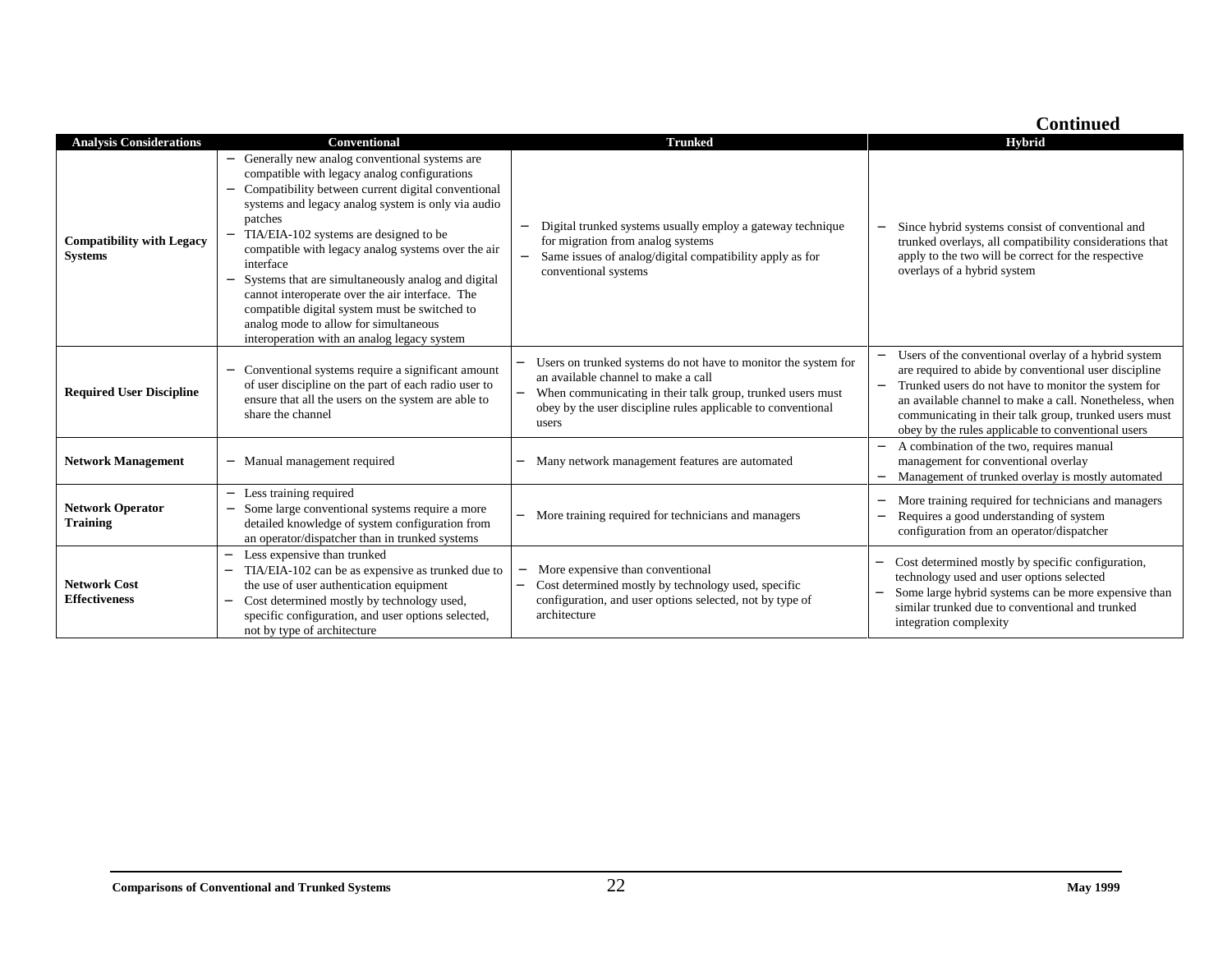# **5.0 ARCHITECTURE ANALYSIS AND COMPARISON**

<span id="page-26-0"></span>This section analyzes and compares the alternatives using the analysis considerations. The subsections are organized by analysis consideration; each subsection includes an analysis of each architecture to allow system planners to compare analysis approaches, assumptions, and results.

#### **5.1 Spectrum Efficiency**

Spectrum efficiency is similar in different architecture types. It depends on channelization and type of multiple access used. Conventional and trunked systems are currently available in two channelizations: 25 kHz and 12.5 kHz. Each channelization, due to the bandwidth used, offers a different level of spectrum efficiency. Most systems in use today operate using 25 kHz half-duplex analog channels. Newer narrowband systems, however, operate in half the bandwidth, using 12.5 kHz half-duplex channels. For comparative purposes, spectrum efficiency is measured by the number of available traffic channels per 25 kHz of bandwidth. Exhibit 10 lists various spectrum efficiencies:

| <b>LMR SYSTEM MODE</b>                                       | <b>NUMBER OF TRAFFIC</b><br><b>CHANNELS PER 25 kHz</b> | <b>SPECTRUM</b><br><b>EFFICIENCY</b> |
|--------------------------------------------------------------|--------------------------------------------------------|--------------------------------------|
| 25 kHz Analog                                                | 1 channel                                              | 1:1                                  |
| 12.5 kHz Narrowband Analog                                   | 2 channels                                             | 2:1                                  |
| 12.5 kHz Narrowband Digital<br>(current TIA/EIA-102 Phase 1) | 2 channels                                             | 2:1                                  |
| 6.25 kHz Narrowband Digital<br>(future TIA/EIA-102 Phase 2)  | 4 channels                                             | 4:1                                  |

#### **Exhibit 10 Spectrum Efficiency**

Narrowband systems provide higher spectrum efficiency due to the lower spectrum requirement for a single channel. However, the drawback of narrowbanding is a reduction in data capacity that can be accommodated by narrowband channels.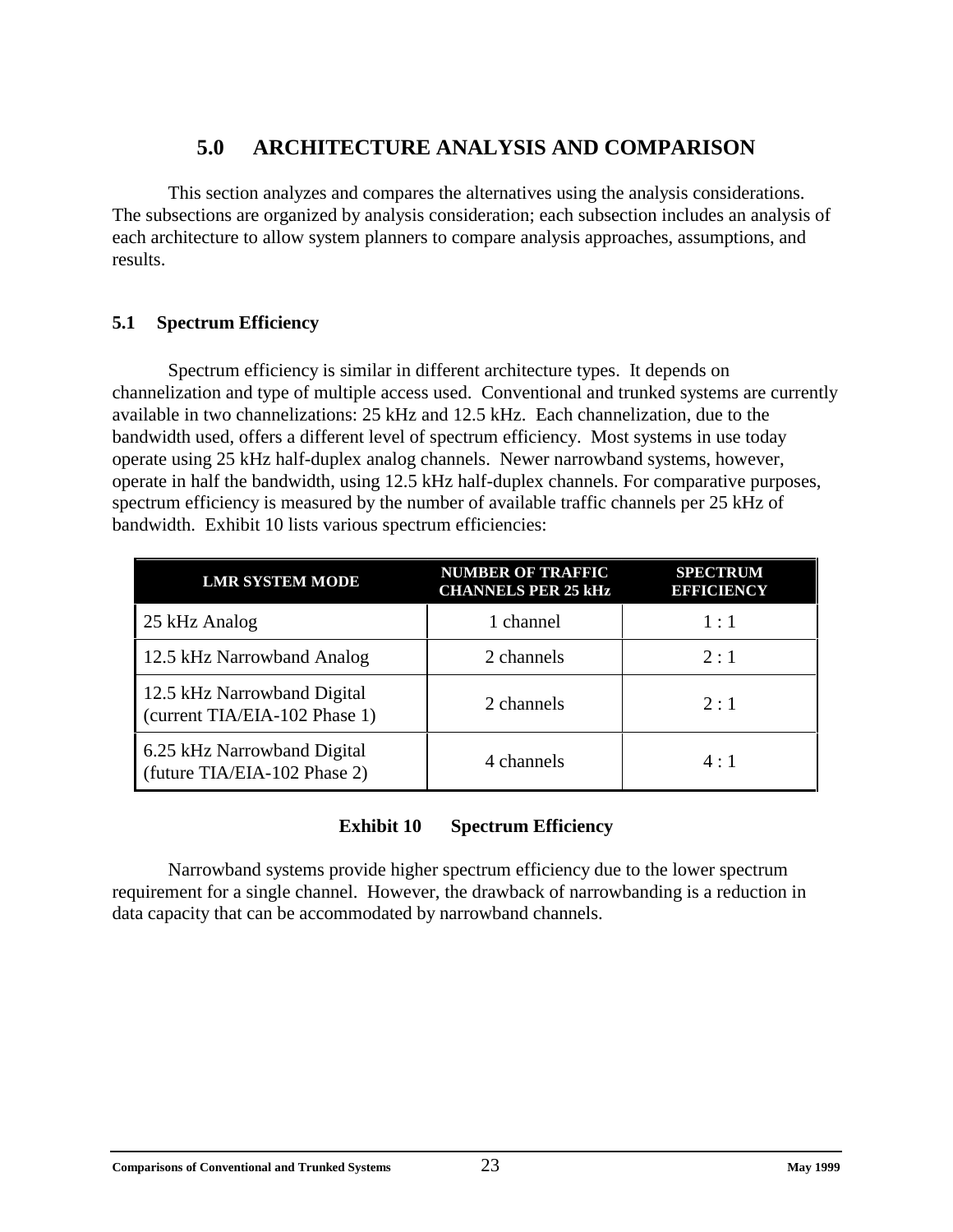#### <span id="page-27-0"></span>**5.2 Grade of Service (GOS)**

GOS is defined as the probability of an inbound communications call, i.e., a PTT, being blocked in an attempt to reach a central traffic server. There are essential differences in what causes blocking in conventional and hybrid systems.

In a conventional system where all users share and actively monitor a radio channel, blocking occurs when a user attempts to place a call (i.e., depresses the PTT button) at the same time that one or more other users attempt to place a call. In general, as a result of this user interference, neither user's message is received and both users must retry the call. Thus, during periods of peak usage when the chances of user interference are the greatest, users must continuously listen to a conventional channel and wait for a free moment to avoid colliding. This results in a manual delay of the call attempt. When free time is heard on the radio channel, users attempt to gain access, hoping not to conflict with a simultaneous request from another user. In certain cases, conventional user radios override and do interfere with other ongoing transmissions for necessary access (i.e., emergency or "man down" calls). However, in conventional systems, call delay is normally experienced by the user who is awaiting a free channel, and call-blocking results in no system throughput since both users must retry their transmission.

Centralized trunked systems make use of a set of shared channels. In this type of system, blocking occurs when a user attempts a call and no channels are available. At this moment, unlike conventional systems, a trunked system places the call attempt in a queue awaiting a free channel. As a result, the user experiences a queuing call delay and is notified of a free channel when it becomes available for his or her call. The use of a central controller in a trunked system prevents users from interfering with each other's conversations during peak usage periods. It results in a greater throughput of the number of calls per unit time than a conventional system, where users manually wait for a free channel and retry calls when call blocking occurs. Unless a priority feature is built into a trunked system, user radios are not able to override the controller for instant blocking-free access.

The essential difference in the concept of grade of service between conventional and trunked systems is as follows:

- Conventional systems involve manual call delay, require call retries if interference was created by another user
- Trunked systems involve queuing call delay, prevent collision of calls, thus reducing call retries.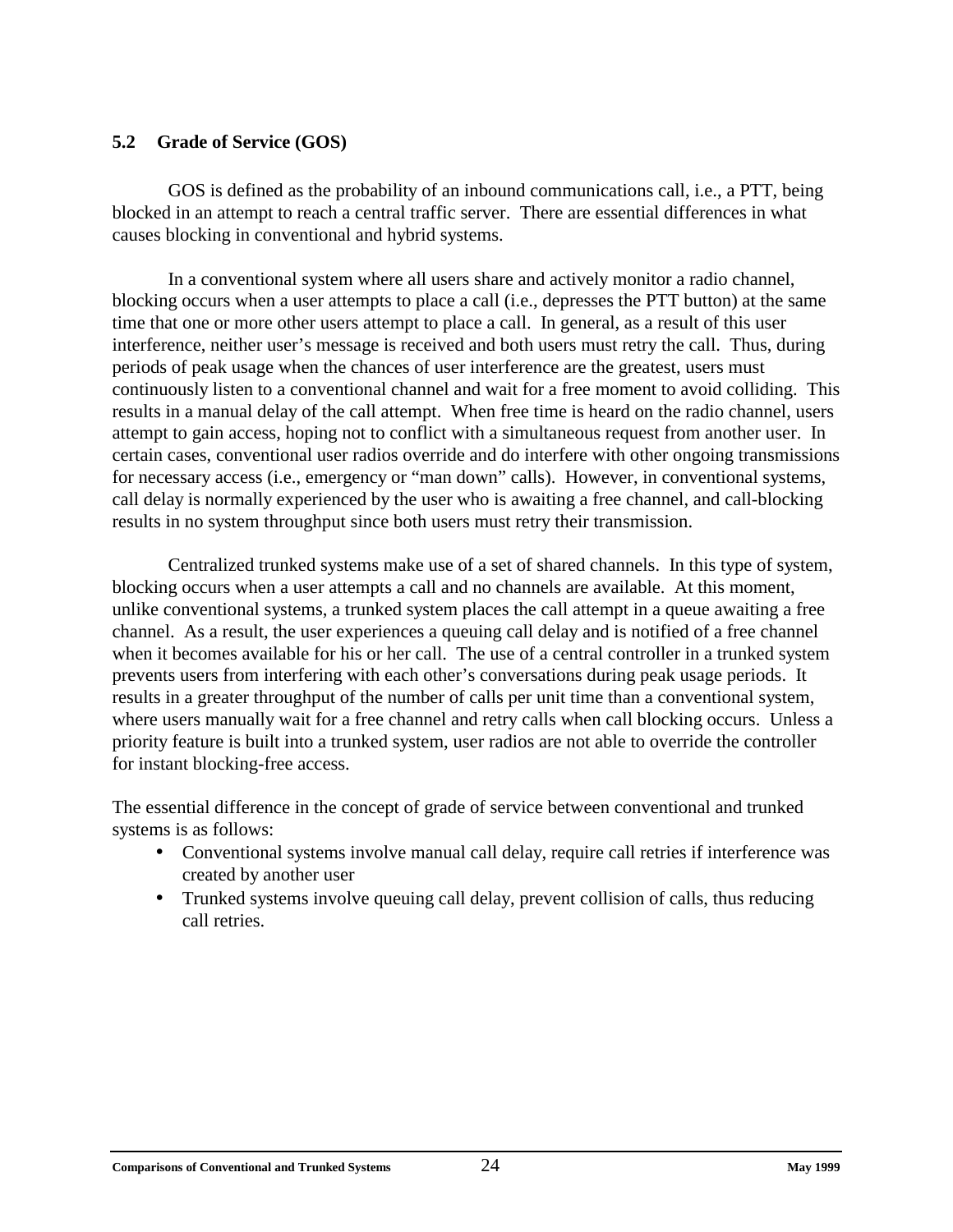#### <span id="page-28-0"></span>**5.3 Network Capacity**

In LMR systems, channel capacity is a function of the user channel access protocol. To maximize capacity, users of a conventional system "listen then transmit." In an extreme situation, as the channel load increases, the chance of colliding messages increases. At that time, a greater number of messages are lost and effective channel throughput is reduced. Users that are more impatient will "transmit when ready," colliding with other messages and degrading the system performance. At this point, users typically abandon or do not attempt calls that are not essential, prioritizing their own calls based on the situation as they understand it, from monitoring the radio traffic.

Trunked LMR systems make use of electronically controlled access to multiple channels in the system. Users are prevented from causing a message collision since the system controls channel access. At peak usage periods when all channels are active, trunked systems are able to prevent message collisions and minimize retries. At those times, trunked systems provide greater network capacity than conventional systems because they provide a greater message throughput. At lower traffic periods, however, trunked systems inherently have a longer call setup delay. Appendix B illustrates the impact of using conventional and trunked systems on network capacity and call delay. Traffic modeling shows that the electronically controlled access capability of trunked systems provides less call delay, overall, and thus provides a greater throughput as traffic load in a typical system increases.

#### **5.4 Call Setup Time**

In a conventional system, a call attempt must simply seize the channel to which the radio is programmed or set. Call attempts do not require a central system controller channel assignment although a central controller is occasionally used to provide enhanced features. Thus, call setup times for conventional systems are shorter than for trunked when a free channel is available. Call setup time within a conventional system is a function of three processes: powering up of the user radio transmitter, radio signal propagation delay through the atmosphere to a repeater (typically 5 microseconds per mile), and repeater processing time. These three processes typically take 15 milliseconds after a user depresses the PTT button.

Call setup time within a trunked system is a function of many more processes than in a typically conventional system. In addition to the setup time typical of a conventional system (power of transmitter, propagation delay to repeater, and repeater processing time), several other processes occur when a call attempt is placed from a trunked user radio. Exhibit 11 identifies the call setup time typical for a trunked radio when a free channel is available.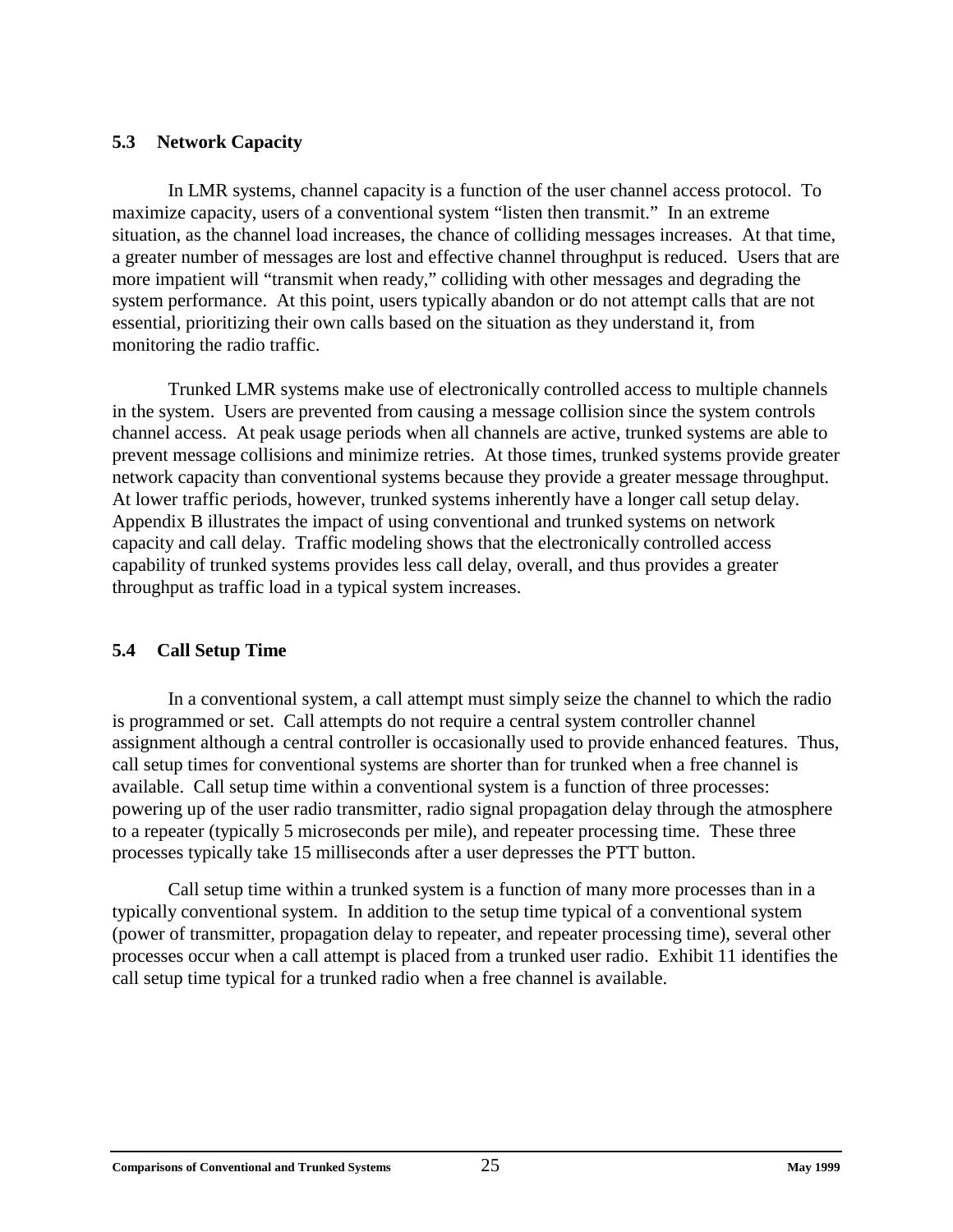<span id="page-29-0"></span>

| <b>PROCESS</b>                              | <b>SUBPROCESSES</b>                                                                                                                                                                              |                 |
|---------------------------------------------|--------------------------------------------------------------------------------------------------------------------------------------------------------------------------------------------------|-----------------|
| 1. User radio call request<br>time          | User presses PTT<br>Radio powers up transmitter on control channel<br>Radio encodes request message<br>Propagation delay of request message on control channel to controller occurs<br>(minimal) | $23 \text{ ms}$ |
| 2. Controller processing<br>time            | Receipt and recognition of mobile request<br>Identification of available free channel<br>Establishment of instructions on channel assignment for all radios in talk-group                        | $95 \text{ ms}$ |
| 3. Controller call request<br>response time | Controller transmits instructions to all talk group radios on control channel<br>$\bullet$<br>Propagation delay occurs as instructions are transmitted over control channel<br>(minimal)         | $23 \text{ ms}$ |
| 4. User radio processing<br>time            | Requesting radio receives and processes instructions<br>Requesting radio switches to allocated channel                                                                                           | $95 \text{ ms}$ |
| 5. Radio call establishment<br>time         | Radio powers up transmitter on assigned channel<br>Propagation delay to repeater occurs (minimal)<br>Repeater retransmits audio on assigned channel (radio power up time)                        | $20 \text{ ms}$ |
| <b>TOTAL TIME</b>                           |                                                                                                                                                                                                  | $255$ ms        |

#### **Exhibit 11 Trunked Radio Call Setup Time**

Call setup time within a conventional digital system with user authentication feature is similar to that in a trunked system due to added computer processing. For example, the TIA/EIA-102 call setup time for conventional channels is stated as not to exceed 250 ms, which equals that of a trunked system.

Call setup times in hybrid systems differ greatly depending on the specific configuration employed. Calls executed over a conventional part of a hybrid system have a call setup time equal to that on a stand-alone conventional system with the same technology. Calls conducted over the trunked part of the hybrid system will have a setup time equal to that on a stand-alone trunked system. However, users making cross-calls (trunked to conventional or conventional to trunked) experience call setup delays similar to trunked.

#### **5.5 Network Architecture**

The basic architecture and configuration types of conventional systems are described in Section 2 of this report. Conventional systems can be single-site or multisite systems and offer receiver voting, single channel multicast, and multichannel multicast configurations. Components typically include base stations/repeaters, satellite receivers, and consoles. More complex multisite systems may require interconnection links between sites to facilitate time synchronization. In some cases, a conventional system may also include a system controller to provide enhanced features. Because a conventional system does not require a controller or processor to handle call requests and call group/channel management, the complexity of a conventional system is typically much less than that of a trunked or hybrid network. In fact, when users are operating in a simplex or mobile-to-mobile mode, no network architecture is needed to provide communications.

*Approximate time (milliseconds) required to accomplish process*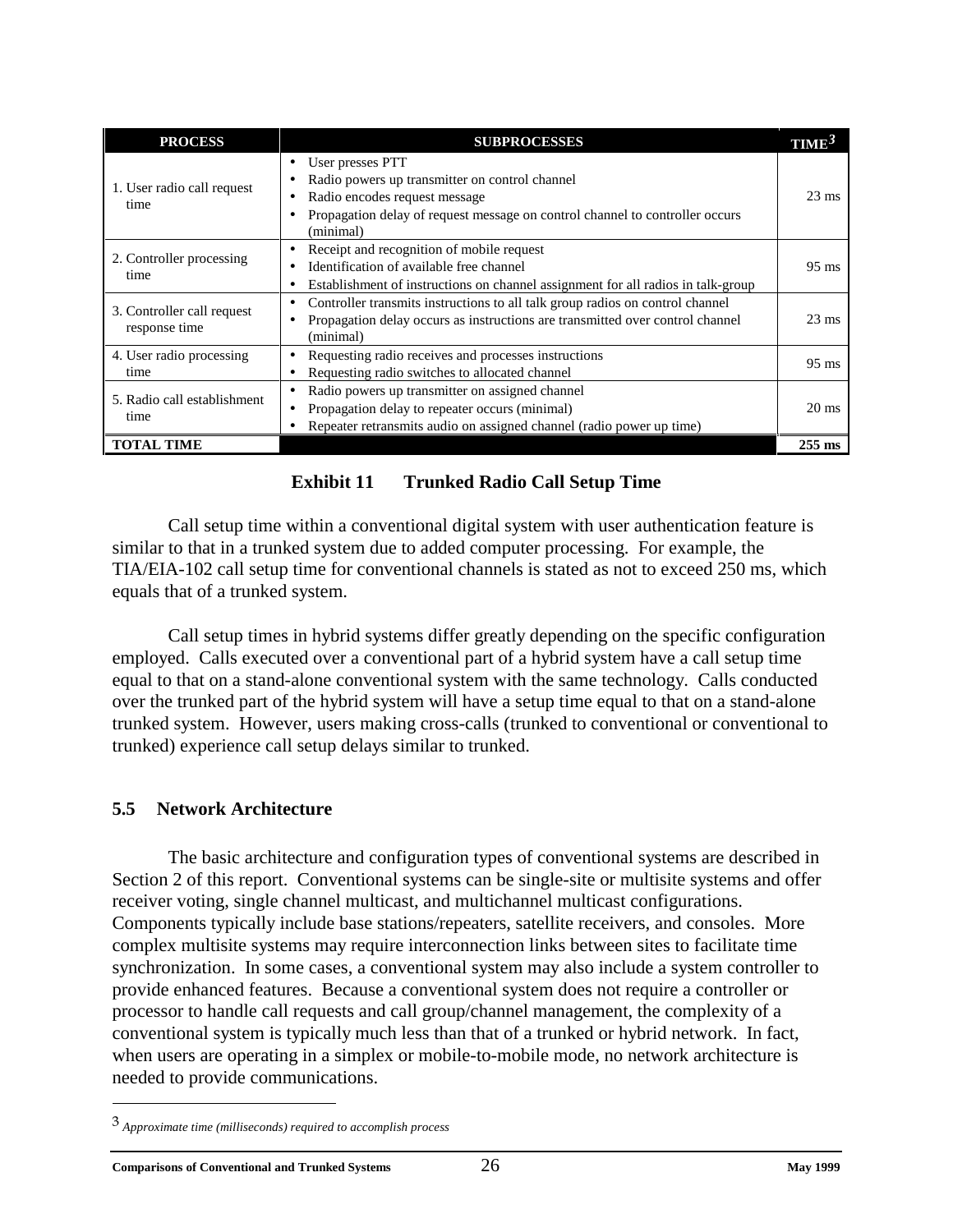<span id="page-30-0"></span>Section 2 includes descriptions of architectures used for trunked radio network design. In addition, a component overview of a typical trunked system is displayed in Exhibit 6. These common components are relatively standard for either network. At a minimum, a multisite simulcast network needs some form of interconnect medium with constant latency for transmitter phase synchronization. Similarly, a zone system that needs to cover a large area has to deploy some form of frequency re-use pattern. All trunked systems require a central controller and interconnection links to that site. The need for this interconnection and the controller increases the network architecture complexity of a trunked LMR network.

#### **5.6 Network Scalability**

This analysis consideration discusses advanced digital systems to allow comparison of similar generation networks. Advanced digital conventional systems provide the ability to expand capacity, features, channels, and components over time as the need arises. Although different vendors offer different options and features for expandability, all vendors make their equipment scalable and offer that capability as a main selling point. Vendors have developed modular expandable digital conventional networks to enable users to increase services and features as their user base grows.

Each vendor offers different types of features, but in general, all conventional systems allow for continued expansion of capacity through the addition of channels and/or base stations/repeaters. Advanced digital conventional systems offer options for additional tone codes and telephone patch capabilities, if needed. Availability of other features varies by vendor.

Trunked radio communication system scalability is directly proportional to the manufacturer specifications. Some of today's more advanced LMR systems are comparable to cellular communication systems. They provide many, if not all, of the cellular features that have become popular such as person-to-person calls and short messaging, and also have the advantage of making group/dispatch calls.

The trunking controller and the portable and mobile radios are microprocessor-driven. This intelligence makes it possible to control the network equipment and the radios working in the system. Since the system' s computer is software driven, the capacity to accommodate upgrades is higher. Some of the scalable facilities include:

- Private individual-to-individual conversations
- Private group conversations
- Caller identification
- Priority for emergency calls
- Telephone/radio interconnect
- Ability to make status calls without voice transmission
- Conventional channel programming in user radio.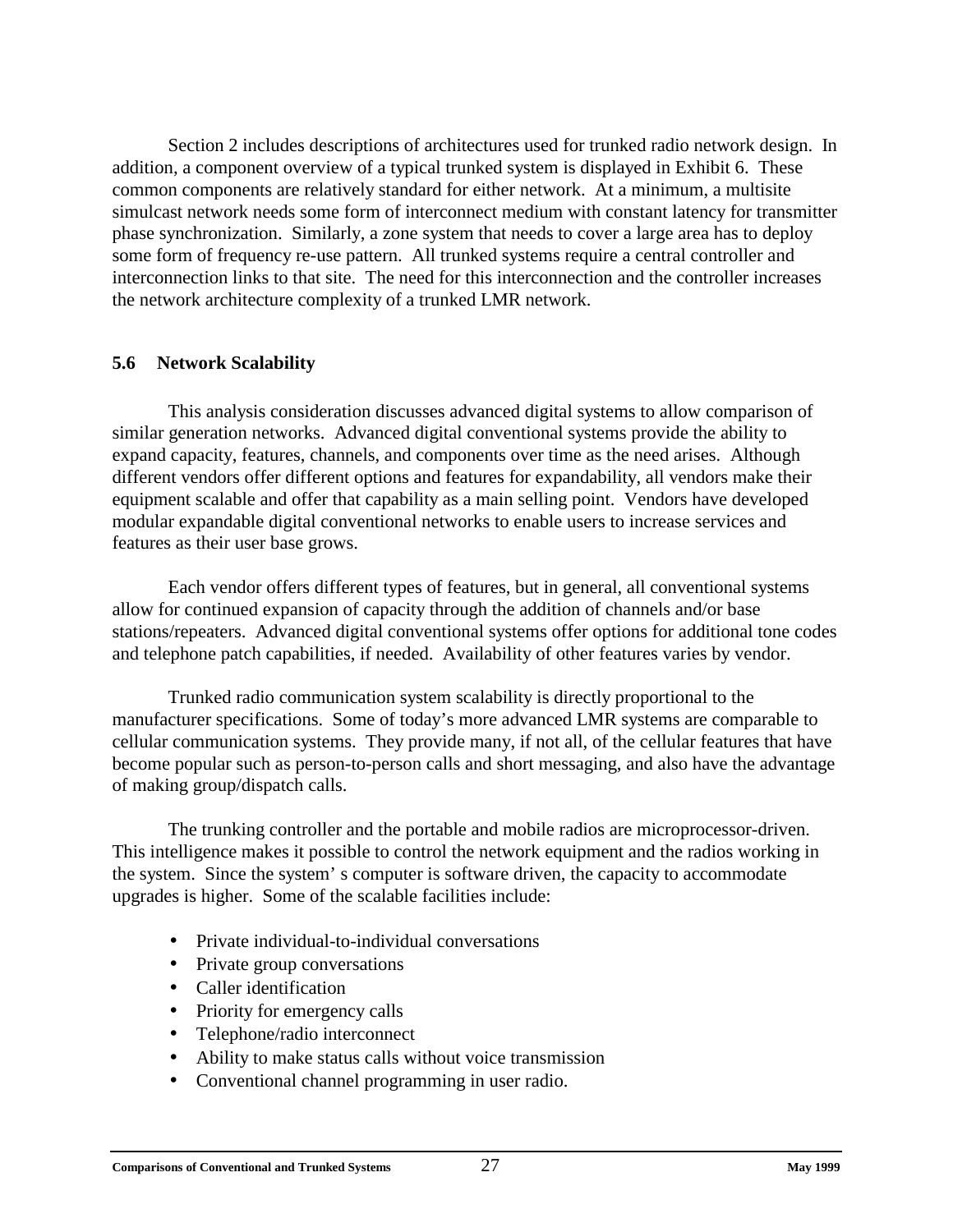<span id="page-31-0"></span>The underlying technology of a hybrid system combines conventional and trunked overlays. As a result, the scalability of the conventional overlay of a hybrid system is expected to be the same as in a conventional system. In the trunked overlay, as in a stand-alone trunked system, the control software and the intelligence it confers give it a greater flexibility to accommodate upgrades.

## **5.7 Network Encryption**

Network encryption must be implemented if users require a heightened level of security against advanced interceptors. With the current technological advances, digital encryption is the standard. Digital voice encryption requires that the analog voice signal be sampled, digitized, encrypted, transmitted, and decrypted in real-time.

Standard network encryption schemes are available on all types of LMR systems. Encryption is independent of system type and architecture. Four types of encryption products and algorithms are deployed in the United States:

- Type 1 A classified or controlled cryptographic item endorsed by the National Security Agency for securing classified and sensitive U.S. Government information. *Note:* The term refers only to products, and not to information, key, services, or controls. Type 1 products contain classified National Security Agency algorithms. They are available to U.S. Government users, their contractors, and federally sponsored non-U.S. Government activities subject to export restrictions in accordance with International Traffic in Arms Regulation. [7]
- Type 2 Unclassified cryptographic equipment, assembly, or component, endorsed by the National Security Agency, for use in telecommunications and automated information systems for the protection of national security information. *Note:* The term refers only to products, and not to information, key, services, or controls. Type 2 products may not be used for classified information, but contain classified National Security Agency algorithms that distinguish them from products containing the unclassified data algorithm. Type 2 products are subject to export restrictions in accordance with the International Traffic in Arms Regulation. [7]
- Type 3 A cryptographic algorithm that has been registered by the National Institute of Standards and Technology and published as a Federal Information Processing Standard for use in protecting unclassified sensitive information or commercial information. [7]
- Type 4 An unclassified cryptographic algorithm that has been registered by the National Institute of Standards and Technology, but is not a Federal Information Processing Standard. [7]

There are potential drawbacks to using encryption on an analog LMR system. In analog systems, when portables or mobiles are used in encrypted mode, the radio coverage can be decreased compared to operation in clear or unencrypted mode due to quantization noise. Estimates by users indicate that an encrypted analog transmitter station's range can be limited by as much as 30 percent. Because encrypted signals are digitally coded, strong error-free signals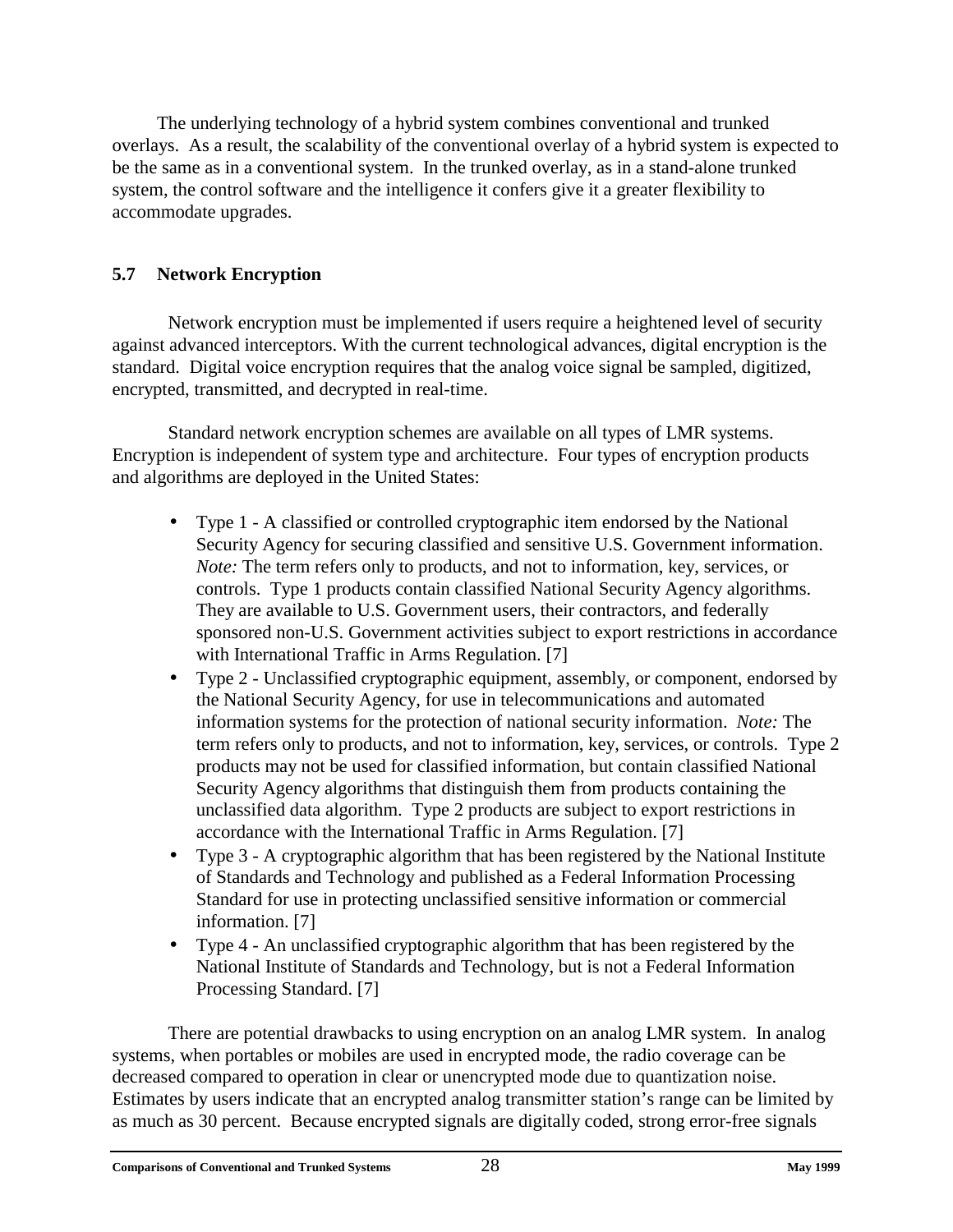<span id="page-32-0"></span>are needed to properly decrypt transmissions limiting radio reception at the edge of an analog system's coverage.

In addition, due to encryption in both analog and digital systems, the call setup time can increase because of the additional steps in the encryption process such as base-mobile synchronization, key exchange, and encryption/decryption delay. Voice quality may also degrade when encryption is used.

The management of encrypted radios would also affect the security profile of the system. The manner in which keys and key-loading devices are physically protected is important. The type of algorithm used and length of keys affect the strength of the encryption.

LMR network encryption can be configured as air interface-only or end-to-end encryption. Obviously, end-to-end encryption configuration is much more secure.

Encryption qualities of an LMR network are not affected by type of network architecture, conventional, trunked or hybrid. All four types of encryption products and algorithms are available on all types of LMR network architectures.

## **5.8 Network Security**

Each physical component of the conventional architecture represents a potential security vulnerability: base stations/repeaters, consoles, satellite receivers, telephone patches, controllers, etc. A conventional network differs essentially from trunked and hybrid LMR architectures in its reduced network complexity and number of components (for similar capacity configurations). When similar security features are in place, a conventional network offers greater network security than other configurations due to the fewer points of potential electronic intrusion.

The RF link of a conventional network represents a second type of security risk. In a conventional network, radio channels are stable and not dynamically assigned. A radio user manually selects a radio channel and uses that channel for all conversations with a specific user community. Thus, transmission generally occurs on the same channel each time. For example, a maintenance user group assigned a maintenance channel always transmits on the same frequency. Without an encryption feature, an unauthorized intercept can tune in to that specific channel to gain access to each conversation.

Often described by vendors as an anti-eavesdropping security feature, the channel switching that occurs during trunking does not make eavesdropping more difficult due to the existence of trunking scanners designed to interpret trunking control signaling. Nonetheless, just as advanced conventional networks, advanced trunked networks typically offer a wide suite of features developed to strengthen defense from major communications security threats. Such features typically include the following:

- Equipment Electronic Serial Number and/or User Identity Module cards
- Provisions to prevent replay of messages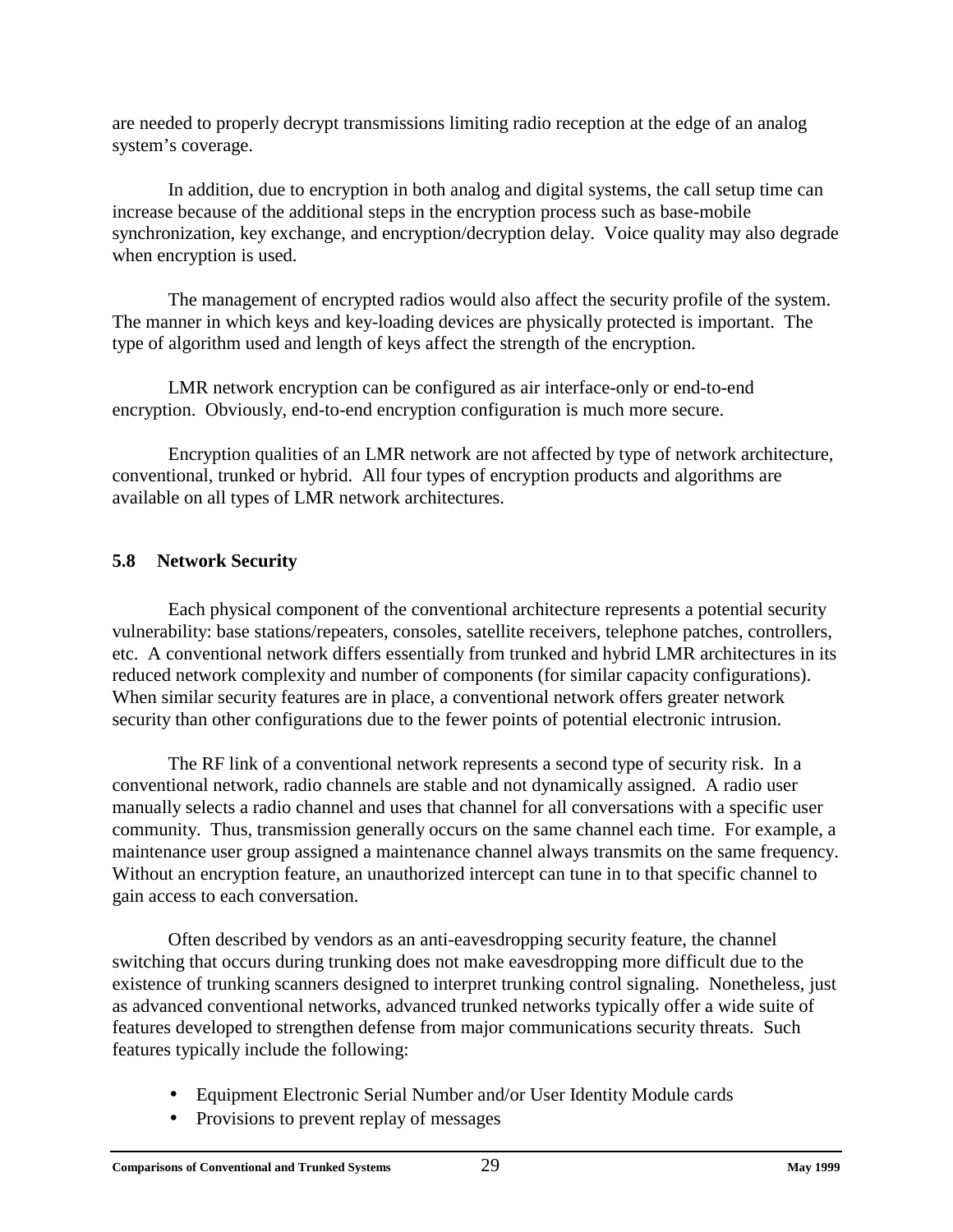- <span id="page-33-0"></span>• Over-the-air rekeying (for systems utilizing encryption)
- Over-the-air deactivation of stolen radios
- User radio access denial.

The physical security of a hybrid network is similar to a trunked network. A hybrid network has most of all the components of a trunked network. The greater complexity and number of network components makes it more susceptible to intrusions than conventional networks. However, the use of a central controller also provides a hybrid network with the ability to increase the difficulty of unauthorized radio access through the use of user IDs.

The RF security of a hybrid network conventional overlay are similar to those of a standalone conventional network architecture. The security of a trunked overlay of a hybrid network is essentially similar to that of a stand-alone trunked network. The overall security of a network will be determined by the security of its least secure overlay.

#### **5.9 Network Robustness**

Graceful degradation, when system continues to operate but provides a reduced level of service rather than failing completely, is the key to determining robustness of a network. Conventional network configurations use independent base stations/repeaters to handle broadcasts to large geographic areas. Although multisite networks use interconnected and synchronized receivers and comparators to determine which received signal should be rebroadcast, each site is still capable of functioning independently in the event of a voter/comparator failure. Because each independent base station/repeater does not require interaction with a network controller to operate normally, conventional networks offer a high level of robustness. In the event of a failure of a particular network site (base station, diversity receiver, console, etc.), the remaining components are able to operate independently to provide service to users within range of operational components. Although coverage and services may decrease, the entire network does not suffer a service outage due to a single failure.

Adaptability is another key criterion to determining a network's robustness. Network robustness must take into account network architecture, network configuration, and manufacturer specifications.

Consider communicating on a particular channel in a conventional network when a channel fault occurs. The users on that channel should know in advance what channel to switch to, if another channel is available. This situation does not typically occur in trunked radio networks, since they are computer-controlled. If a repeater channel falls out, the controller registers the fault and does not assign the repeater channel as a traffic path until the malfunction is repaired or disappears. Since channels are allocated as needed and no user group is dependent on any one channel for communications, the failure of a single channel most likely is not noticeable to the users unless the network is under a heavy user load.

In a trunked simulcast network, all links between the simulcast sites (i.e., microwave) should have a backup. Should the system clock be lost, the transmission will loose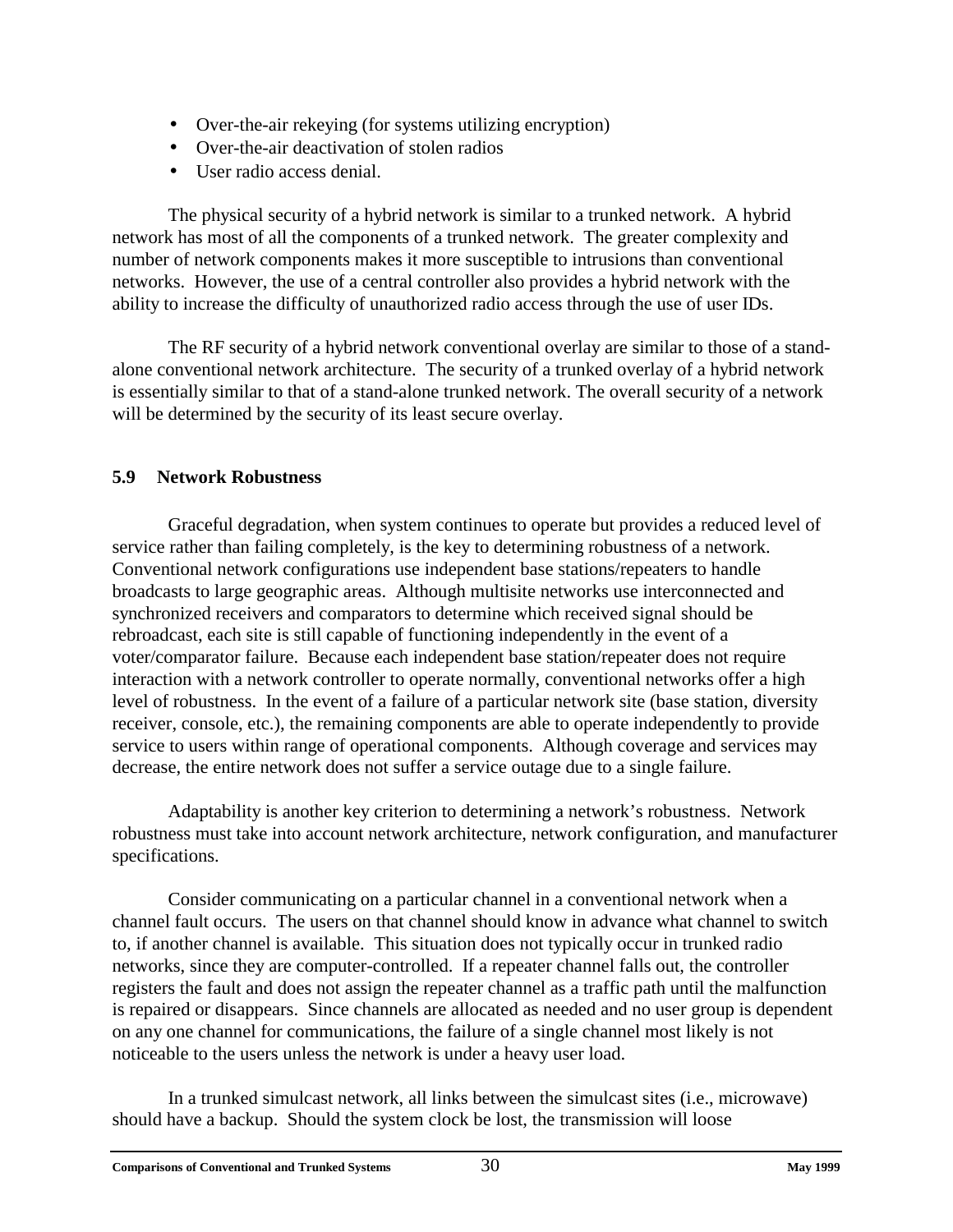synchronization and the network will fail with each site operating as a stand-alone site and overlap zones being extremely noisy.

Some trunked networks have been designed so that if the designated control channel is lost, then one of the other repeater channels assumes control channel responsibility. If this feature is not provided in a centralized trunked network, a loss of a control channel will typically make the whole site function in so called "soft-fail" mode meaning that the site operates in a conventional mode. If neither control channel reassignment, nor the soft-fail feature is available, the loss of a control channel will lead to a loss of the entire site.

The use of a central controller, creates a single point of failure for certain network functions in centralized trunked and hybrid network architectures. The controller is responsible for allocating channels to all user groups. If a redundant controller or other controller backup capability is not used, the failure of a controller can eliminate the network's ability to dynamically assign channels and can bring the network down. Depending upon manufacturer specifications, individual sites may be able to operate in stand-alone mode without a central controller, providing some communication ability to all or some users within range.

The robustness qualities of the hybrid network conventional overlay are similar to those of a stand-alone conventional network architecture. The network robustness of a trunked overlay of a hybrid network is essentially similar to that of a stand-alone trunked network. The overall robustness of a network is determined by the robustness of its least robust overlay.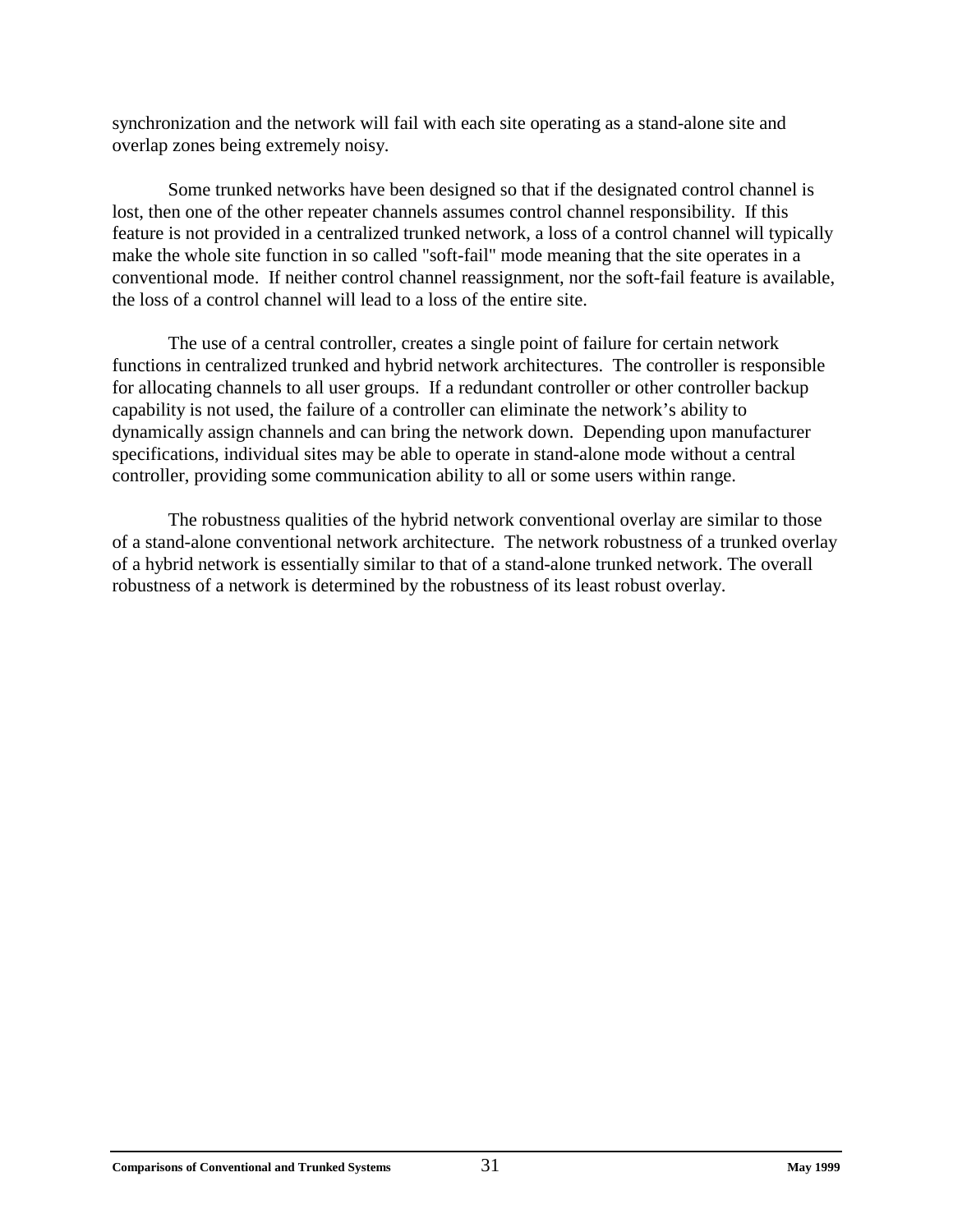#### <span id="page-35-0"></span>**5.10 Multiorganizational Interoperability**

Conventional networks provide service to different user groups by frequency separation. Each user group can be provided its own half-duplex or full-duplex channel. In this way, both privacy and network sharing can be gained. Although each channel requires its own repeater/base station, other multichannel components such as consoles and radios can be shared by scanning or manually switching among all authorized channels. Authorized users may be able to access other groups on the same or nearby networks by programming their radio to access other channels/frequencies. Limitations to this ability arise if different channels use incompatible components made by different vendors or if networks operate in incompatible modes (25 kHz versus narrowband, FDMA versus TDMA, or analog versus digital, unless radios conform to interoperability standards such as TIA/EIA-102). In addition, if the components for each channel are fully compatible, similar features can be provided to all users of all groups. If air interface interoperability is not feasible, audio cross-patching between dispatch panels is widely used.

Trunked networks are not more or less interoperable than conventional networks of the same level of technology. As in case of conventional networks, users from trunked networks cannot access other networks if their radios do not operate on the other network's frequencies or use different technologies (e.g., digital versus analog, narrowband versus 25 kHz wideband). Networks with different trunking protocols cannot interoperate. Nonetheless, trunked networks have some advantages for management of interoperability features. For example, creation of new talk groups or adding new members to an existing talk group can be done in real time, allowing formation of talk groups across organizational lines on as-needed basis. As in conventional networks, if air interface interoperability between networks is not feasible, audio cross-patching between dispatch panels can be used.

Hybrid networks provide the same level of interoperability among organizations as trunked networks.

#### **5.11 Ability To Handle Multiple Voice and Data Applications**

Current conventional networks do not allow the ability to simultaneously transmit both voice and data signals on the same channel. At any one moment, a radio user may transmit only voice or data.

The technical features with the greatest effect on data transmission characteristics of a network the most are the channel's signal-to-noise ratio, available bandwidth, and modulation technique. The most important parameter for data transmission is the channel's signal-to-noise ratio. As a general rule, this ratio is low for LMR compared with other data transmission mediums and decreases with distance from the base station. Consequently, although some advanced applications can support rates as high as 19,200 bits per second (bps), data rates for LMR are typically low, averaging at around 2400 bps or less. In the case of analog conventional networks, data transmission capability is limited by the noisy medium and available bandwidth to very low speed (typically 2400 bps).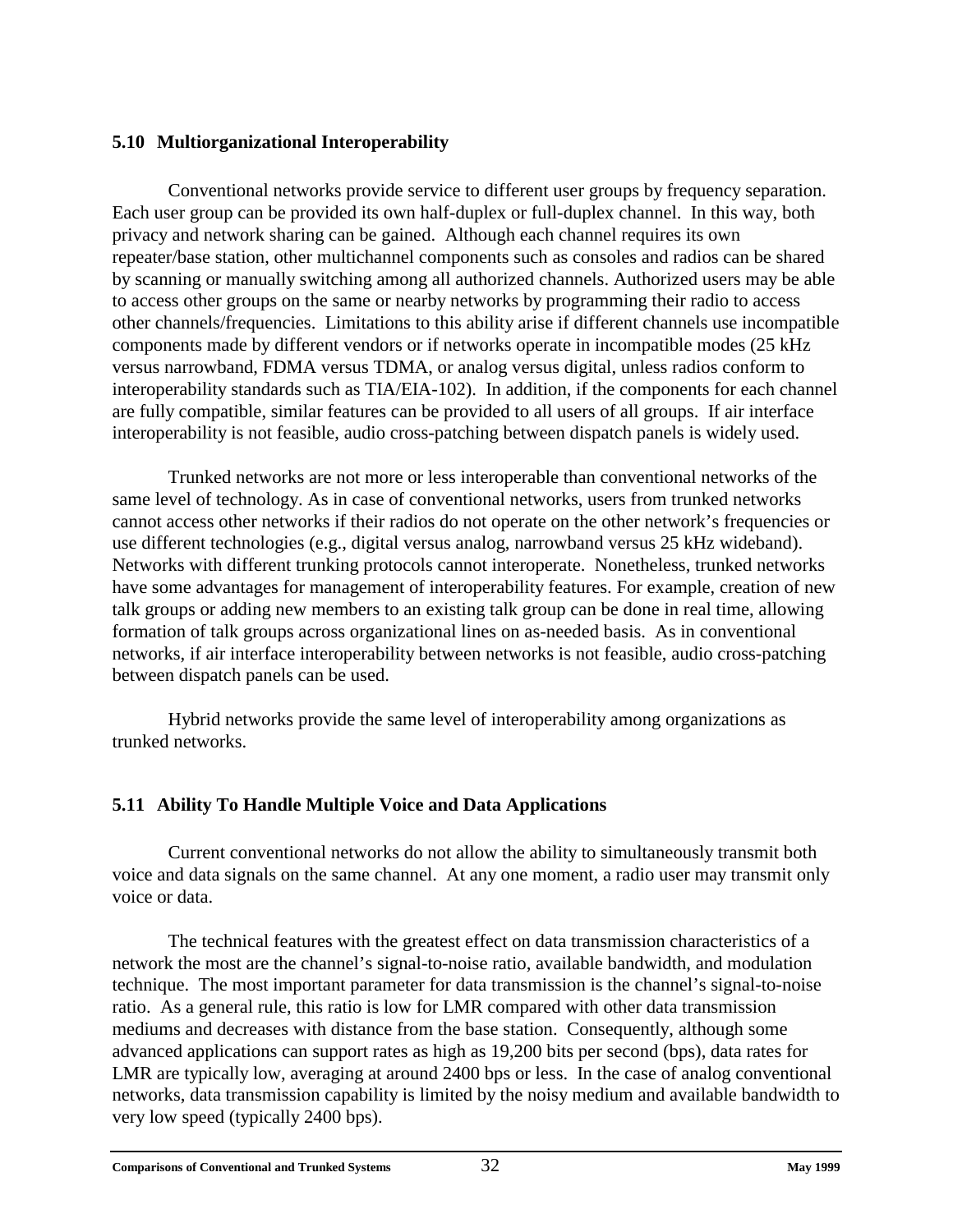<span id="page-36-0"></span>Sharing of a conventional channel for both voice and data is not typically performed because of the incompatibility of voice and data usage and bandwidth requirements. However, the use of dedicated conventional channels and packet-switched data format for wireless data transmissions, regardless whether the technology is analog or digital, is a common industry practice.

The technical features that affect data transmission characteristics of a network the most, such as the channel's signal-to-noise ratio, available bandwidth, and modulation technique, are not dependent on the choice of conventional or trunked architecture. Nonetheless, in certain network configurations, if transmission trunking is used as opposed to conversation trunking, the call setup delay time for re-establishing a trunked call between data bursts may negatively affect the data transfer rate. Therefore, in many cases, the use of circuit-switched data applications may be more efficient for trunked networks, since it requires only one call setup in the beginning of the call, but it can vary depending on a specific network configuration and data-handling protocols. Packet data applications such as CDPD can be implemented on trunked systems using dedicated data channels or idle channels as in AMPS application.

Among the three architecture types, the hybrid architecture is better suited for designing multiple voice and data applications because it gives the flexibility of placing data either on dedicated conventional channels (mostly for packet-switched applications) or on trunked infrastructure (mainly for circuit-switched data). Such a configuration allows for both groups of network requirements, the voice and the data, to be met more efficiently.

#### **5.12 Technology Evolution**

Technology is moving, in general, toward digital networks. Two of the most important public safety user communications requirements, better quality of audio and encryption, are advanced by the use of digital technology. Compared with their analog counterparts, digital networks give the advantage of more consistent toll-quality voice communications over a wider coverage area. They also accommodate encryption more easily, allowing encrypted communications be conducted over multiple cross-patches without degradation of voice quality. In addition, driven by increasingly scarce spectrum and higher spectrum efficiency requirements placed on vendors, networks with five or more channels will tend to be trunked in the future. Large conventional networks will not be as supported or available in the future as they are currently, because of the greater spectrum efficiency achieved through trunking. However, small conventional networks will still be available for smaller user organizations and networks.

Trunked LMR networks' evolution is driven by the same market demands, which include better audio quality, higher spectral efficiency, increased user and traffic capacity, enhanced data transmission capability, communications privacy, and ease of use and management. In an attempt to satisfy these demands, manufacturers are producing networks with digital voice, advanced digital modulation techniques, encryption, and over-the-air reprogramming.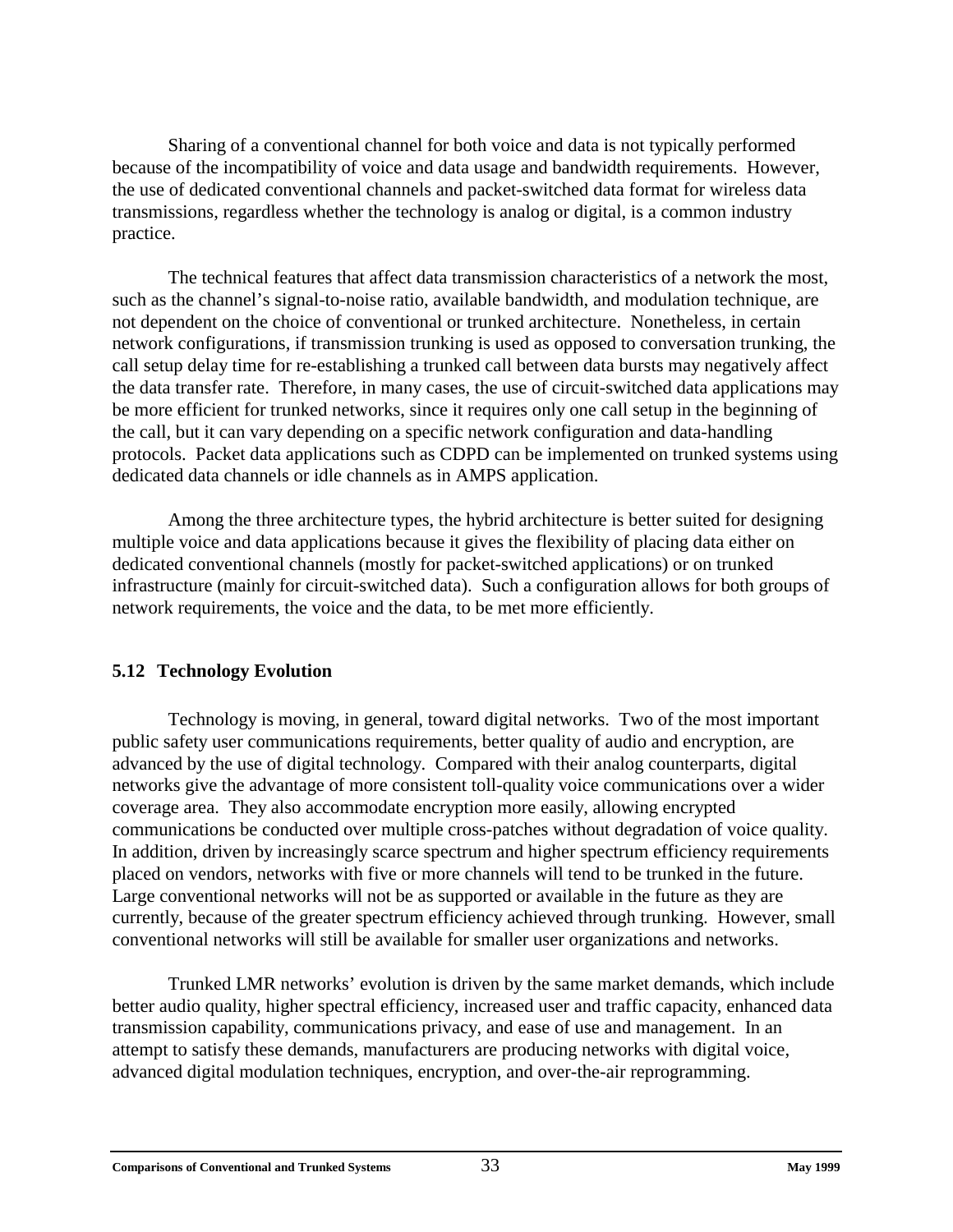<span id="page-37-0"></span>The LMR technology is migrating towards more spectrum-efficient networks to serve more users with less spectrum. In the TIA/EIA-102 Phase I, spectral efficiency of 12.5 kHz per channel was achieved. The second phase of the TIA/EIA-102 suite of standards has two tracks: FDMA (frequency division multiple access) and TDMA (time division multiple access). To achieve a spectral efficiency equivalent to 6.25 kHz per channel, it is possible that Phase II of the TIA/EIA-102 may be a TDMA network.

Advances in cellular technology may make it a major competitor to traditional LMR networks. For example, one manufacturer is planning to introduce an LMR look-alike system that runs on existing GSM networks. The system is intended to allow GSM operators to sell LMR services as if on a private network. The new system needs no network-level alterations, except for a new dedicated server. At the client end, necessary additions may include new terminals incorporating LMR functions, as well as a dispatch console running on a PC to provide central control for companies subscribing to the service. Two major drawbacks of such systems would be an inherent, significant call delay resulting from consecutive dial-up of talk group members and unavailability of the repeater talk-around mode when mobiles communicate with each other directly (without a repeater).

#### **5.13 Policy Impact**

The Federal Communications Commission (FCC) regulates state and local public safety agency communications, and the National Telecommunications and Information Administration (NTIA) has jurisdiction over federal agency communications. Both have emphasized public safety spectrum allocation and efficient use and have historically supported the use of both conventional and trunked LMR technologies. Recent policy actions, however, indicate that as technology progresses and available spectrum becomes increasingly scarce, the FCC is encouraging public safety users to migrate to LMR networks using trunked technology [4]. Also, the FCC National Public Safety Plan Report and Order provides incentives for using trunking and requires small entities with minimal requirements to join together in using a single system where possible*4*, thus endorsing trunking as a spectrum-efficient technology. FCC and NTIA regulations that impact network architecture considerations are explained below.

#### **5.13.1 Development of a Public Safety National Plan**

Until 1987, the FCC did not require public safety agencies to use one type of technology over another. In 1987, the FCC formulated a National Public Safety Plan Report and Order, allocating 821-824 MHz and 866-869 MHz for public safety use. Five channels in this band were designated for use only in mutual aid situations to facilitate interoperability, so-called "NPSPAC channels." These channels were designated solely for conventional LMR technology, which was chosen as the lowest common denominator.

<sup>&</sup>lt;sup>4</sup> See 3 FCC Rcd at 911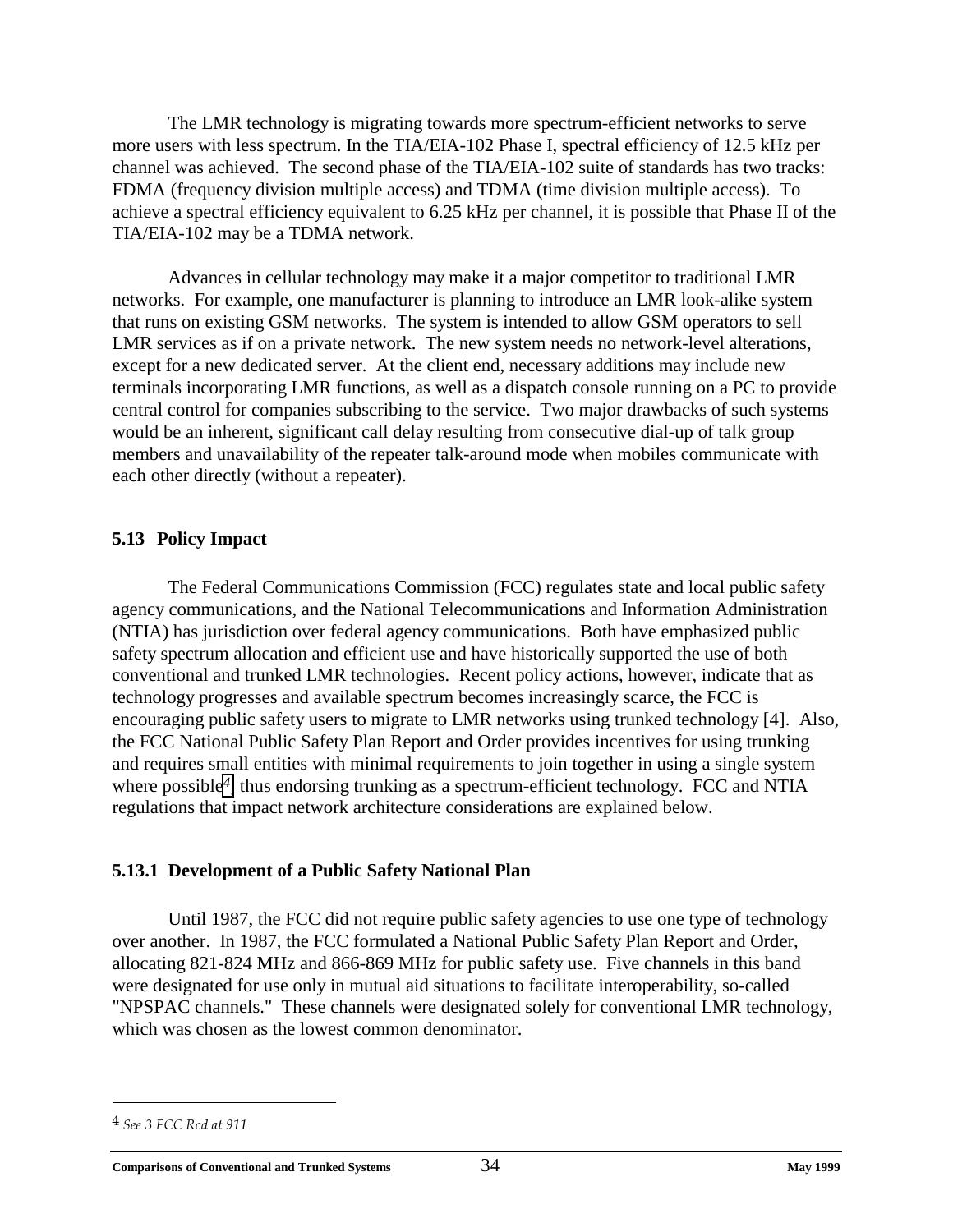<span id="page-38-0"></span>The national plan also specified that any public safety agency applying for four or fewer channels for their private network in the 821-824/866-869 MHz bands might choose to build conventional or trunked networks; however, agencies applying for more than four channels in that band were required to build trunked LMR networks without specifying a particular trunking standard or technology. Small agencies with minimal requirements were required to join together in using a single system where possible*5*.

#### **5.13.2 Spectrum Refarming**

In October 1997, the FCC implemented new rules (PR Docket No. 92-235), termed the refarming rules, to improve spectrum efficiency standards for *non-federal* public safety LMR networks operating at frequencies below 800 MHz. The new rules consolidated seven categories of public safety services into one public safety pool and, as shown in Exhibit 12, created narrower channels. Manufacturers are to phase in new narrowband equipment that meets the new channeling guidelines, and use of dual mode (conventional/trunked) equipment is now permitted. Neither existing public safety licensees nor new applicants were required to replace their existing systems or to use any particular type of technology or operate in any particular frequency band. The rules ensure that narrowband equipment will be available by requiring that radio equipment type accepted by the FCC over a ten-year period meets increasingly efficient spectral requirements. Under this plan, non-federal public safety radio users have the freedom to choose equipment that best fulfills their needs while balancing technical capabilities and financial considerations. [5]

| <b>Frequency Band</b>                       | <b>Old Channel Plan</b>                                                                                                                                                                                 | <b>New Channel Plan</b>                                                                                                                                                                                                                                                                                                                                                                                                                                                                                                    |
|---------------------------------------------|---------------------------------------------------------------------------------------------------------------------------------------------------------------------------------------------------------|----------------------------------------------------------------------------------------------------------------------------------------------------------------------------------------------------------------------------------------------------------------------------------------------------------------------------------------------------------------------------------------------------------------------------------------------------------------------------------------------------------------------------|
| 150–162 MHz<br>(nationwide)                 | 30 kHz channels<br>$\sim$<br>spaced every 15<br>kHz, in general                                                                                                                                         | a new channel is added between each existing channel.<br>$\overline{\phantom{a}}$<br>operation on the new channel is restricted to equipment designed<br>to operate on channel bandwidths of 12.5 kHz or less                                                                                                                                                                                                                                                                                                              |
| 450-470 MHz<br>(nationwide)                 | 25 kHz primary<br>$\overline{\phantom{a}}$<br>channels spaced<br>every 25 kHz, in<br>general<br>12.5 kHz low-power<br>$\blacksquare$<br>channels spaced 12.5<br>kHz and offset from<br>primary channels | three new channels are added, every 6.25 kHz, above each<br>$\overline{\phantom{a}}$<br>existing primary channel<br>operation on the new channels 6.25 kHz removed from a primary<br>$\overline{\phantom{a}}$<br>channel is restricted to equipment designed to operate on channel<br>bandwidths of 6.25 kHz or less<br>operation on the new channels 12.5 kHz removed from a primary<br>$\overline{\phantom{a}}$<br>channels is restricted to equipment designed to operate on<br>channel bandwidths of 12.5 kHz or less. |
| 421-430/470-512<br>MHz (selected<br>cities) | 25 kHz channels, in<br>$\overline{\phantom{a}}$<br>general, spaced<br>every 25 kHz                                                                                                                      | three new channels are added, every 6.25 kHz, above each<br>existing channel<br>operation on the new channels 6.25 kHz removed from an<br>$\overline{\phantom{a}}$<br>existing channel is restricted to equipment designed to operate on<br>channel bandwidths of 6.25 kHz or less<br>operation on the new channels 12.5 kHz removed from an<br>existing channel is restricted to equipment designed to operate on<br>channel bandwidths of 12.5 kHz or less                                                               |

#### **Exhibit 12 Refarmed Frequency Bands**

Prior to the implementation of the refarming rules, centralized trunking was not generally permitted on public safety LMR networks operating at frequencies below 800 MHz. The FCC

<sup>5</sup> See 3 FCC Rcd at 911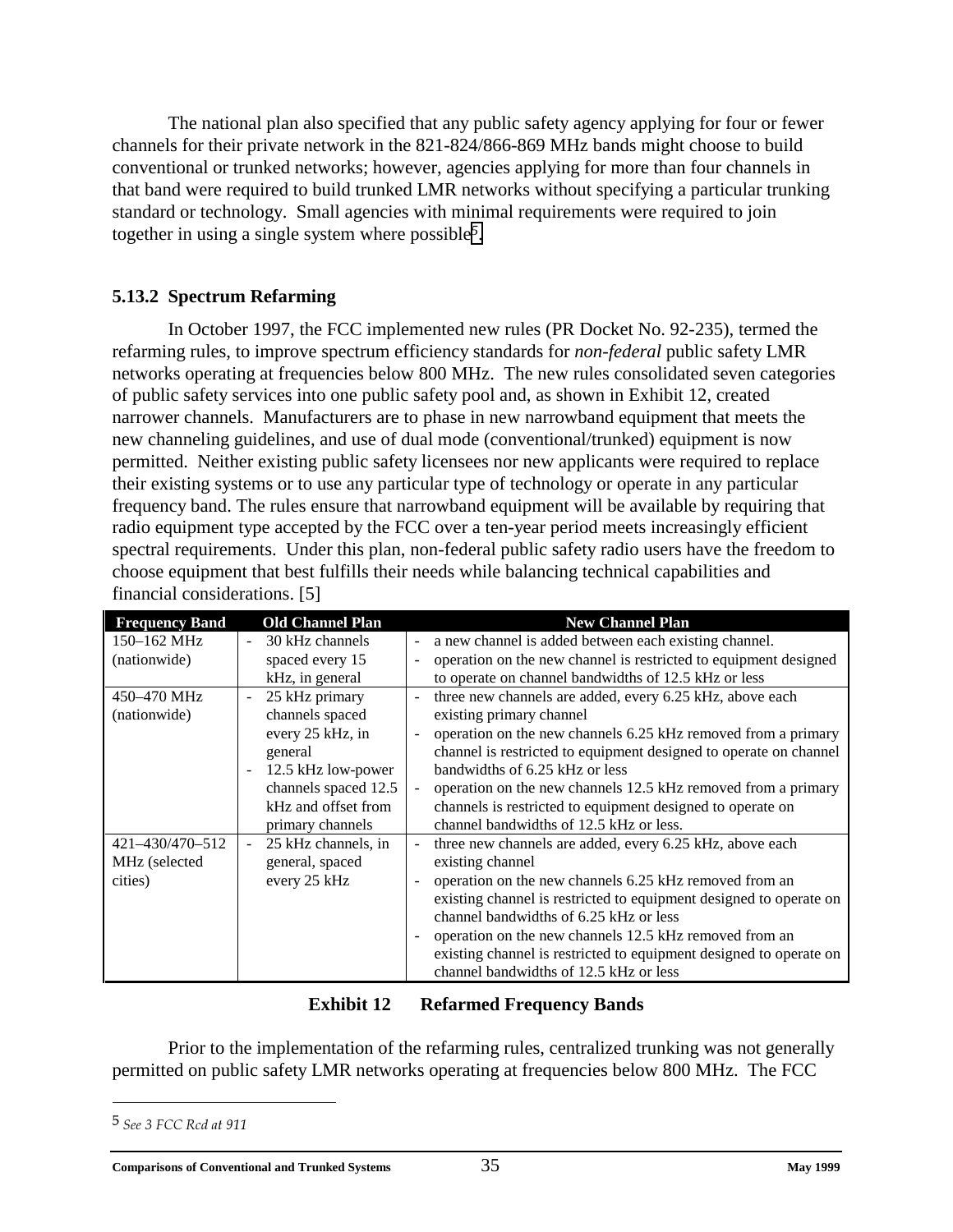believed that centralized trunking did not offer adequate interference protection. The refarming order amended the rules to permit public safety entities to build centralized trunked LMR networks below 800 MHz, provided that:

- The licensee had an exclusive license area (applicable only to users of the 470−512 MHz band)
- The licensee did not have an exclusive service area, but obtained consent from all licensees who had co-channel or adjacent channel operations.

As for *federal users*, the NTIA requires that after January 1, 1995, all new systems, and after January 1, 2005, all systems in the 162-174 MHz band must conform to narrowband standards. After January 1, 1995, all new systems and after January 1, 2008, all systems in the 406.1-420 MHz band must conform to narrowband standards. After January 1, 1997, all new systems and after January 1, 2008, all systems in the 138-150.8 MHz band must conform to narrowband standards. [12]

#### **5.13.3 Allocation of Additional Public Safety Spectrum**

In the Reallocation Report and Order*6*, the FCC has allocated 24 MHz of spectrum in the 764−776/794−806 MHz bands to public safety use. The service rules for this spectrum have been released in First Report and Order and Third Notice of Proposed Rulemaking called "The Development of Operational, Technical, and Spectrum Requirements for Meeting Federal, State, and Local Public Safety Agency Communication Requirements through the Year 2010. Establishment of Rules and Requirements for Priority Access Service" (FCC 98-191). The FCC separated the spectrum into two categories: general use, which includes everyday operations in addition to mutual aid and emergency preparedness or task force operations; and interoperability, which is reserved for situations that require multiple agencies to communicate and amounts to approximately 10 percent of the new band. It also required all 700-MHz band equipment (general use, interoperability, and reserve) use digital modulation as its primary modulation mode.<sup>7</sup> The rules do not require a specific digital modulation standard, and public safety licensees are allowed to independently select the equipment and technologies that best meet their particular communications needs on general use or reserve channels. Of greatest impact to conventional and trunked network architectures is the FCC's decision to establish the Public Safety National Coordination Committee (NCC) to work on interoperability issues in the 700- MHz band and specifically evaluating the possible use of trunking technology on interoperability channels and the adoption of a trunking standard. The FCC "will strongly recommend to the NCC that it immediately consider the benefits of employing trunking on (at least) a portion of the nationwide interoperability spectrum,*8* and we (the FCC) will direct it to make a timely recommendation to us as to whether Commission action to require trunking on nationwide

<sup>&</sup>lt;sup>6</sup> 12 FCC Rcd 22,953

<sup>&</sup>lt;sup>7</sup> The FCC allows mobile and portable units to have analog modulation capability as a secondary mode in addition to its primary digital mode.

 $8$  The FCC notes that 20 of 32 nationwide interoperability channels in each TV channel, which NPSTC had indicated would serve well for paired interoperability systems, could be used for trunked systems.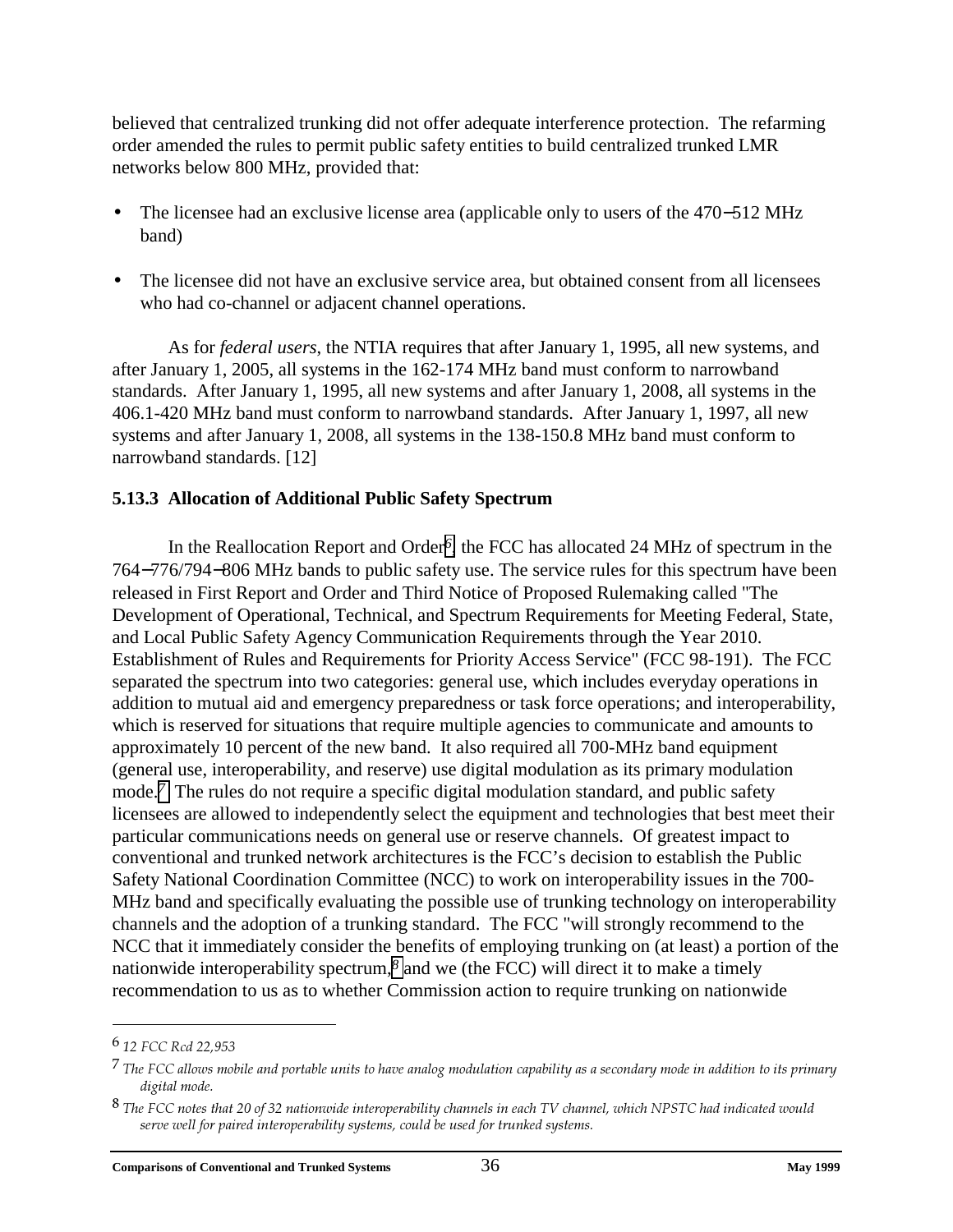interoperability spectrum is needed.*9*" In the event that a trunking standard for nationwide interoperability use is required, the FCC would prefer, instead of choosing one trunking technology on the market over another, to have a compatible trunking standard be developed by an American National Standards Institute-accredited standard setting body.

#### **5.13.4 Federal Entities Seeking Authorization To Build Trunked Networks**

Federal users seeking to build or expand LMR networks must define their needs, determine what type of system will meet their needs, and provide the required information to their agency to forward to the NTIA for review. Under the Interdepartment Radio Advisory Committee (IRAC) , the Spectrum Planning Subcommittee (SPS) reviews new and previously approved LMR trunking technologies. One of their responsibilities is to certify that the operation of the technology in the proposed environment will not cause harmful interference to other NTIA-approved communications networks. The process that agencies must follow and the corresponding data that users must compile for submission to the NTIA to receive a frequency assignment differ depending on whether the proposed LMR network is conventional or trunked.

Users proposing to build or modify a conventional LMR system must only submit frequency application data to the IRAC Frequency Assignment Subcommittee (FAS). No other review is usually required.

Users proposing to build or modify a trunked LMR system must submit data to the SPS for a system review and approval. This is followed by frequency application to the FAS frequency application review. The purpose of the system review is to certify the type of equipment, system operation, appropriate channel loading and spectrum availability. The Office of Management and Budget (OMB) Circular A-11 states that funding for the system will not be released until the NTIA issues its system certification. The SPS requires different types of information and varying levels of detail for each trunked LMR system option. For example, if an applicant is proposing to modify an existing trunked LMR system, the SPS requires information only on the details of the proposed modification to ensure that it is compliant with NTIA regulations, rather than extensive information on the entire system, because the system has already been certified. If an applicant is proposing to build a new trunked system, the applicant must determine if the proposed LMR trunking technology has been previously certified. If the technology has been previously certified, the applicant must submit information to the SPS to certify the operation of the technology in the proposed environment. If the technology has not been previously certified, the applicant must submit technical and operational systems data to the SPS for review. [11]

<sup>&</sup>lt;sup>9</sup> The FCC notes that an early recommendation on this matter is appropriate because, in the event trunking will be used, the *zvork on standard setting must commence as soon as possible.*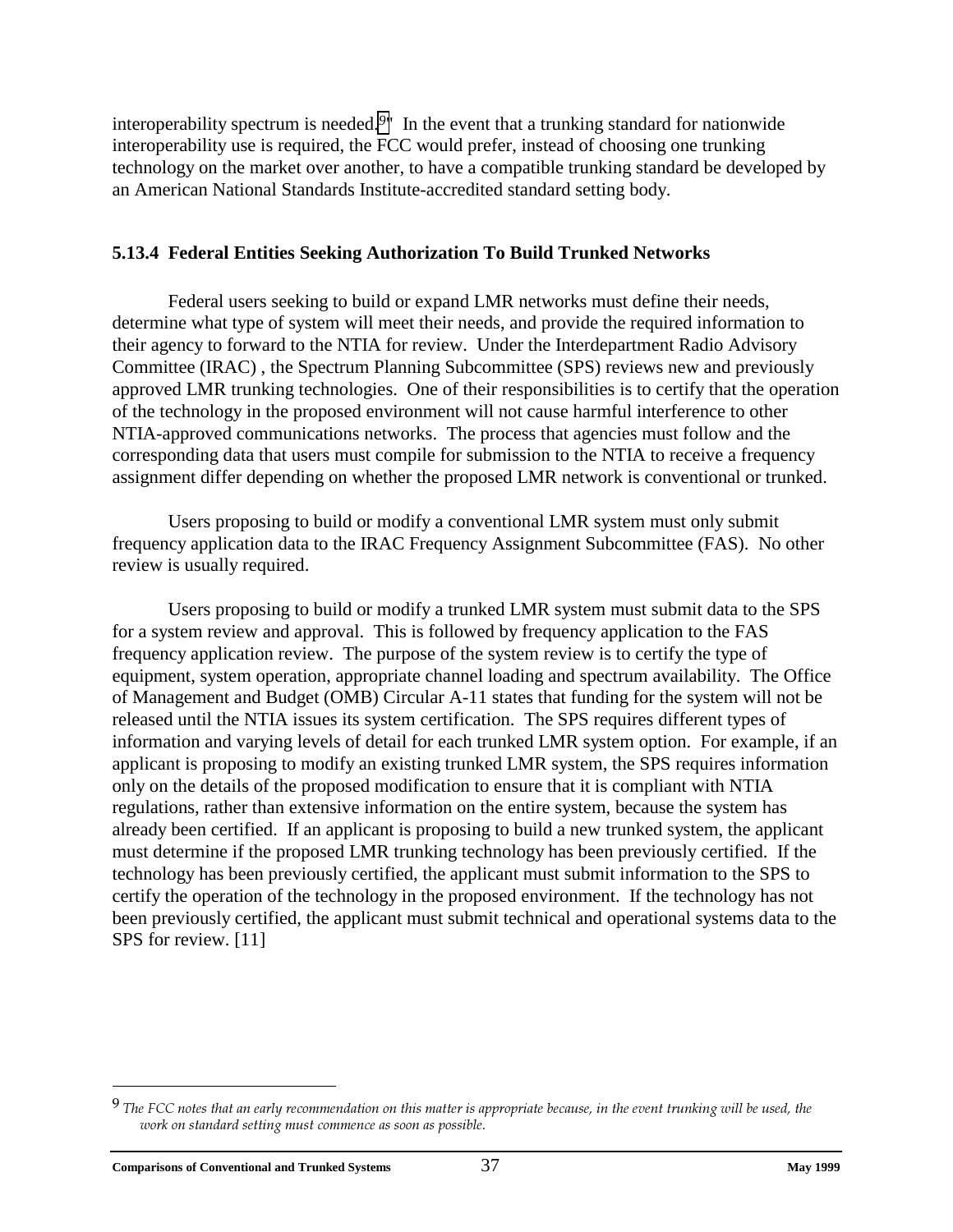#### <span id="page-41-0"></span>**5.14 Compatibility with Legacy Systems**

In the simplest case, new analog conventional systems are compatible with legacy analog configurations (assuming the absence of vendor-to-vendor incompatibilities). However, achieving compatibility between current digital conventional systems and legacy analog system represents a challenge. Of the open standards, TIA/EIA-102 is the only suite of standards that has addressed over-the-air compatibility with legacy analog LMR systems. TIA/EIA-102 Phase I requirements provide over-the-air compatibility of Phase I conventional digital equipment with legacy conventional analog equipment.

Digital trunked systems usually employ a gateway technique for migration from analog systems. The technique consists of installing the new system as an overlay and creating a connection (gateway) between the old and the new network using the baseband (audio) level to make them interoperable. This way, both systems can work simultaneously, allowing a gradual transition to the new system.

Since hybrid systems consist of conventional and trunked overlays, all compatibility considerations that apply to the two systems individually will be correct for the respective overlays of a hybrid system.

#### **5.15 Required User Discipline**

As mentioned previously, an essential characteristic of conventional systems is that only one user can communicate over a half-duplex channel at a time. To circumvent call congestion and blocking, users must actively monitor or listen to the channel and wait for it to become free. If a conversation between two users is ongoing, the user must maintain discipline and avoid interrupting the conversation. Consequently, conventional networks require a significant amount of user discipline on the part of each radio user to ensure that all the users on the network are able to share the channel. A conventional network does not make use of a network controller and control channel to identify a free channel within the overall network.

Users on trunked networks do not have to monitor the system for an available channel to make a call. The network does it for them. After the PTT button is pushed, depending on user's access priority level, the trunking controller:

- 1. Assigns the user a channel, if there is one available
- 2. If none is available and the user requires a priority access, puts the user in the beginning of a waiting queue. If the user does not require a priority access, puts the user in the end of the queue.
- 3. When a channel is assigned, the user is usually notified by the radio audibly.

Consequently, trunked networks do not require any user involvement to select an available channel and do not require channel-sharing discipline from their users as in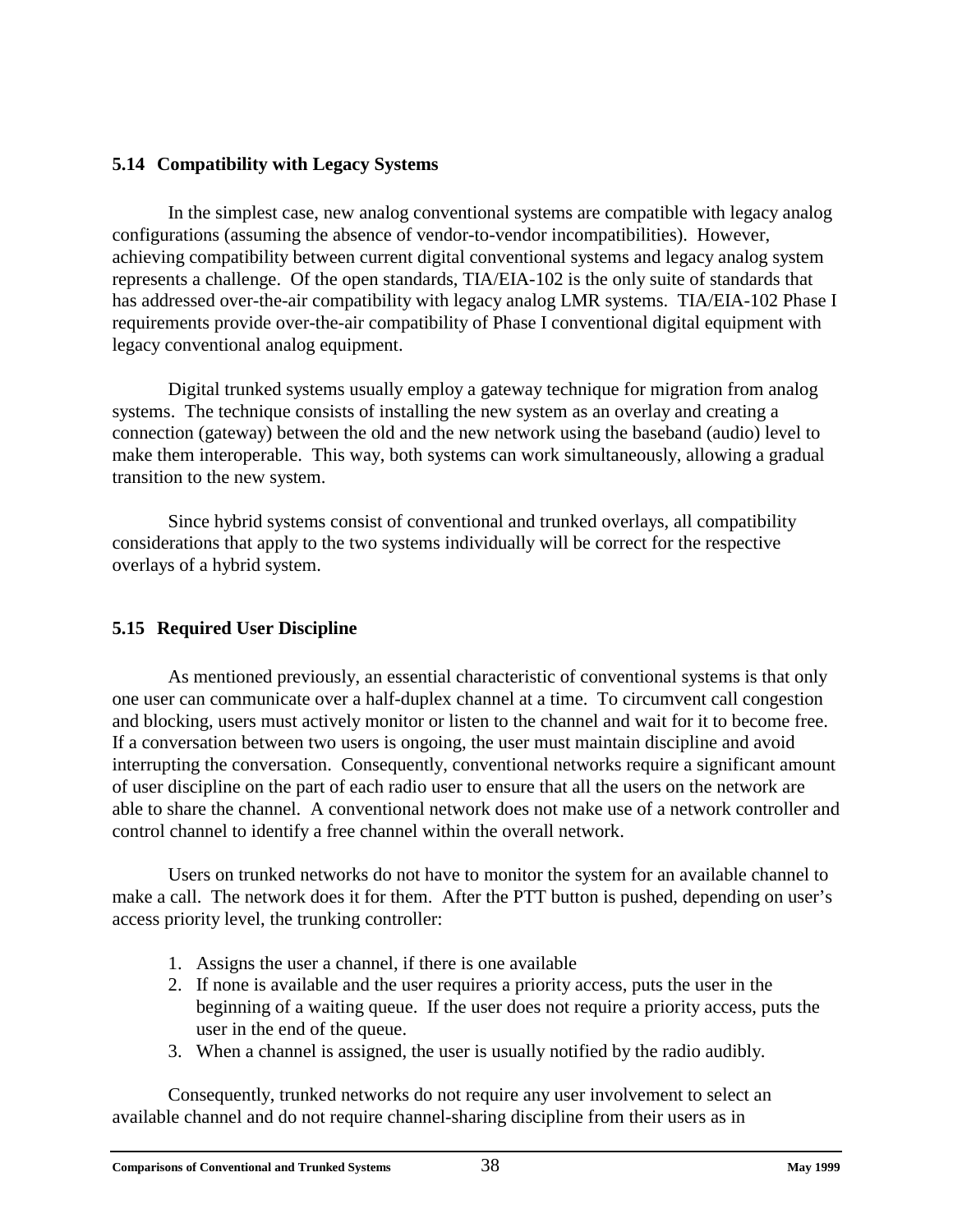<span id="page-42-0"></span>conventional systems. They do require patience during system busy times waiting for a free channel. Nonetheless, other types of network discipline that prevent misuse and possible overloading of a trunked network, such as unauthorized or overly long telephone and two-way calls, are critical to efficient operation of trunked networks. Most trunked systems provide builtin system management capabilities to prevent these violations.

Since hybrid networks consist of conventional and trunked overlays, all network considerations that apply to the two systems individually will be correct for the respective overlays of a hybrid network.

#### **5.16 Network Management**

Network management of a conventional network includes maintaining network components, allocating and managing user groups (also known as talk groups) among available channels, upgrading network components when necessary, managing encryption capabilities, managing and operating over-the-air features, optimizing performance, and managing intersystem interoperability. These network management responsibilities are not unique to conventional networks when compared with other types of LMR configurations. Since most conventional networks do not make use of computer logic to handle network operation, they require more manual management and have fewer automated management functions than trunked networks.

Network management of a trunked network also includes maintaining network components, upgrading network components when necessary, managing encryption capabilities, managing and operating over-the-air features, optimizing performance, and managing intersystem interoperability. Compared with conventional network management, trunked network management requires more complex network configuration and planning. Depending on organizational mission and user requirements, a choice of network trunking type (transmission or conversation trunking) must be made with associated hang and time-out times. Allocating and managing talk groups on a trunked network has a greater importance, since, if done improperly, it can degrade network performance and capacity to a great degree, similar to assigning too many users to a conventional channel. To control misuse that may lead to network overloading, such as unauthorized or overly long telephone and person-to-person calls, network management has to establish a conversation time-out feature, or use network accounting.

Since hybrid networks consist of conventional and trunked overlays, all network management considerations that apply to the two systems individually will be correct for the respective overlays of a hybrid network.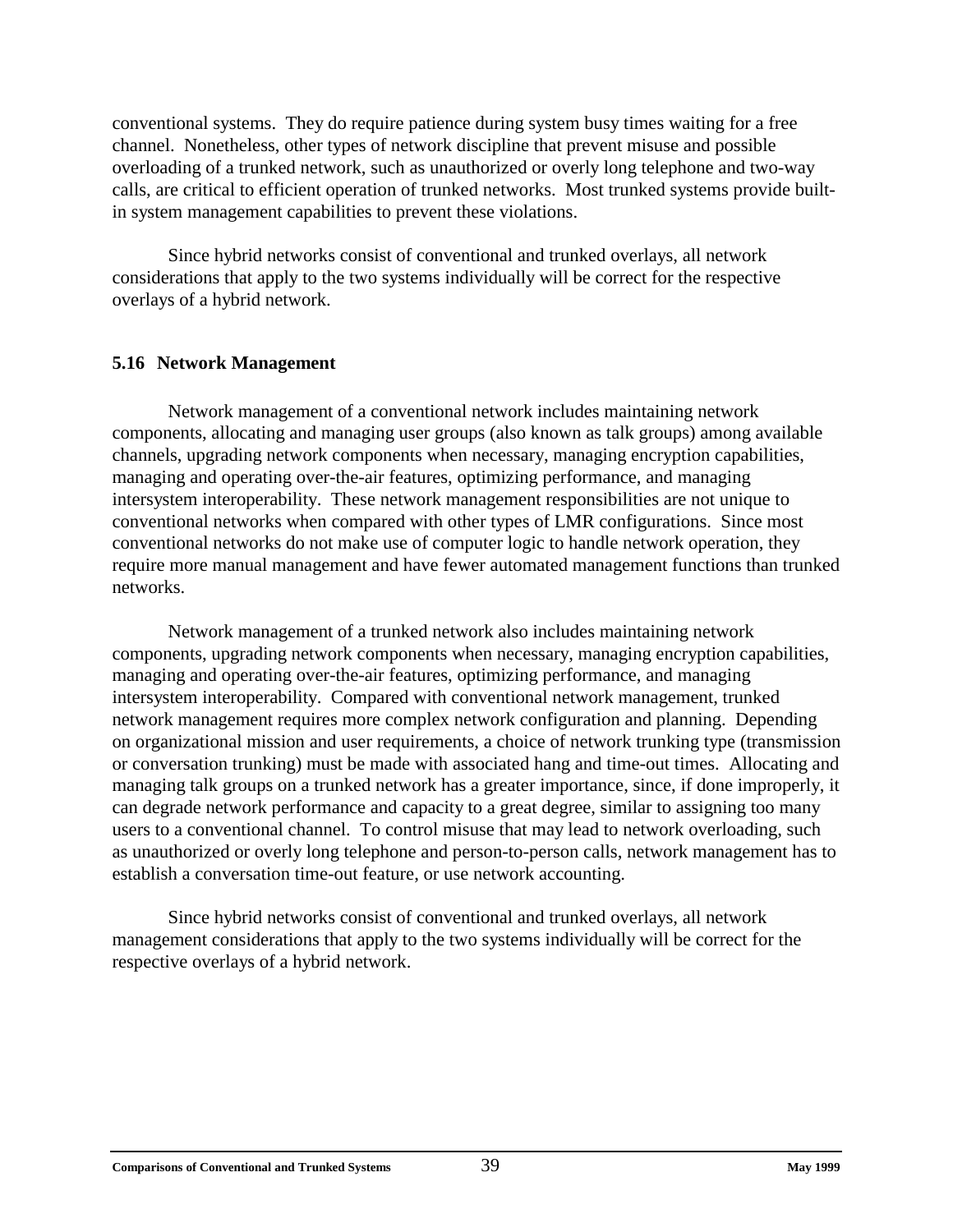#### <span id="page-43-0"></span>**5.17 Network Operator Training**

Depending on a particular system configuration, training of conventional network operators/dispatchers is not complex and is provided by many agencies in-house. Nonetheless, larger conventional systems may require a greater and more detailed knowledge of system configuration than in trunked systems. Many public safety professional associations have mini courses that provide operator training. Network maintenance personnel must understand basic radio communications principles and are trained either in-house or by a manufacturer.

Training of trunked network operators/dispatchers is not much more complex and sometimes it is even easier than conventional networks training

Although sometimes provided by many agencies in-house, due to the large size, complexity, and degree of automation of some trunked networks, network maintenance personnel must undergo extensive training and frequent updates. Usually, such training is available from radio system manufacturers and is a often part of the original contract. The training typically includes fundamentals of radio communications, trunked network configuration and maintenance, base station and console equipment maintenance and testing, and maintenance and troubleshooting of the wired-to-wireless link. The duration of the training can be from two to four weeks depending on the complexity of the system, technical background of the individuals, and the degree of familiarity with the particular technology.

Since hybrid networks consist of conventional and trunked overlays, dispatch and maintenance personnel should be trained to operate and maintain both types of systems.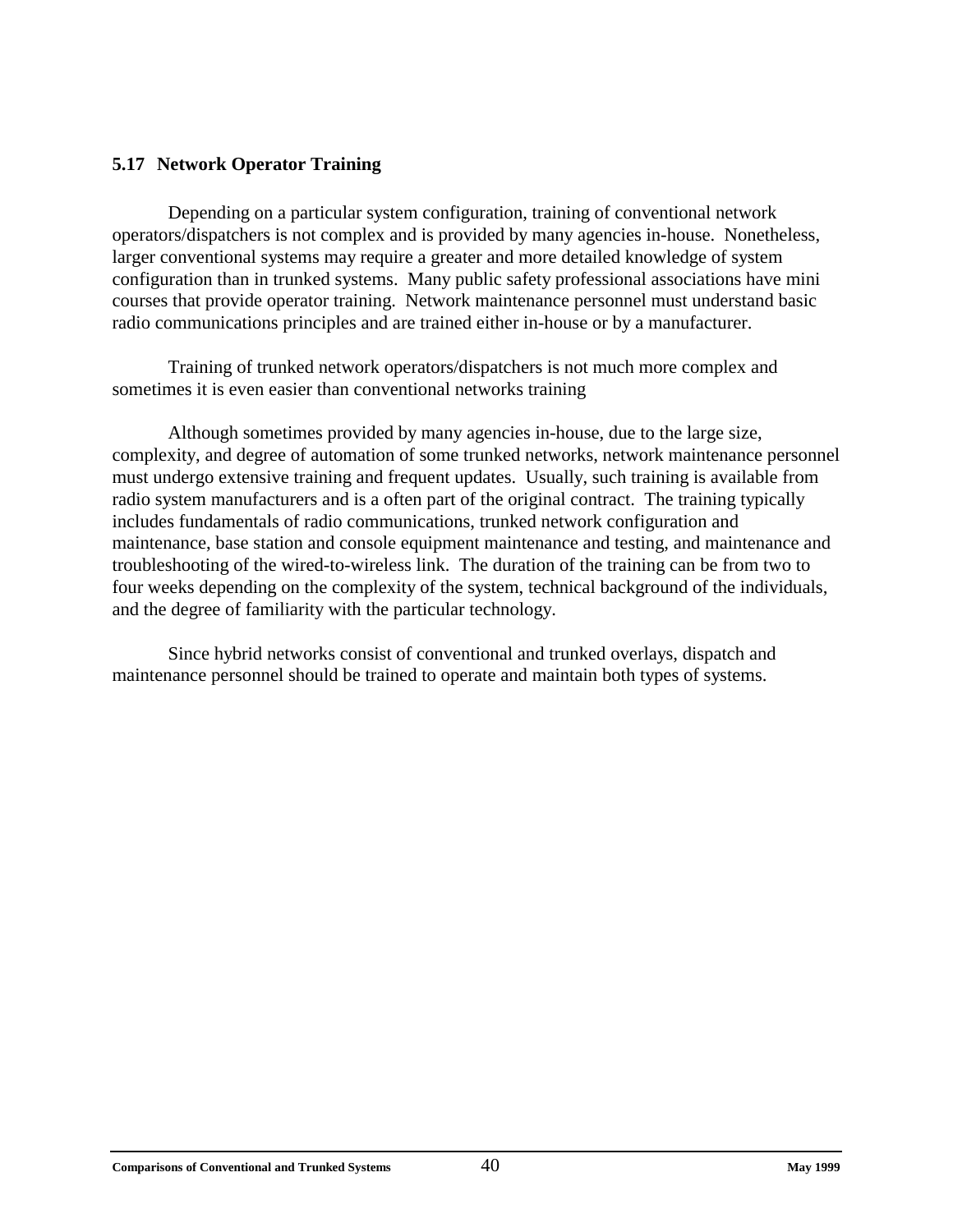#### <span id="page-44-0"></span>**5.18 Network Cost Effectiveness**

The cost effectiveness of a particular architecture can be determined only on a case-bycase basis, since it depends on many case-specific considerations and conditions. Among the considerations that need to be taken into account when building and costing a system are the following:

- Mission
- Number of users
- Number of user groups
- User group sizes
- Available spectrum
- Coverage requirements
- Type of terrain
- Acceptable call setup delay
- Data transmission requirements
- Security and encryption requirements
- Interoperability requirements
- Available interconnect options.

Some very general comparisons of estimated costs associated with network capacity versus cost performance are given in Exhibit 13. The assumptions and mathematical capacity considerations are attached in Appendix C.

The results of this comparison show that although conventional architecture cost is generally lower than that of trunked, cost efficiency is determined most by technology used, specific configuration, and user options selected, not by type of architecture.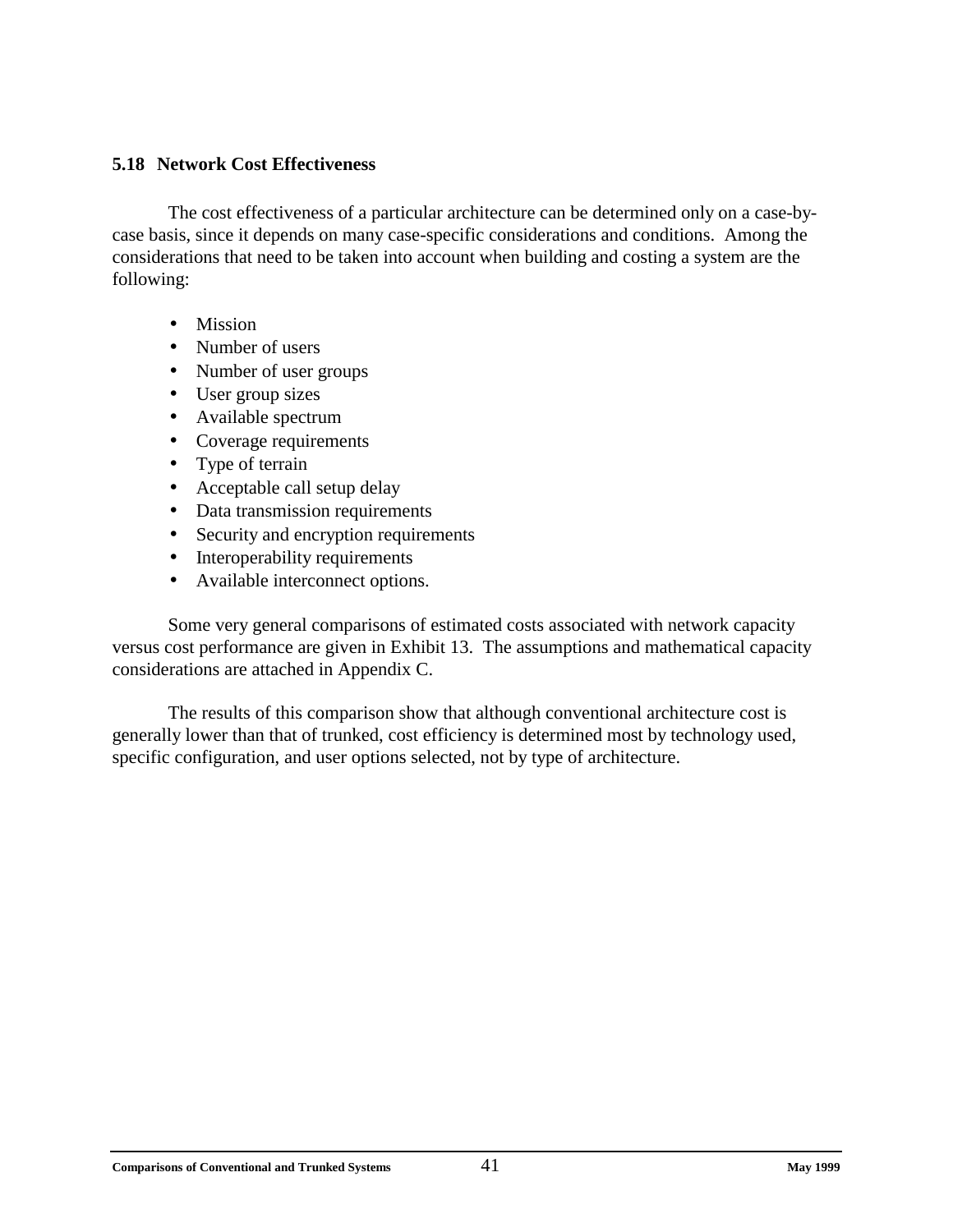<span id="page-45-0"></span>

#### **Relative User Capacity, System Cost, and Cost per User of Different Architectures/Technologies as Compared to Legacy Systems Given Same Amount of Spectrum and Coverage Area**

**Exhibit 13 Estimated Network Architecture/Technology Capacity and Cost Comparison in Relation to Legacy Systems**

**Comparisons of Conventional and Trunked Systems** 42 **May 1999**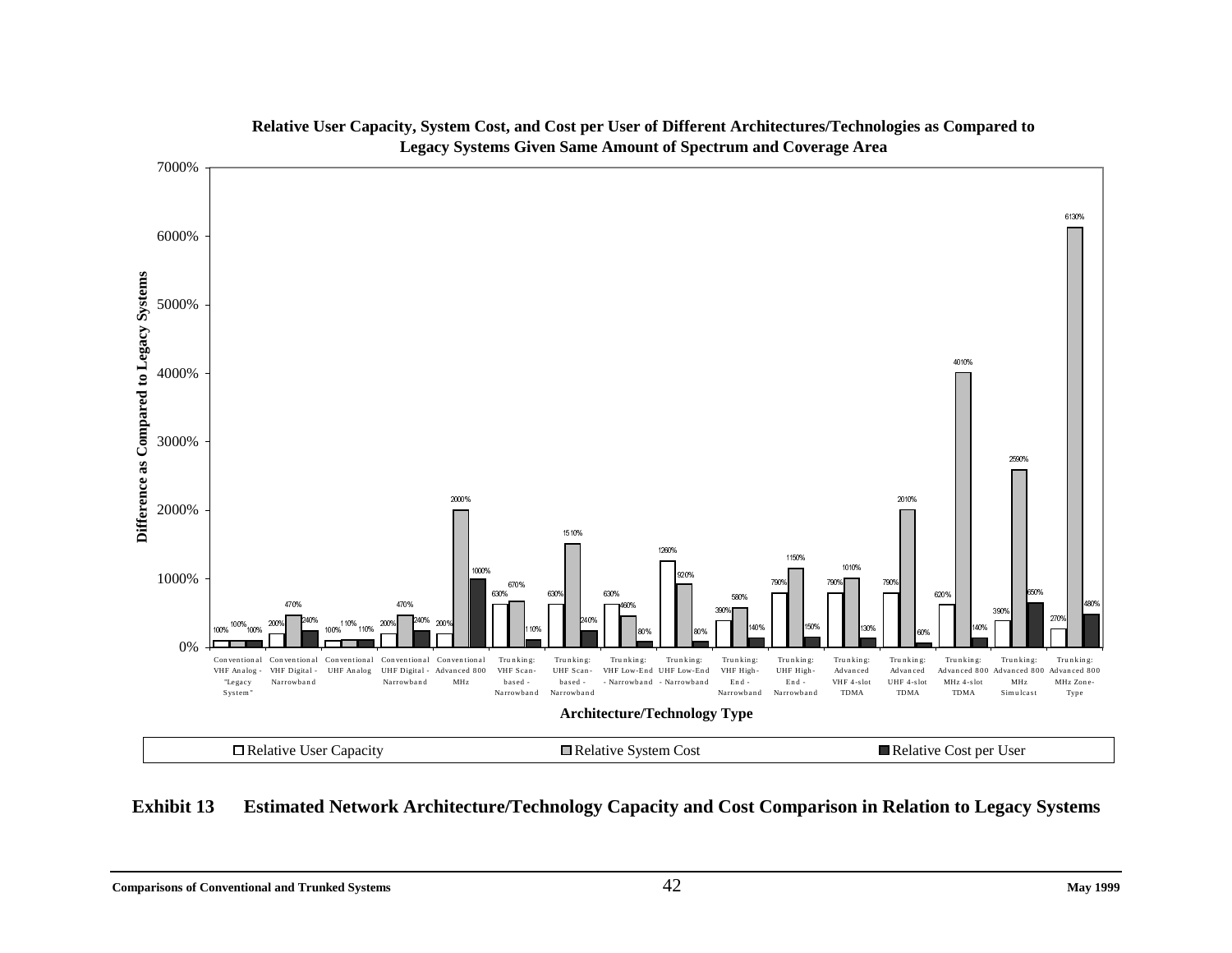#### <span id="page-46-0"></span>**5.19 Considerations for Migration to Trunking**

One of the most important considerations when migrating to a trunked system is usually cost. As was concluded in the previous section, the type of architecture does not greatly affect the cost of a system. Cost is largely a function of a technology choice (analog versus digital, lower bands versus 800 MHz, FDMA versus TDMA), specific configuration (simulcast, multicast, zone-type), and selected user options (roaming, encryption, over-the-air rekeying, etc.). As shown in Exhibit 13, the estimated difference in the upfront costs of legacy and state-of-the art networks is so significant (between 400 and 2400 percent) that many organizations often have difficulty finding necessary funds*10*. Nonetheless, with some advanced technologies, when network cost is calculated on a per-user basis, it can be lower than that in legacy systems by up to 40 percent, even though the advanced network provides all the benefits of new technology, including data transmission, encryption, and security. Per-user savings are achieved because the advanced networks have the capacity to handle a much greater number of users than the legacy systems.

Beside the financial hurdles, there are legislative and technical considerations concerning available spectrum that make migration to trunking on frequencies below 800 MHz difficult. Decentralized trunked networks, in which radios scan the available channels and find one that is clear, have been used on the lower LMR bands since the 1970s. Now, centralized trunked networks are also permitted on frequencies between 150 and 512 MHz (except 220-222 MHz), if the following requirements are met (per FCC Second Report and Order FCC 97-61 [PR Docket No. 92-235 adopted on February 20, 1997 and released on March 12, 1997]; see 90.187 of 47 CFR):

- 1 The licensee has an exclusive service area (470-512 MHz band only); or
- 2 The licensee does not have an exclusive service area, but obtains consent from all licensees who have co-channel and/or adjacent channel stations as follows:
	- 2.1 Trunking will be permitted by the FCC on frequencies where applicant or licensee does not have an exclusive service area, provided that all frequency coordination requirements are complied with and consent is obtained from all of the affected licensees (Exhibit 14).

| <b>Proposed Station Bandwidth</b> | Consent Has To Be Obtained from Licensees with Operating Frequencies<br>Removed from Proposed Station by: |  |
|-----------------------------------|-----------------------------------------------------------------------------------------------------------|--|
| $25$ kHz                          | $15$ kHz                                                                                                  |  |
| $12.5$ kHz                        | 7.5 kHz                                                                                                   |  |
| $6.25$ kHz                        | 3.75 kHz                                                                                                  |  |

#### **Exhibit 14 Table of Co-Channel and Adjacent Channel Frequency Coordination Requirements**

 $^{10}$  These calculations are based on the calculated maximum theoretical user capacity provided by a specific technology and architecture.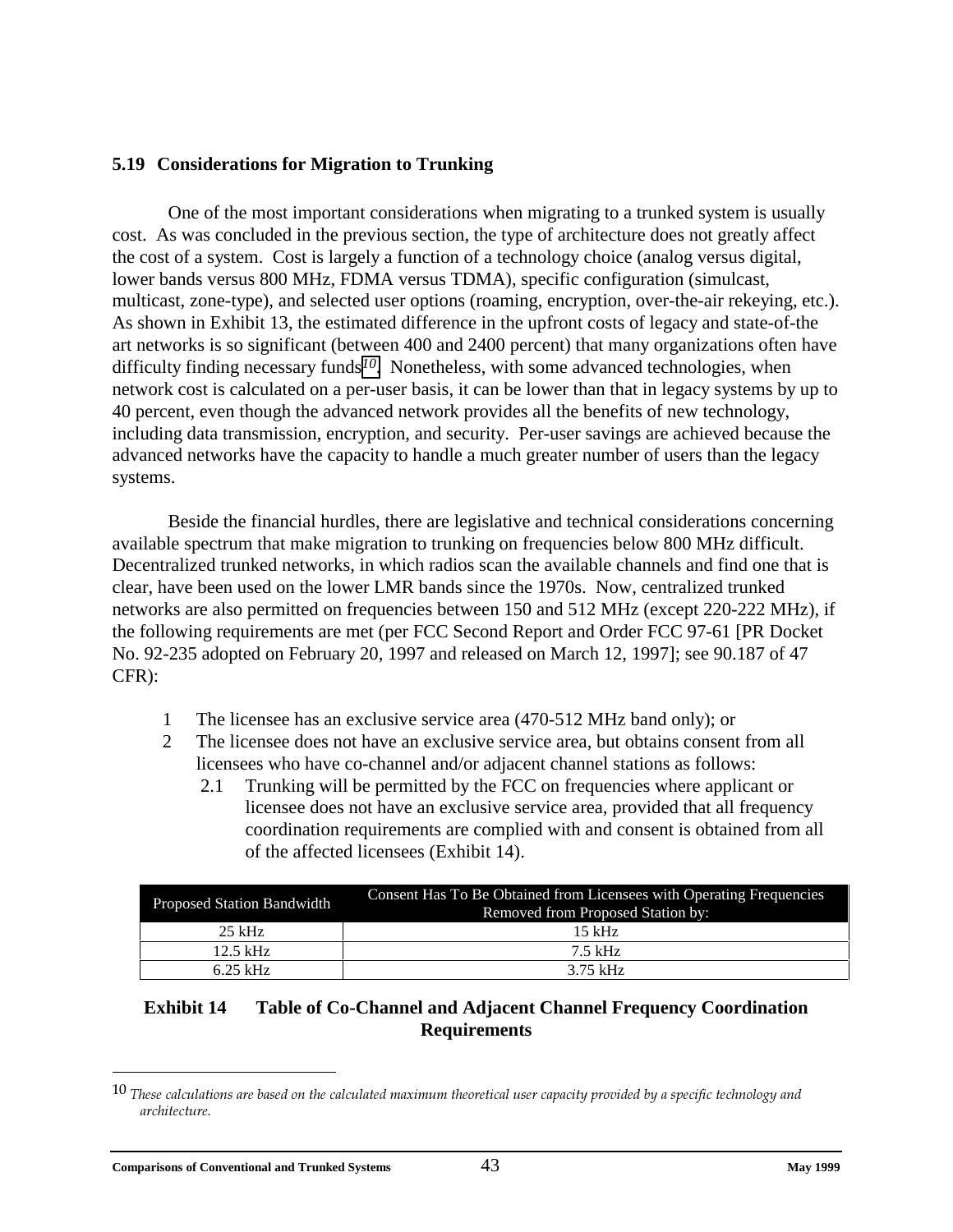<span id="page-47-0"></span>2.2 Consent also has to be obtained from licensees with service areas (Exhibit 15) that overlap a circle with radius 113 km (70 mi.) from the proposed base station. (For more information see 90.205 of 47 CFR). Or, alternatively, applicants may submit an engineering analysis based upon generally accepted engineering practices and standards, which demonstrates that the service area of the trunked network does not overlap any existing stations whose service areas overlap a circle with radius 113 km (70 mi.) from the proposed base station.

| <b>Proposed Station Band</b> | <b>Service Area Calculated as a Contour at:</b> |
|------------------------------|-------------------------------------------------|
| 150-174 MHz                  | 37 dBu                                          |
| 421-512 MHz                  | 39 dBu                                          |

#### **Exhibit 15 Table of Service Area Calculation Requirements**

- 3 The consensual agreements among licensees must specifically state the terms agreed upon and a statement must be submitted to the FCC indicating that all licensees have consented to the use of trunking.
- 4 Trunking of networks licensed on paging-only channels or licensed in the Radiolocation Service is not permitted by the FCC.

Currently, no provisions allow LMR licensees in the bands below 470 MHz to obtain an exclusive service area. The FCC proposed that some form of exclusivity be allowed in the shared LMR bands below 470 MHz, but has not yet ruled on this issue. Licensees operating in the 470-512 MHz band may obtain an exclusive service area if they meet requirements in the Exhibit 16.

| <b>Type of Organization</b> | <b>Loading Requirement</b> |
|-----------------------------|----------------------------|
| <b>Public Safety Pool</b>   | 50 user units per channel  |
| Industrial/Business Pool    | 90 user units per channel  |

#### **Exhibit 16 Table of Service Area Calculation Requirements**

Meeting all these licensing requirements in order to migrate to a trunked network in the bands below 800 MHz could be a difficult and time-consuming process unless a decentralized trunked network is proposed.

Another hurdle to migration to trunked is the allocation of legacy channels. The channels that were assigned for simplex operation are sometimes not suitable for half and full duplex operation which is necessary for trunking. To suppress unwanted harmonics, intermodulation, and general interference between forward and reverse frequencies, transmit and receive (T-R) frequencies should have a minimum specified separation, usually greater than 1 MHz (potentially much greater and increasing with frequency). In the VHF band, where a significant percentage of frequencies was licensed for simplex communications, T-R separations are inconsistent, with some as small as 120 kHz. These spacings require customized installations with separate antennas and costly notch-and-pass filters targeted at specific frequencies. In these cases, off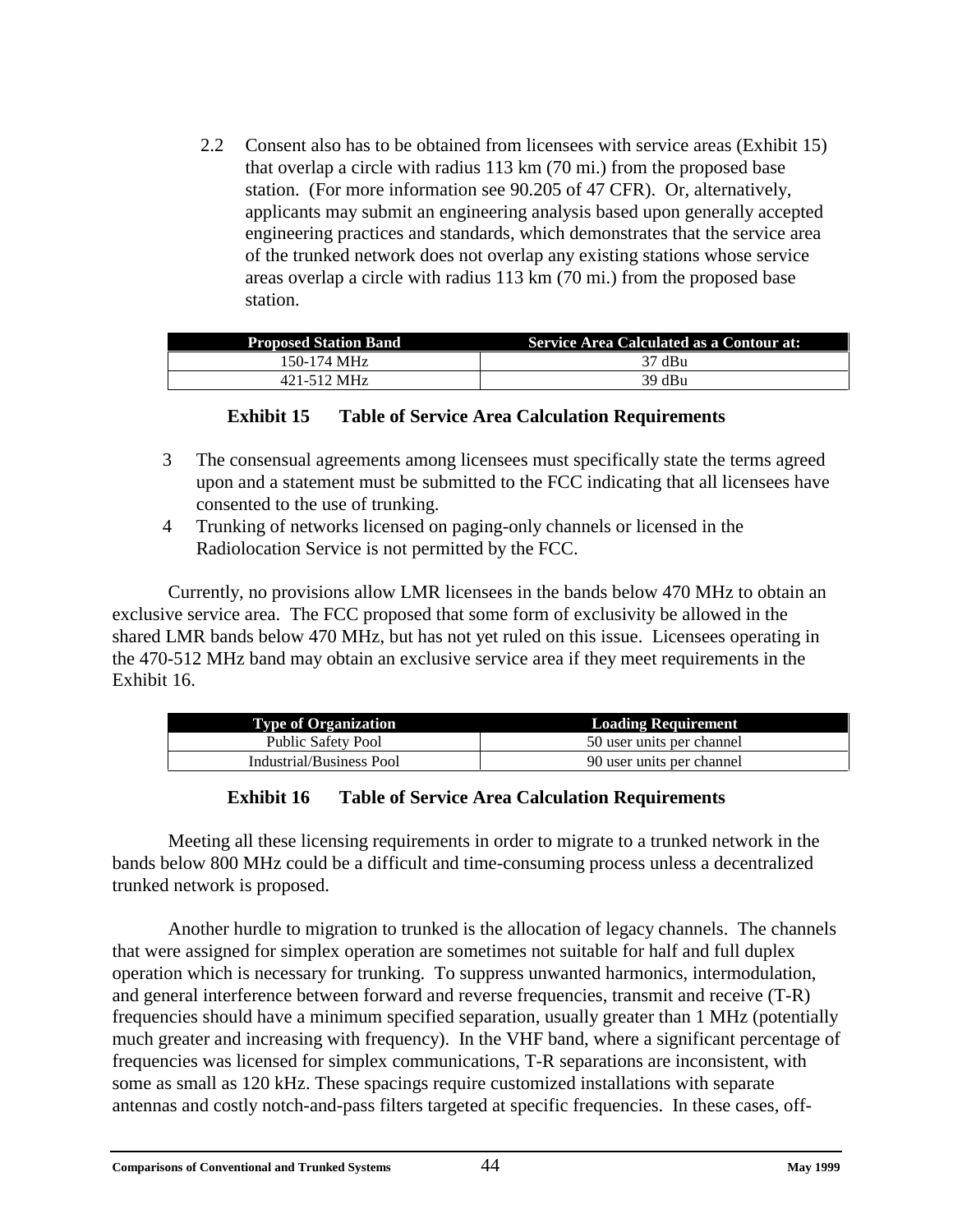the-shelf equipment with broad pass bands can rarely be used with satisfactory results, causing increased cost. This problem also exists in the UHF band. In the UHF band, where T-R separation of a given channel is typically 5 MHz, T-R splits can still be as little as 500 kHz as multiple channels may be in operation at a single site. While co-channel and adjacent channel interference concerns are not as great as in the VHF band, due to smaller propagation range on these frequencies, network designers must still provide customized installations in the UHF band to account for site-specific requirements. Again, these installations usually include separate antennas and costly filtering equipment. The comparison of installation costs of filtering equipment in these bands done by the PSWN program [6] shows that cost would likely double due to insufficient T-R separation.

Another spectrum issue arises when migrating to a trunked network. The number of frequencies is, in many cases, insufficient for optimizing load capacity of a trunked network. As shown in Appendix B, the capacity improvement from trunking increases as the number of channels increases. If a system has only two or three channels, the improvement is insignificant. As discussed in earlier chapter, if multiple sites are needed for coverage and a zone-type trunked architecture is used for a network, the total number of channels required by the network will be calculated as  $N^*R$ , where N is number of channels per site and R is a frequency reuse ratio (typically 4 or 7). A 5-channel network with a frequency reuse ratio of four, for example, needs 20 channels. If it is a centralized trunked network, one of the channels at each site is used for control and the traffic is handled by the remaining four channels. In many cases agencies do not have access to additional channels in the lower LMR frequency bands and they employ simulcast-type of trunked system design. Simulcast networks have significantly lower user capacity than zone-type networks and are significantly more expensive, since the transmitters at each site need to be phase-locked to minimize interference in overlapping coverage areas, requiring additional equipment.

Agencies sometimes resolve many of the migration issues by teaming up with neighboring jurisdictions and agencies and pooling their spectrum and financial resources. A multi-agency/multi-jurisdiction approach for building trunked LMR networks offers significant benefits:

- Combined channel resources provide a better trunking capacity improvement
- Economies of scale allow a lower per user investment
- Often the organizations work on adjacent or shared channels, making it easier to gain exclusivity for these channels
- A multi-jurisdictional network provides a wider coverage area for each of the jurisdictions
- Better communications interoperability results among agencies on one network.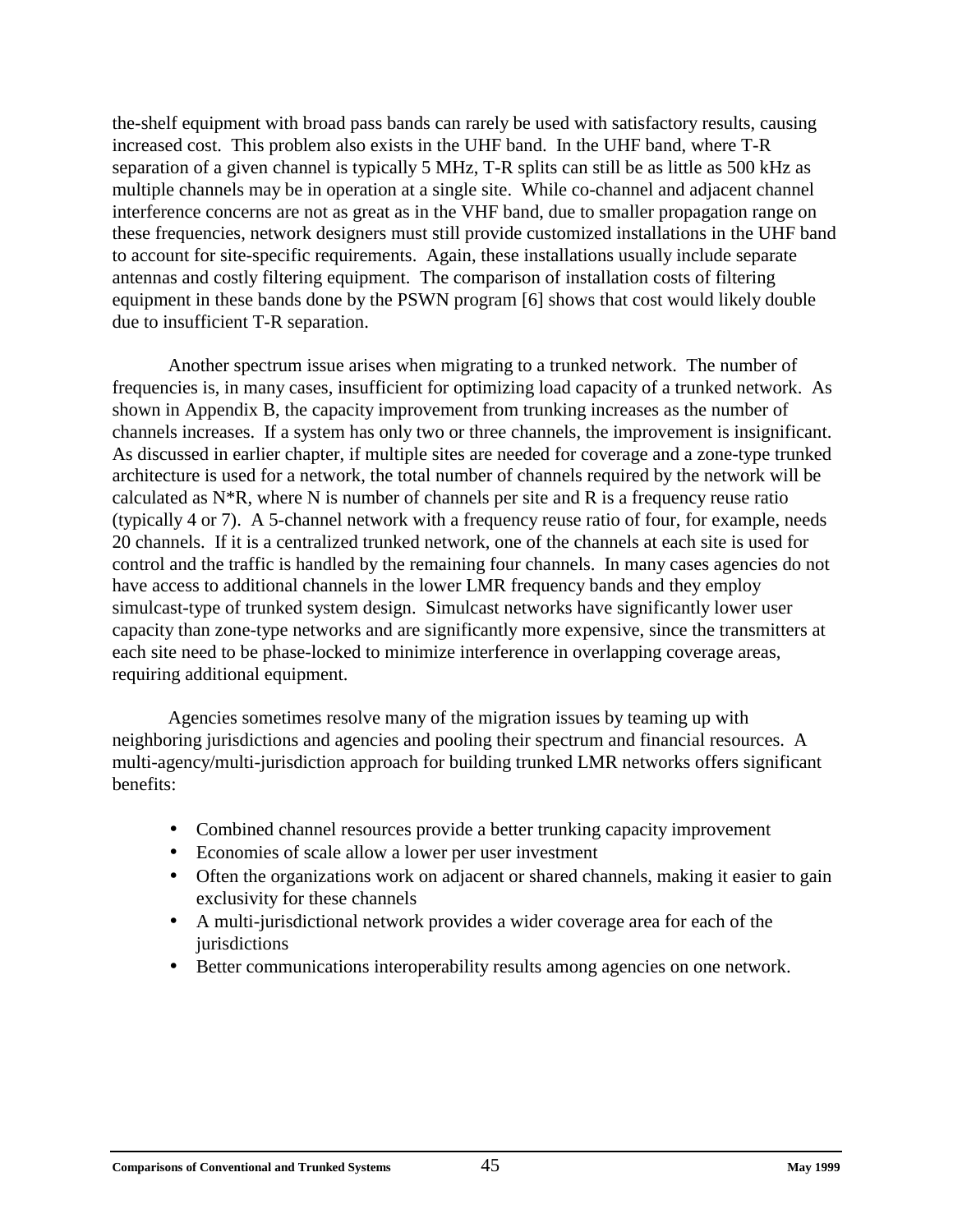## **6.0 SUMMARY**

<span id="page-49-0"></span>The most significant difference between conventional, trunked, and hybrid architectures is network load capacity for systems with greater than 60 users (mission specific). The analysis conducted for this report determined that other considerations were not affected by the choice of network architecture type to the same degree. Typically, trunking allows a system to serve more users with the same amount of spectrum or less. Since spectrum has become a scarce resource, this property of trunking will drive its use in the future.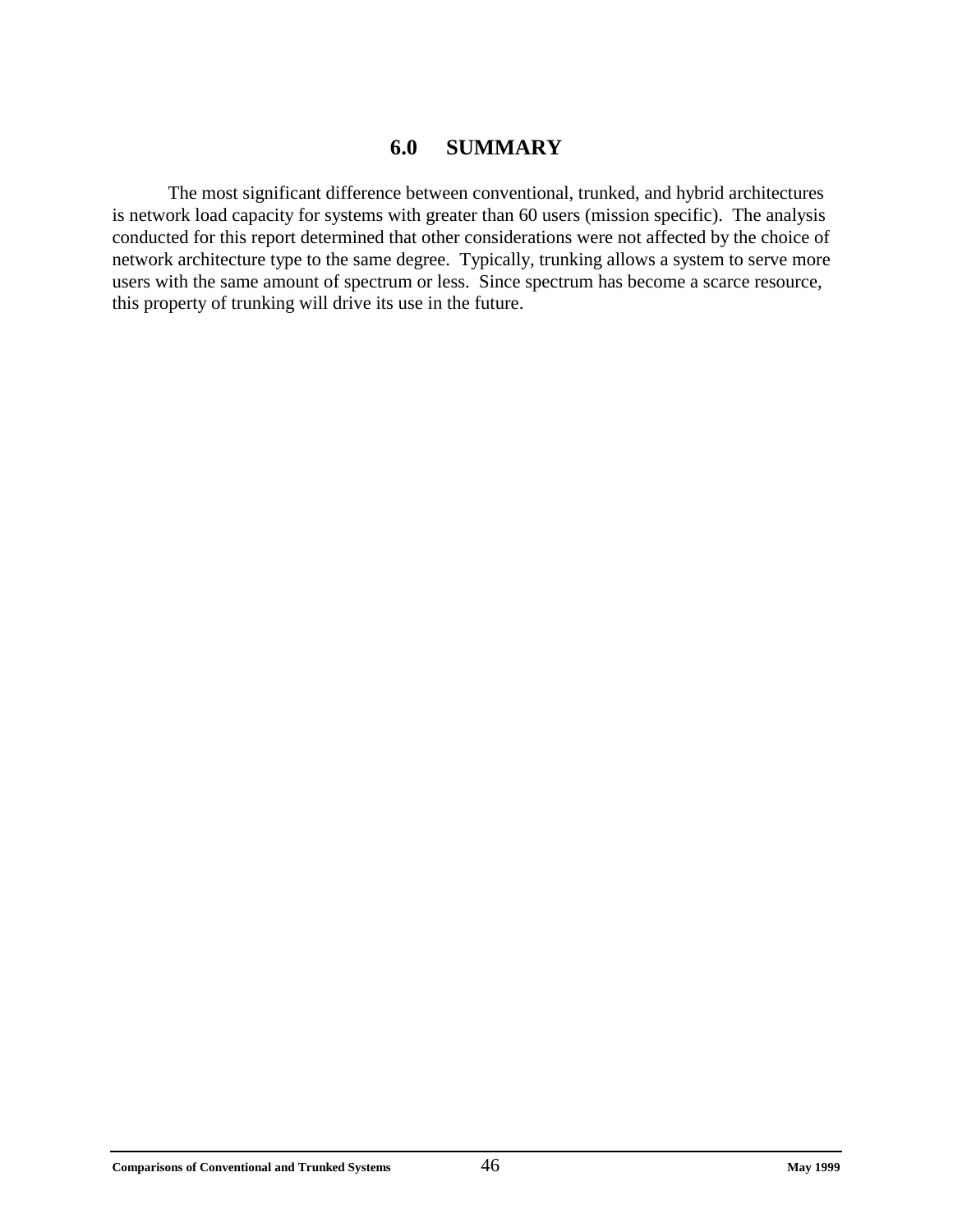## <span id="page-50-0"></span>**APPENDIX A. LIST OF ACRONYMS**

- **APCO** Association of Public-Safety Communications Officials International, Inc.
- **AMPS** Advanced Mobile Phone System
- **bps** Bits per second
- **CDMA** Code-Division Multiple Access
- **CDPD** Cellular Digital Packet Data
- **CFR** Code of Federal Regulations
- **CSMA** Carrier Sense Multiple Access
	- **EIA** Electronics Industry Association
	- **ID** Identification number
	- **FAS** Frequency Assignment Subcommittee
	- **FCC** Federal Communications Commission
- **FDMA** Frequency-Division Multiple Access
	- **GOS** Grade of Service
	- **GSM** Global System for Mobile communications
- **IRAC** Interdepartment Radio Advisory Committee
- **kbps** Kilobits per second
- **kHz** Kilohertz
- **LMR** Land Mobile Radio
- **MHz** Megahertz
- **ms** Millisecond
- **NTIA** National Telecommunications & Information Administration
	- **PC** Personal Computer
- **PSWN** Public Safety Wireless Network
	- **PTT** Push-to-talk
		- **RF** Radio frequency
- **SCADA** Supervisory Control and Data Acquisition
	- **SPS** Spectrum Planning Subcommittee
- **TDMA** Time-Division Multiple Access
	- **TIA** Telecommunications Industry Association
- **UHF** Ultra High Frequency band
- **UHF-T** Ultra High Frequency band for Television
	- **VHF** Very High Frequency band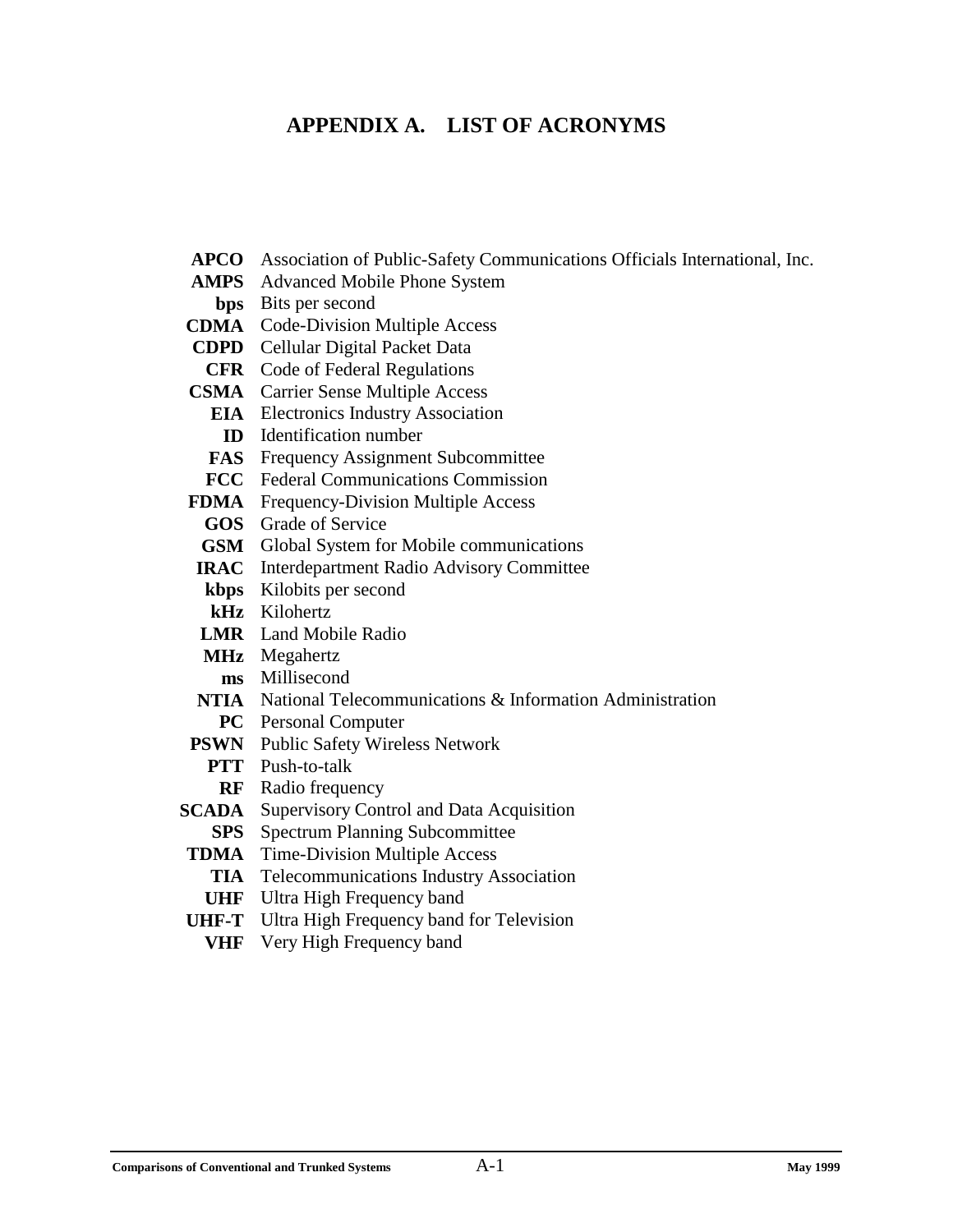## <span id="page-51-0"></span>**APPENDIX B. IMPACT OF ARCHITECTURE ON NETWORK CAPACITY AND CALL DELAY**

This appendix illustrates the impact of using conventional and trunked systems on network capacity and call delay. Traffic modeling shows that the computer-controlled access capability of trunked systems provides less call delay and thus greater throughput as traffic load in a typical system increases.

Exhibit 17 compares transmit delays for conventional and trunked channels as a function of loading.

Two types of traffic models were used to perform an estimate of trunking load capacity, one for each of the trunked system designs. The Engset Model, which presumes that blocked calls are lost with finite sources, was used for calculating theoretical load capacity of a trunked system with decentralized control. The Delay Model, a finite source model, which presumes that blocked calls are delayed, was used for calculating theoretical load capacity of a trunked system with centralized control. Note that these are just theoretical models that do not take into account many capacity-limiting factors of real system implementations, such as specific system configuration, signal strength, etc.

Exhibit 18 compares conventional and trunked capacity*11* for up to 20 channels using each model, where P is probability of a successful call by an average user. Because the scale of this exhibit makes it difficult to see differences when only a few channels are involved, Exhibit 19 offers a comparison of capacity estimates for systems with up to five channels.

 $^{11}$  Unfortunately, Delay Model calculations for number of channels higher than ten could not be performed due to software limitations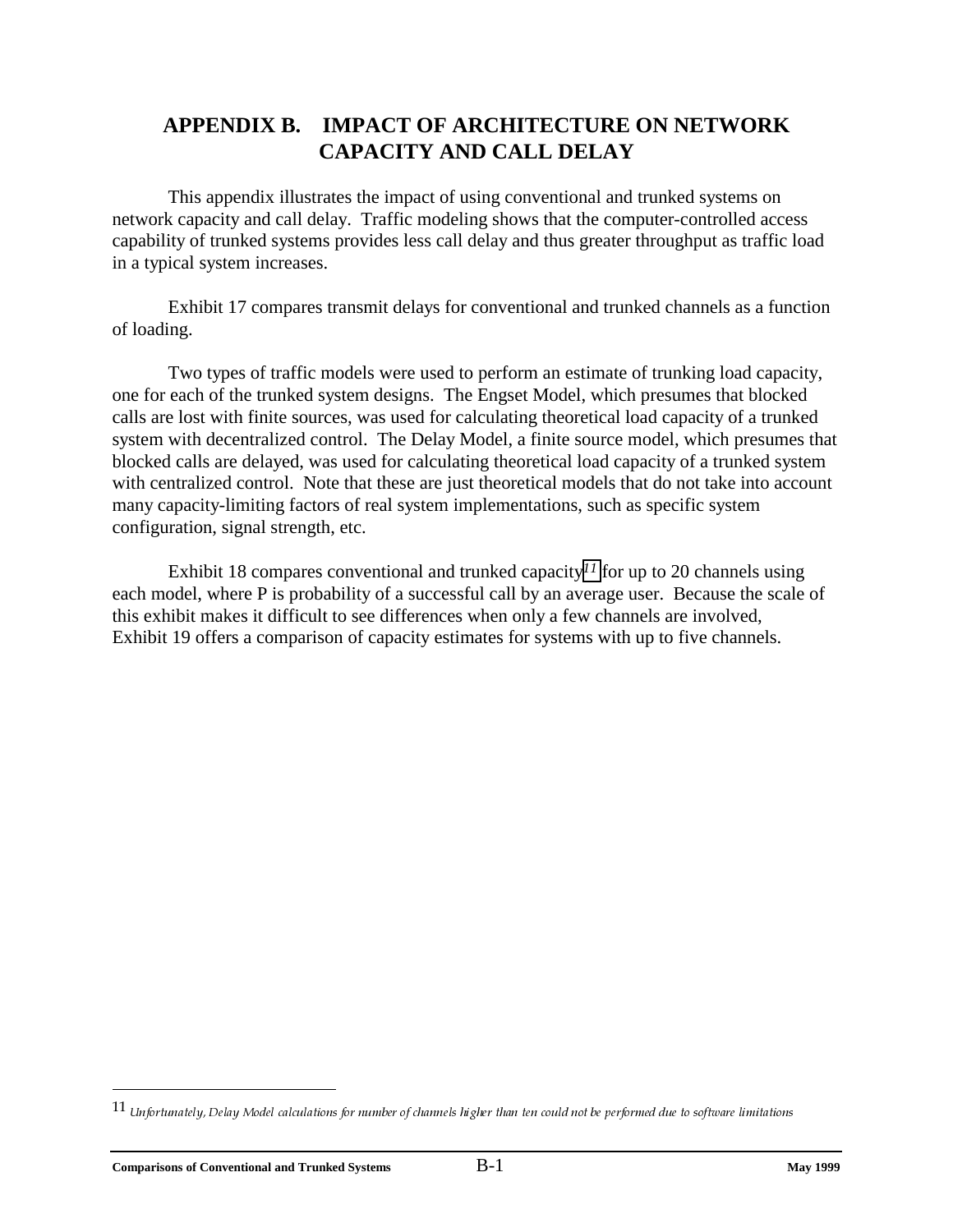<span id="page-52-0"></span>

**Exhibit 17 Conventional and Trunked Radio Channel Transmit Delay Comparison (CSMA Versus Queued Access)**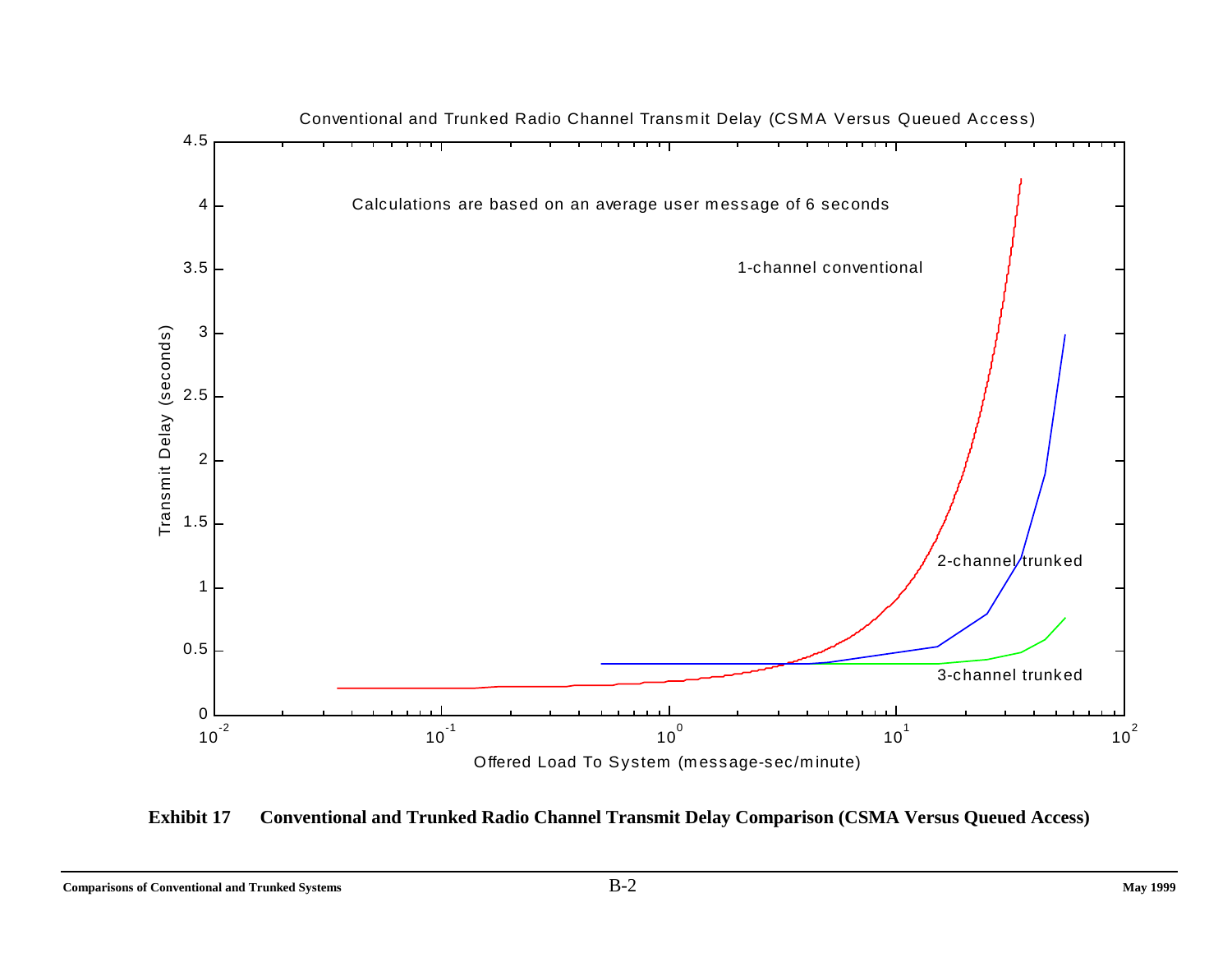<span id="page-53-0"></span>

**Trunked Versus Conventional Capacity Estimated Using Two Finite Source Traffic Models**

**Exhibit 18 Trunked versus Conventional Capacity Estimated Using Two Finite Source Traffic Models**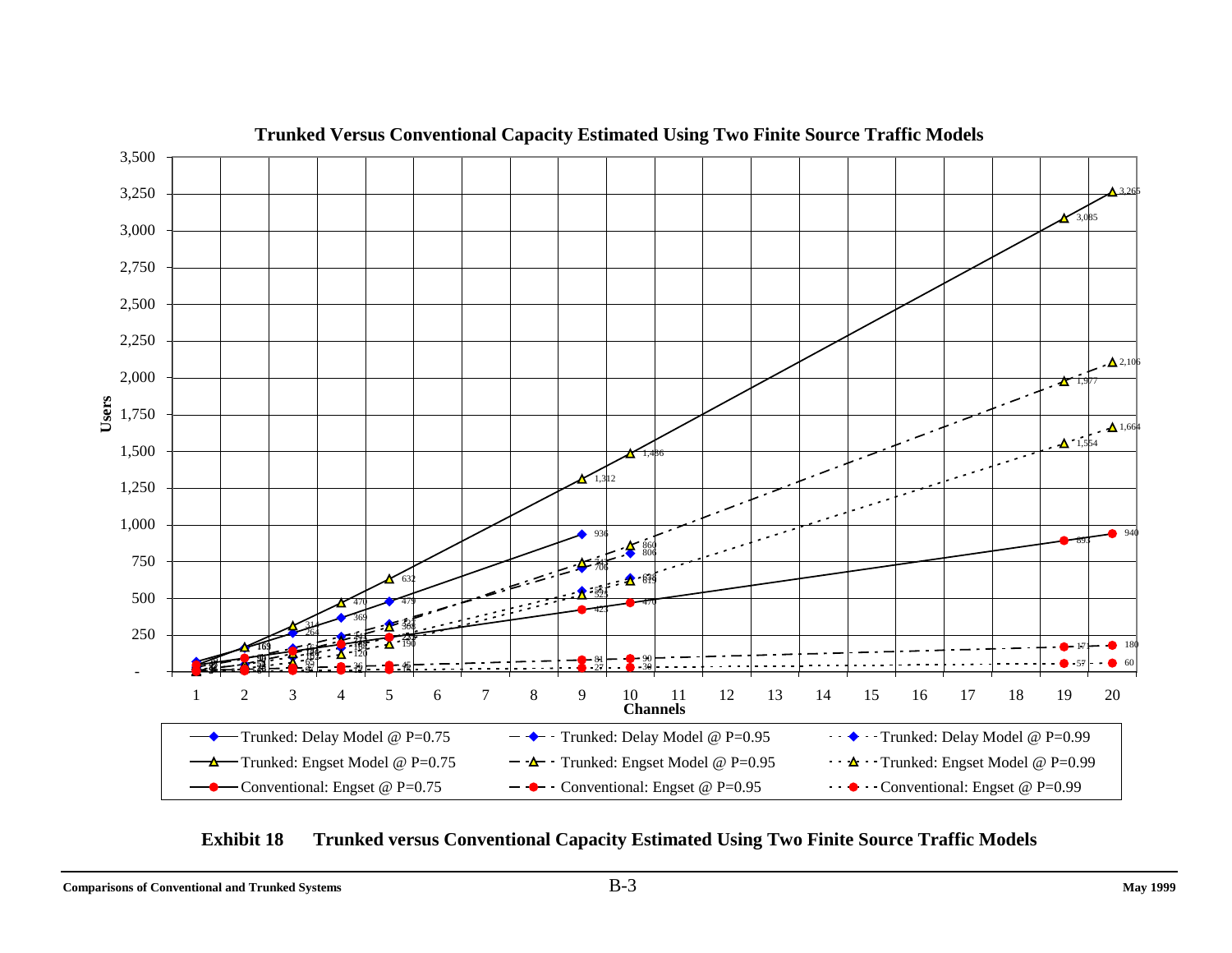<span id="page-54-0"></span>

#### **Trunked Versus Conventional Capacity Estimated Using Two Finite Source Traffic Models (Up to Five Channels)**

**Exhibit 19 Trunked versus Conventional Capacity Estimated Using Two Finite Source Traffic Models (Up to Five Channels)**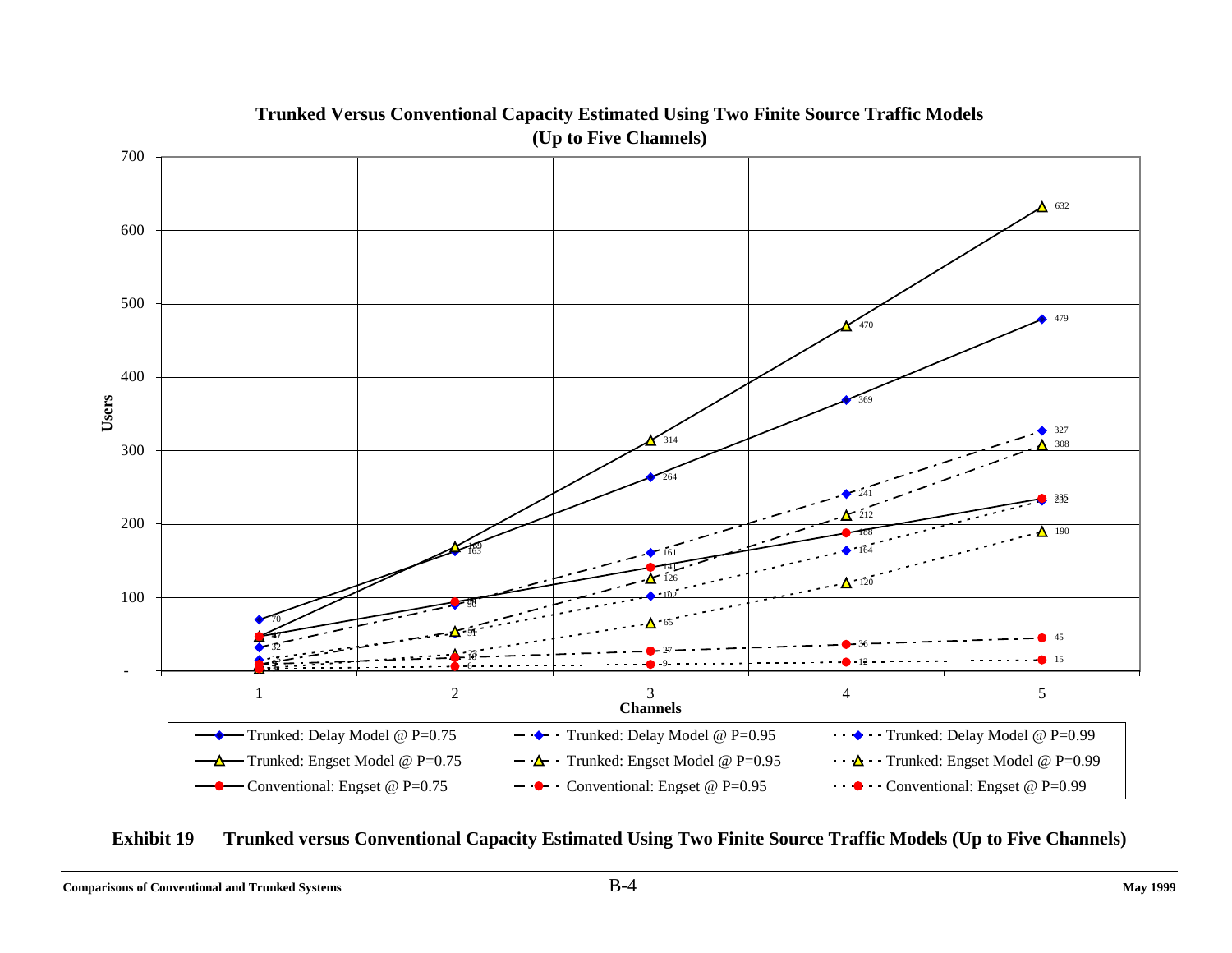# <span id="page-55-0"></span>**APPENDIX C. COSTING ASSUMPTIONS AND MATHEMATICAL CAPACITY CONSIDERATIONS FOR TRUNKED SYSTEMS**

#### **C.1 Assumptions**

- 1. All systems have coverage over same geographic area
- 2. Coverage of VHF, UHF and 800 MHz systems is assumed to be provided by a respective number-of-sites ratio of 1:2:4.
- 3. All systems use the same amount of spectrum. Consequently, if the legacy conventional analog FM broadband system with a number of channels N has a total spectrum at  $N^*25$  kHz, a newer system with a channel bandwidth X has a number of channels calculated as  $N_1=N*25$  kHz/X
- 4. Average per user load on the system is 0.0073 Erlangs as was estimated in [1].
- 5. The additional cost of phase-locking equipment for simulcast systems was not considered
- 6. New facilities (site facilities, dispatch centers, etc.) are not taken into account

#### **C.2 Traffic Models Used**

- 1. For conventional capacity Engset Model results for one channel are multiplied by the number of channels.
- 2. For decentralized trunked with no queueing Engset Model is used for finite sources.
- 3. For centralized trunked systems (with queueing) Delay Model is used for channels  $(N_1-1)$ , allowing for one control channel.
- 4. Results of the calculations by these models are below:

| <b>Model</b>          |    |    |     |     |     | <b>Capacity, Number of Users Supported</b> |      |       |       |
|-----------------------|----|----|-----|-----|-----|--------------------------------------------|------|-------|-------|
| <b>Channels</b>       |    |    |     |     |     | 9                                          | 10   | 19    | 20    |
| Delay Model $(N_1-1)$ |    | 70 | 63  | 264 | 369 | 479'                                       | 936  | N/A   | N/A   |
| <b>Engset Model</b>   | 47 | 69 | 314 | 470 | 632 | 1,312                                      | .486 | 3,085 | 3,265 |
| <b>Conventional</b>   | 47 | 94 | 141 | 88  | 235 | 423                                        | 470  | 893   | 940   |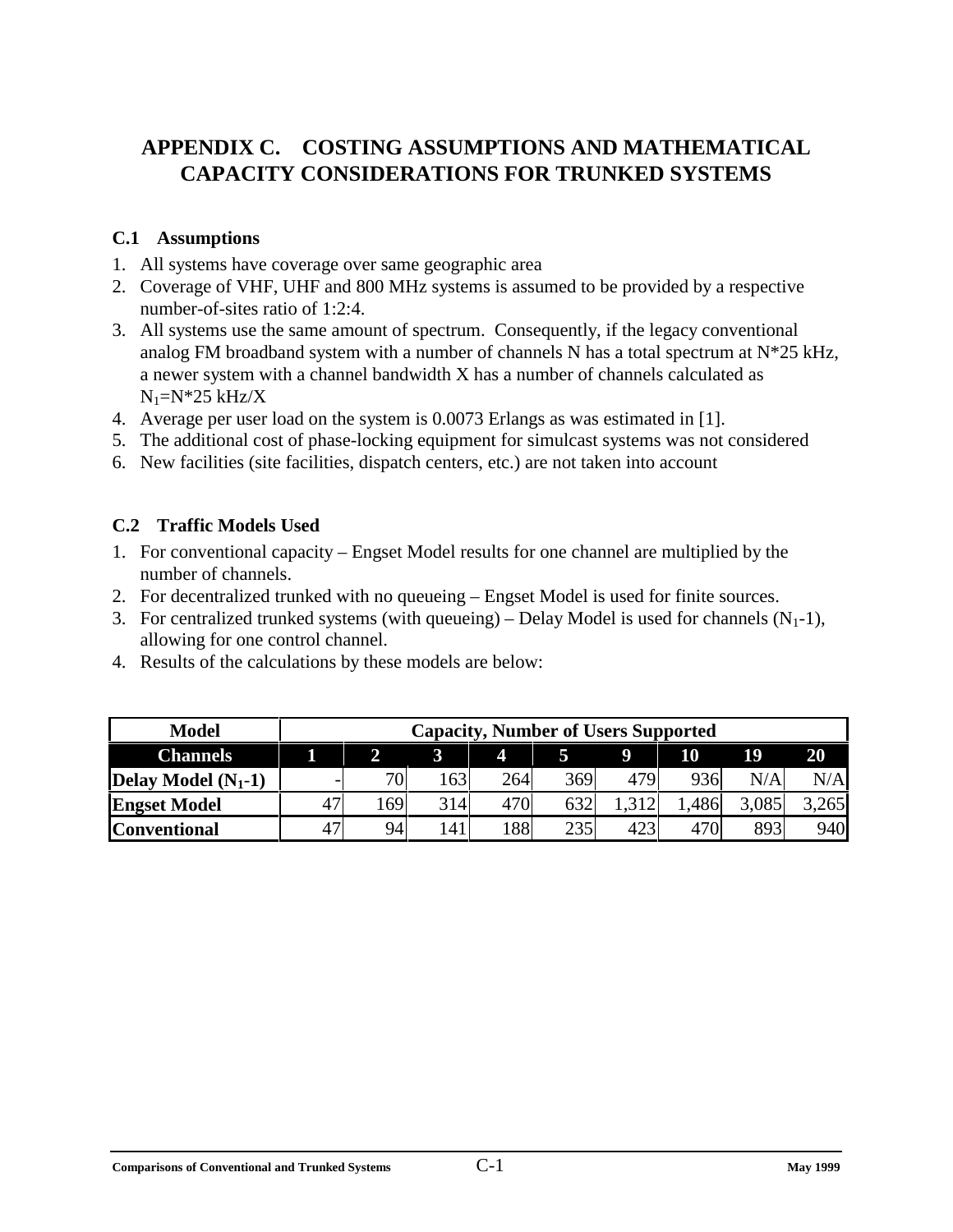## **APPENDIX D. REFERENCE LIST**

- <span id="page-56-0"></span>[1] Garry C. Hess, *Land-Mobile Radio System Engineering*. Artech House, 1993.
- [2] Edward N. Singer, *Land-Mobile Radio Systems*. Prentice Hall, 1994.
- [3] Roger L. Freeman, *Radio Systems Design for Telecommunications*. John Wiley & Sons, 1997.
- [4] *Code of Federal Regulations: Telecommunications 47 Part 80 to end*. National Archives and Records Administration, revised as of October 1, 1997.
- [5] *Refarming Frequently Asked Questions*. Federal Communications Commission, October 20, 1997. URL: http:/www.fcc.gov/wtb/plmrs/refarmfq.html
- [6] *Frequency Separation in Land Mobile Radio*. Public Safety Wireless Network, August 1997.
- [7] *Federal Standard 1037C. Telecommunications: Glossary of Telecommunication Terms*. Prepared By National Communications System Technology and Standards Division. Published By General Services Administration Information Technology Service, 07 August 1996.
- [8] *APCO Project 25 System and Standards Definition*. TSB102-A (revision of TSB102). *TIA/EIA Telecommunications Systems Bulletin*, Telecommunication Industry Association, November 1995.
- [9] *APCO Project 25 FDMA Common Air Interface*. *New Technology Standards Project. Digital Radio Technical Standards.* TIA/EIA-102.BAAA. *TIA/EIA Telecommunications Systems Bulletin*, Telecommunication Industry Association, May 1998.
- [10] Mary J. Taylor, Robert C. Epper, Thomas K. Tolman *State and Local Law Enforcement Wireless Communications and Interoperability: A Quantitative Analysis*. National Institute of Justice Research Report. National Law Enforcement & Corrections Technology Center, Rocky Mountain Region, January 1998.
- [11] *Federal Spectrum Management Processes Report. Final (Revision 1).* Public Safety Wireless Network, January 1999.
- [12] *Manual of Regulations and Procedures for Federal Radio Frequency Management. September 1995 Edition. Revisions for September 1996, January and May 1997.* U.S. Department of Commerce National Telecommunications and Information Administration.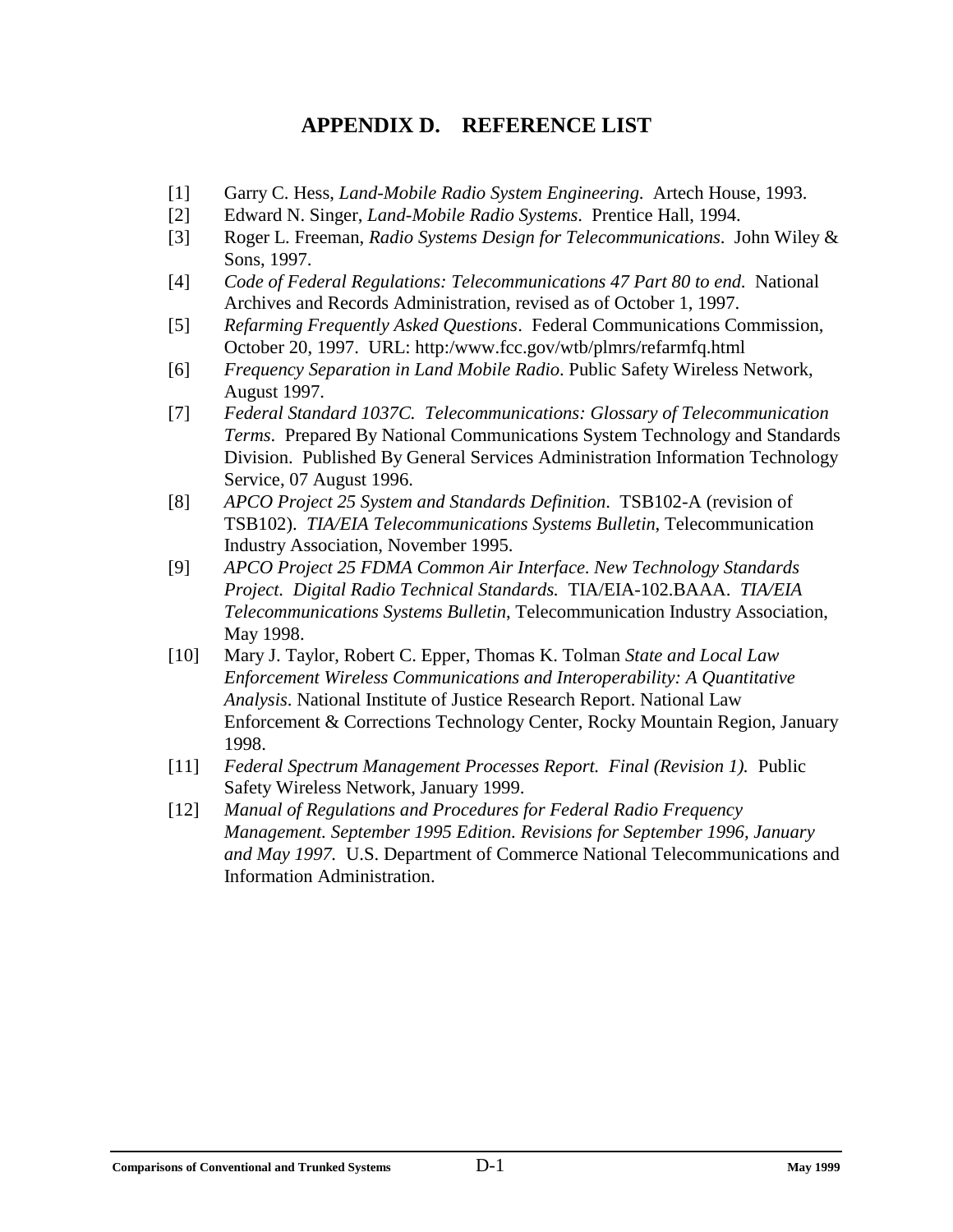# **APPENDIX E. GLOSSARY**

<span id="page-57-0"></span>

| $\mathbf A$              |                                                                                        |
|--------------------------|----------------------------------------------------------------------------------------|
| access method            | The ability and means necessary to store data, retrieve data, or communicate with      |
|                          | a system. FDMA, TDMA and CDMA are examples. [8]                                        |
| analog modulation        | Process whereby message signal, which is the analog of some physical quantity, is      |
| technique                | impressed on a carrier signal for transmission through a channel (e.g. FM). [10]       |
| analog signal            | 1. A signal that has a continuous nature rather than a pulsed or discrete nature.      |
|                          | Note: Electrical or physical analogies, such as continuously varying voltages,         |
|                          | frequencies, or phases, may be used as analog signals. 2. A nominally continuous       |
|                          | electrical signal that varies in some direct correlation with another signal           |
|                          | impressed on a transducer. Note: For example, an analog signal may vary in             |
|                          | frequency, phase, or amplitude in response to changes in physical phenomena,           |
|                          | such as sound, light, heat, position, or pressure. [7]                                 |
| antenna                  | Any structure or device used to collect or radiate electromagnetic waves. [7]          |
| audio throughput delay   | Waiting time delay from audio input at sending unit until audio output at receiving    |
|                          | unit. [8]                                                                              |
|                          |                                                                                        |
| B                        |                                                                                        |
| backward compatibility   | Ability of new units to operate within an "old" system infrastructure or to directly   |
|                          | intercommunicate with an "old" unit. [8]                                               |
| bandwidth                | The difference between the limiting frequencies of a continuous frequency band.        |
|                          | Typically measured in kilohertz. May be considered the amount in kilohertz             |
|                          | required for a single communications channel. [8]                                      |
| base station             | 1. A land station in the land mobile service. 2. In personal communication service,    |
|                          | the common name for all the radio equipment located at one fixed location, and         |
|                          | that is used for serving one or several calls. [7]                                     |
| baseband                 | The original band of frequencies produced by a transducer, such as a microphone,       |
|                          | telegraph key, or other signal-initiating device, prior to initial modulation. Note 1: |
|                          | In transmission systems, the baseband signal is usually used to modulate a carrier.    |
|                          | Note 2: Demodulation recreates the baseband signal. Note 3: Baseband describes         |
|                          | the signal state prior to modulation, prior to multiplexing, following                 |
|                          | demultiplexing, and following demodulation. Note 4: Baseband frequencies are           |
|                          | usually characterized by being much lower in frequency than the frequencies that       |
|                          | result when the baseband signal is used to modulate a carrier or subcarrier. [7]       |
|                          |                                                                                        |
| $\mathbf C$              |                                                                                        |
| call congestion          | The ratio of calls lost due to a lack of system resources to the total number of calls |
|                          | over a long interval of time. [8]                                                      |
| call delay               | The delay experienced when a call arriving at an automatic switching device finds      |
|                          | no idle channel or facility available to process the call immediately. [8]             |
| call setup time          | The overall length of time required to establish a circuit-switched call between       |
|                          | users or terminals. [8]                                                                |
| carrier                  | 1. A wave suitable for modulation by an information-bearing signal. 2. An              |
|                          | unmodulated emission. Note: The carrier is usually a sinusoidal wave or a              |
|                          | uniform or predictable series of pulses. Synonym: carrier wave.                        |
| carrier frequency        | 1. The nominal frequency of a carrier wave. 2. In frequency modulation, synonym        |
|                          | center frequency. [7]                                                                  |
| carrier sense multiple   | A network control scheme in which a node verifies the absence of other traffic         |
| access (CSMA)            | before transmitting. [7]                                                               |
| catastrophic degradation | The rapid reduction of the ability of a system, subsystem, component, equipment,       |
|                          | or software to perform its intended function. Note: Catastrophic degradation           |
|                          | usually results in total failure to perform any function. [7]                          |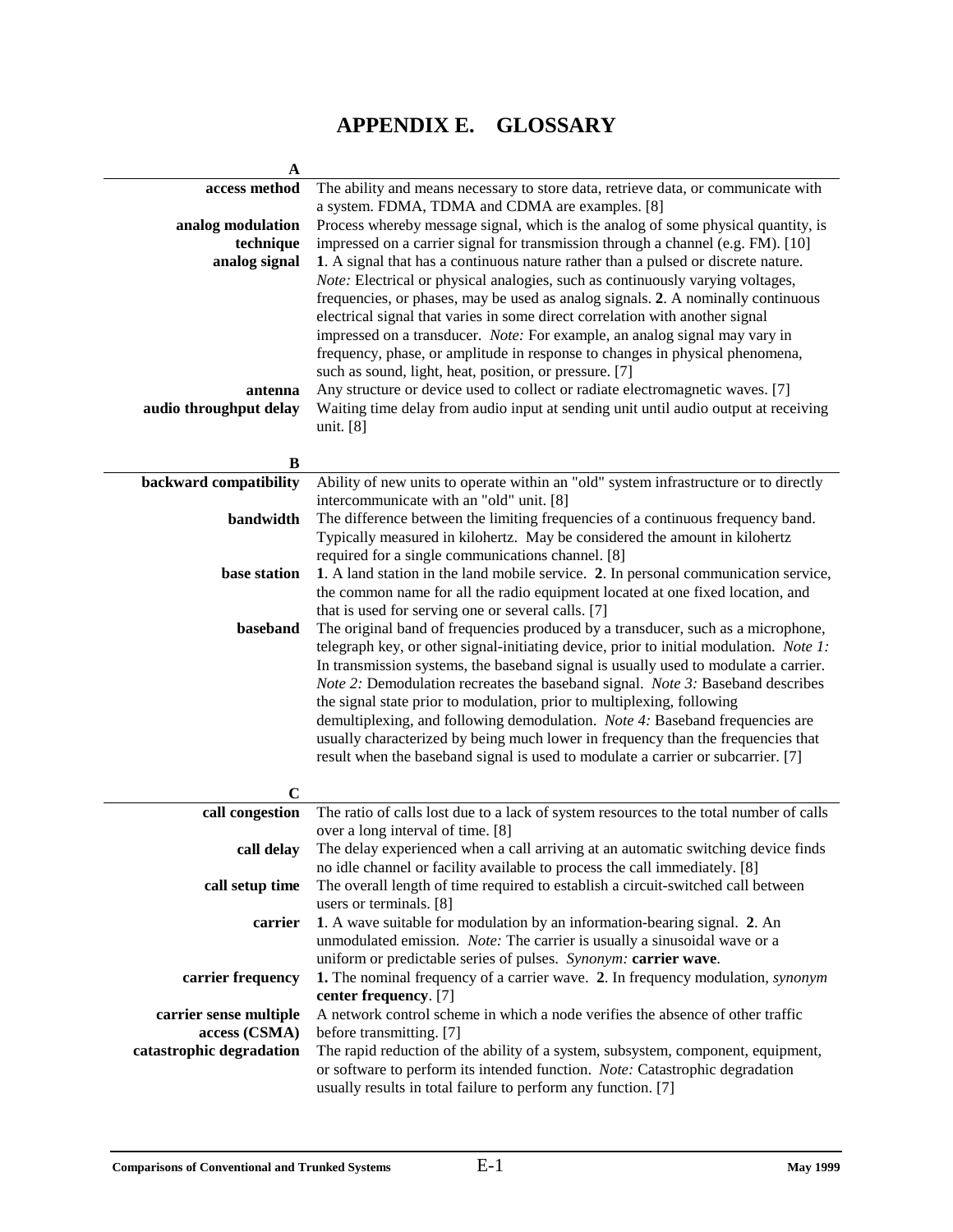| channel                                 | A single unidirectional or bidirectional path for transmitting or receiving, or both,<br>of electrical or electromagnetic signals. [8]                                                                                                                                                                                                                                                                                                                                                                                                                                                                                                                                                  |
|-----------------------------------------|-----------------------------------------------------------------------------------------------------------------------------------------------------------------------------------------------------------------------------------------------------------------------------------------------------------------------------------------------------------------------------------------------------------------------------------------------------------------------------------------------------------------------------------------------------------------------------------------------------------------------------------------------------------------------------------------|
| channel capacity                        | The maximum possible information transfer rate through a channel, subject to                                                                                                                                                                                                                                                                                                                                                                                                                                                                                                                                                                                                            |
| channel rate                            | specified constraints. [7]<br>The data rate at which information is transmitted through the channel, typically<br>stated in bits per second (bps). [8]                                                                                                                                                                                                                                                                                                                                                                                                                                                                                                                                  |
| channel spacing                         | Typically measured in kilohertz from the center of one channel to the center of the                                                                                                                                                                                                                                                                                                                                                                                                                                                                                                                                                                                                     |
| channelization                          | next-adjacent-channel. May, or may not, be identical to bandwidth. [8]<br>The use of a single wideband, i.e., high-capacity, facility to create many relatively                                                                                                                                                                                                                                                                                                                                                                                                                                                                                                                         |
| code-division multiple<br>access (CDMA) | narrowband, i.e., lower capacity channels by subdividing the wideband facility. [7]<br>A coding scheme, used as a modulation technique, in which multiple channels are<br>independently coded for transmission over a single wideband channel. Note 1: In<br>some communication systems, CDMA is used as an access method that permits<br>carriers from different stations to use the same transmission equipment by using a<br>wider bandwidth than the individual carriers. On reception, each carrier can be<br>distinguished from the others by means of a specific modulation code, thereby<br>allowing for the reception of signals that were originally overlapping in frequency |
|                                         | and time. Thus, several transmissions can occur simultaneously within the same<br>bandwidth, with the mutual interference reduced by the degree of orthogonality of<br>the unique codes used in each transmission. Note 2: CDMA permits a more<br>uniform distribution of energy in the emitted bandwidth. [7]                                                                                                                                                                                                                                                                                                                                                                          |
| collision                               | In a transmission system, the situation that occurs when two or more demands are<br>made simultaneously on equipment that can handle only one at any given instant.<br>$[7]$                                                                                                                                                                                                                                                                                                                                                                                                                                                                                                            |
| communications system                   | A collection of individual communications networks, transmission systems, relay<br>stations, tributary stations, and data terminal equipment usually capable of<br>interconnection and interoperation to form an integrated whole. Note: The                                                                                                                                                                                                                                                                                                                                                                                                                                            |
|                                         | components of a communications system serve a common purpose, are technically<br>compatible, use common procedures, respond to controls, and operate in unison.<br>$[7]$                                                                                                                                                                                                                                                                                                                                                                                                                                                                                                                |
| comparator                              | In land mobile service, a functional unit that compares strengths of a signal<br>received by different receiving stations and selects the strongest for further                                                                                                                                                                                                                                                                                                                                                                                                                                                                                                                         |
| conventional radio system               | processing.<br>Non-trunked, similar to telephone party-line in that the user determines availability<br>by listening for an open channel. [10]                                                                                                                                                                                                                                                                                                                                                                                                                                                                                                                                          |
| coverage                                | 1. In radiocommunications, the geographical area within which service from a<br>radiocommunications facility can be received. [7] 2. The geographic area<br>included within the range of, or covered by, a wireless radio system. Two systems<br>cannot be made compatible through patching unless the coverage areas overlap.<br>$[10]$                                                                                                                                                                                                                                                                                                                                                |
| D                                       |                                                                                                                                                                                                                                                                                                                                                                                                                                                                                                                                                                                                                                                                                         |
| data                                    | Representation of facts, concepts, or instructions in a formalized manner suitable<br>for communication, interpretation, or processing by humans or by automatic<br>means. Any representations such as characters or analog quantities to which                                                                                                                                                                                                                                                                                                                                                                                                                                         |
| data communication                      | meaning is or might be assigned. [7]<br>The transfer of information between functional units by means of data transmission<br>according to a protocol. Note: Data are transferred from one or more sources to<br>one or more sinks over one or more data links. [7]                                                                                                                                                                                                                                                                                                                                                                                                                     |
| de-key<br>delay time                    | Turn the transmitter off (release the Push-to-Talk switch). [8]<br>The sum of waiting time and service time in a queue. [8]                                                                                                                                                                                                                                                                                                                                                                                                                                                                                                                                                             |
| demodulation                            | The recovery, from a modulated carrier, of a signal having substantially the same                                                                                                                                                                                                                                                                                                                                                                                                                                                                                                                                                                                                       |
| demultiplexing                          | characteristics as the original modulating signal. [7]<br>The separation of two or more channels previously multiplexed; i.e., the reverse of<br>multiplexing. [7]                                                                                                                                                                                                                                                                                                                                                                                                                                                                                                                      |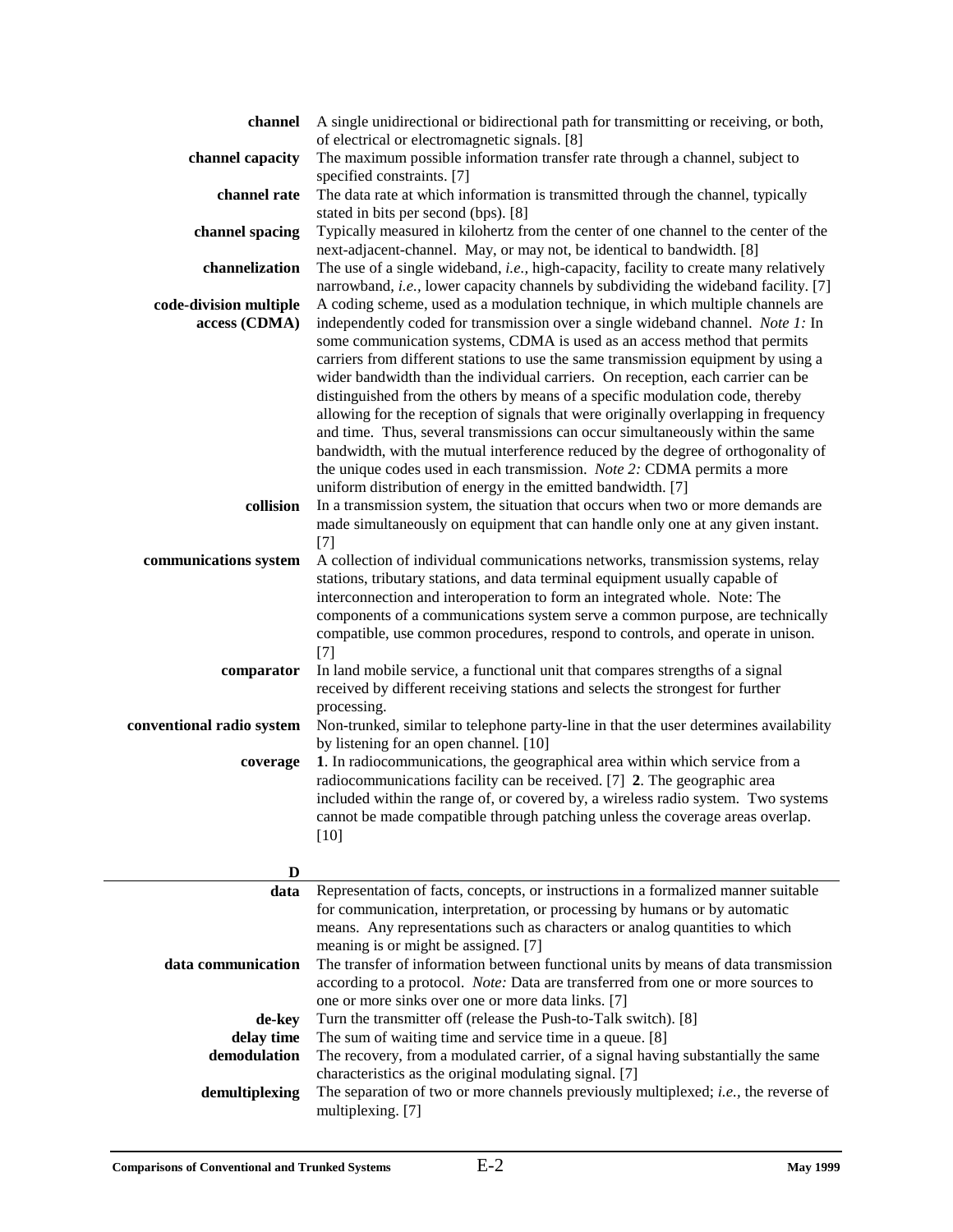| desensitization<br>digital<br>digital modulation<br>technique<br>digital signal<br>digital speech interpolation<br>digitalization<br>duplexer | The reduction of desired signal gain as a result of receiver reaction to an undesired<br>signal. Note: The gain reduction is generally due to overload of some portion of<br>the receiver resulting in desired signal suppression because the receiver will no<br>longer respond linearly to incremental changes in input voltage. [7]<br>Characterized by discrete states. [7]<br>Technique for placing a digital data sequence on a carrier signal for subsequent<br>transmission through a channel. [10]<br>A signal in which discrete steps are used to represent information. Note 1: In a<br>digital signal, the discrete steps may be further characterized by signal elements,<br>such as significant conditions, significant instants, and transitions. Note 2: Digital<br>signals contain m-ary significant conditions. [7]<br>In digital speech transmission, the use of periods of inactivity or constant signal<br>level to increase the transmission efficiency by insertion of additional signals. [7]<br>The migration from analog to digital communications technologies.<br>A device that isolates the receiver from the transmitter while permitting them to<br>share a common antenna. Note 1: A duplexer must be designed for operation in<br>the frequency band used by the receiver and transmitter, and must be capable of<br>handling the output power of the transmitter. Note 2: A duplexer must provide<br>adequate rejection of transmitter noise occurring at the receive frequency, and<br>must be designed to operate at, or less than, the frequency separation between the<br>transmitter and receiver. <i>Note 3</i> : A duplexer must provide sufficient isolation to<br>prevent receiver desensitization. [7] |
|-----------------------------------------------------------------------------------------------------------------------------------------------|----------------------------------------------------------------------------------------------------------------------------------------------------------------------------------------------------------------------------------------------------------------------------------------------------------------------------------------------------------------------------------------------------------------------------------------------------------------------------------------------------------------------------------------------------------------------------------------------------------------------------------------------------------------------------------------------------------------------------------------------------------------------------------------------------------------------------------------------------------------------------------------------------------------------------------------------------------------------------------------------------------------------------------------------------------------------------------------------------------------------------------------------------------------------------------------------------------------------------------------------------------------------------------------------------------------------------------------------------------------------------------------------------------------------------------------------------------------------------------------------------------------------------------------------------------------------------------------------------------------------------------------------------------------------------------------------------------------------------------------------------|
| ${\bf E}$                                                                                                                                     |                                                                                                                                                                                                                                                                                                                                                                                                                                                                                                                                                                                                                                                                                                                                                                                                                                                                                                                                                                                                                                                                                                                                                                                                                                                                                                                                                                                                                                                                                                                                                                                                                                                                                                                                                    |
| encipher<br>encode<br>encrypt<br>end-to-end encryption                                                                                        | [To] Convert plain text into an unintelligible form by means of a cipher. [7]<br>1. To convert data by the use of a code, frequently one consisting of binary<br>numbers, in such a manner that reconversion to the original form is possible. 2.<br>[To] convert plain text to equivalent cipher text by means of a code. 3. To append<br>redundant check symbols to a message for the purpose of generating an error<br>detection and correction code. [7]<br>1. [A] generic term encompassing encipher and encode. 2. To convert plain text<br>into unintelligible forms by means of a cryptosystem. Note: The term "encrypt"<br>covers the meanings of "encipher" and "encode." [7]<br>The encryption of information at its origin and decryption at its intended                                                                                                                                                                                                                                                                                                                                                                                                                                                                                                                                                                                                                                                                                                                                                                                                                                                                                                                                                                              |
| erlang<br>erlang-B distribution<br>erlang-C distribution                                                                                      | destination without any intermediate decryption. [7]<br>A dimensionless unit of the average traffic intensity (occupancy) of a facility<br>during a period of time, usually a busy hour. Note 1: Erlangs, a number between 0<br>and 1, inclusive, is expressed as the ratio of $(a)$ the time during which a facility is<br>continuously or cumulatively occupied to $(b)$ the time that the facility is available<br>for occupancy. Note 2: Communications traffic, measured in erlangs for a period<br>of time, and offered to a group of shared facilities, such as a trunk group is equal<br>to the average of the traffic intensity, in erlangs for the same period of time, of all<br>individual sources, such as telephones, that share and are served exclusively by<br>this group of facilities. Synonym traffic unit. [7]<br>Erlang distribution of the first kind, or erlang loss formula. [8]<br>Erlang distribution of the second kind, or erlang delay formula. [8]                                                                                                                                                                                                                                                                                                                                                                                                                                                                                                                                                                                                                                                                                                                                                                  |

| <b>fail-safe operation</b> 1. Operation that ensures that failure of equipment, process, or system does not |
|-------------------------------------------------------------------------------------------------------------|
| propagate beyond the immediate environs of the failing entity. 2. A control                                 |
| operation or function that prevents improper system functioning or catastrophic                             |
| degradation in the event of circuit malfunction or operator error. [7]                                      |

 $\overline{\phantom{0}}$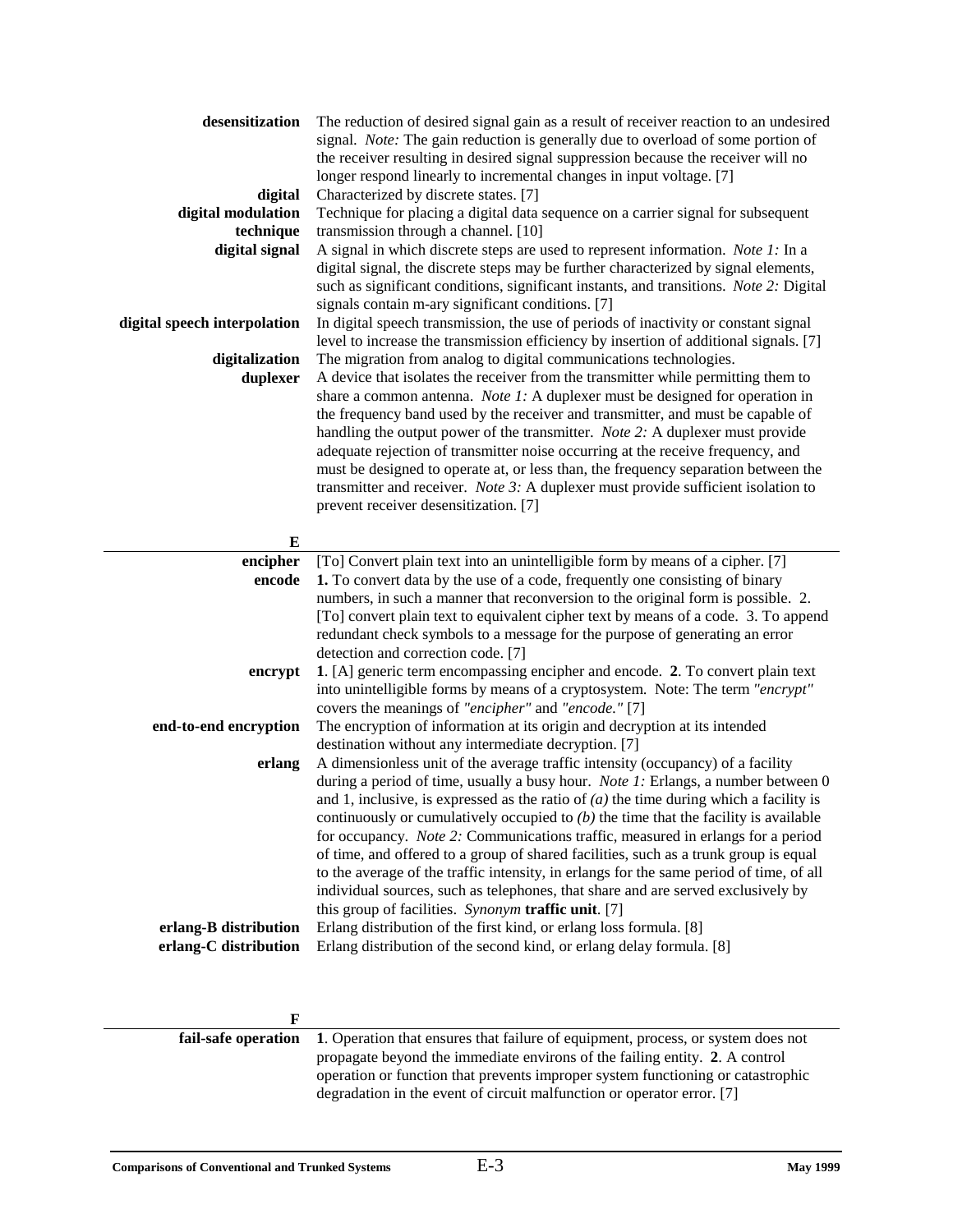| failure                       |                                                                                                                                                                          | The temporary or permanent termination of the ability of an entity to perform its                                                            |  |  |
|-------------------------------|--------------------------------------------------------------------------------------------------------------------------------------------------------------------------|----------------------------------------------------------------------------------------------------------------------------------------------|--|--|
| fault                         | required function. [7]                                                                                                                                                   | 1. An accidental condition that causes a functional unit to fail to perform its                                                              |  |  |
|                               |                                                                                                                                                                          | required function. 2. A defect that causes a reproducible or catastrophic                                                                    |  |  |
|                               |                                                                                                                                                                          | malfunction. Note: A malfunction is considered reproducible if it occurs                                                                     |  |  |
|                               |                                                                                                                                                                          | consistently under the same circumstances. 3. In power systems, an unintentional                                                             |  |  |
|                               | energized conductor and ground. [7]                                                                                                                                      | short-circuit, or partial short-circuit, between energized conductors or between an                                                          |  |  |
| <b>Federal Communications</b> |                                                                                                                                                                          | An independent regulatory commission which includes a board of Commissioners,                                                                |  |  |
| Commission                    |                                                                                                                                                                          | nominated by the President and confirmed by the Senate, having the power to                                                                  |  |  |
|                               |                                                                                                                                                                          | regulate non-Federal wire and radio telecommunications in the United States. [10]                                                            |  |  |
| format                        |                                                                                                                                                                          | In data transmission, the arrangement of contiguous bits or frame sequences which                                                            |  |  |
| frequency                     | make a group, word, message or language. [8]                                                                                                                             | For a periodic function, the number of cycles or events per unit time. [7]                                                                   |  |  |
| frequency assignment          |                                                                                                                                                                          | 1. Authorization, given by an Administration, for a radio station to use a radio                                                             |  |  |
|                               |                                                                                                                                                                          | frequency or radio frequency channel to use a radio frequency or radio frequency                                                             |  |  |
|                               |                                                                                                                                                                          | channel under specified conditions. 2. The process of authorizing a specific                                                                 |  |  |
|                               |                                                                                                                                                                          | frequency, group of frequencies, or frequency band to be used at a certain location                                                          |  |  |
|                               |                                                                                                                                                                          | under specified conditions, such as bandwidth, power, azimuth, duty cycle, or<br>modulation. Synonym radio frequency channel assignment. [7] |  |  |
| <b>Frequency Assignment</b>   |                                                                                                                                                                          | An NTIA Interdepartment Radio Advisory Committee subcommittee responsible                                                                    |  |  |
| <b>Subcommittee (FAS)</b>     |                                                                                                                                                                          | for reviewing individual agency requests for frequency assignment. It analyzes                                                               |  |  |
|                               |                                                                                                                                                                          | individual frequency applications for electromagnetic compatibility with existing                                                            |  |  |
|                               | frequency authorizations. [11]                                                                                                                                           |                                                                                                                                              |  |  |
| frequency assignment          | The power granted an Administration, or its designated or delegated leader or<br>agency via treaty or law, to specify frequencies, or frequency bands, in the            |                                                                                                                                              |  |  |
| authority                     |                                                                                                                                                                          | electromagnetic spectrum for use in systems or equipment. Note: Primary                                                                      |  |  |
|                               |                                                                                                                                                                          | frequency assignment authority for the United States is exercised by the National                                                            |  |  |
|                               |                                                                                                                                                                          | Telecommunications and Information Administration (NTIA) for the Federal                                                                     |  |  |
|                               |                                                                                                                                                                          | Government and by the Federal Communications Commission (FCC) for non-                                                                       |  |  |
|                               |                                                                                                                                                                          | Federal Government organizations. International frequency assignment authority                                                               |  |  |
|                               | is vested in the Radiocommunication Board of the International<br>Telecommunication Union.                                                                               |                                                                                                                                              |  |  |
|                               |                                                                                                                                                                          |                                                                                                                                              |  |  |
| frequency bands               | including the following:                                                                                                                                                 | Frequency bands where land mobile radio systems operate in the United States                                                                 |  |  |
|                               | High HF                                                                                                                                                                  | 25-29.99 MHz                                                                                                                                 |  |  |
|                               | Low VHF                                                                                                                                                                  | 30-50 MHz                                                                                                                                    |  |  |
|                               | <b>High VHF</b>                                                                                                                                                          | 150-174 MHz                                                                                                                                  |  |  |
|                               | Low UHF                                                                                                                                                                  | 450-470 MHz                                                                                                                                  |  |  |
|                               | <b>UHF TV Sharing</b>                                                                                                                                                    | 470-512 MHz                                                                                                                                  |  |  |
|                               | 700 MHz<br><b>800 MHz</b>                                                                                                                                                | 764-776/794-806 MHz<br>806-869 MHz.                                                                                                          |  |  |
| frequency hopping             |                                                                                                                                                                          | [The] repeated switching of frequencies during radio transmission according to a                                                             |  |  |
|                               |                                                                                                                                                                          | specified algorithm, to minimize unauthorized interception or jamming of                                                                     |  |  |
|                               |                                                                                                                                                                          | telecommunications. Note: The overall bandwidth required for frequency hopping                                                               |  |  |
|                               |                                                                                                                                                                          | is much wider than that required to transmit the same information using only one                                                             |  |  |
|                               | carrier frequency. [7]                                                                                                                                                   |                                                                                                                                              |  |  |
| frequency modulation          |                                                                                                                                                                          | Modulation in which the instantaneous frequency of a sine wave carrier is caused                                                             |  |  |
|                               | to depart from the center frequency by an amount proportional to the instantaneous<br>value of the modulating signal. Note 1: In FM, the carrier frequency is called the |                                                                                                                                              |  |  |
|                               |                                                                                                                                                                          | center frequency. Note 2: FM is a form of angle modulation. [7]                                                                              |  |  |
|                               |                                                                                                                                                                          |                                                                                                                                              |  |  |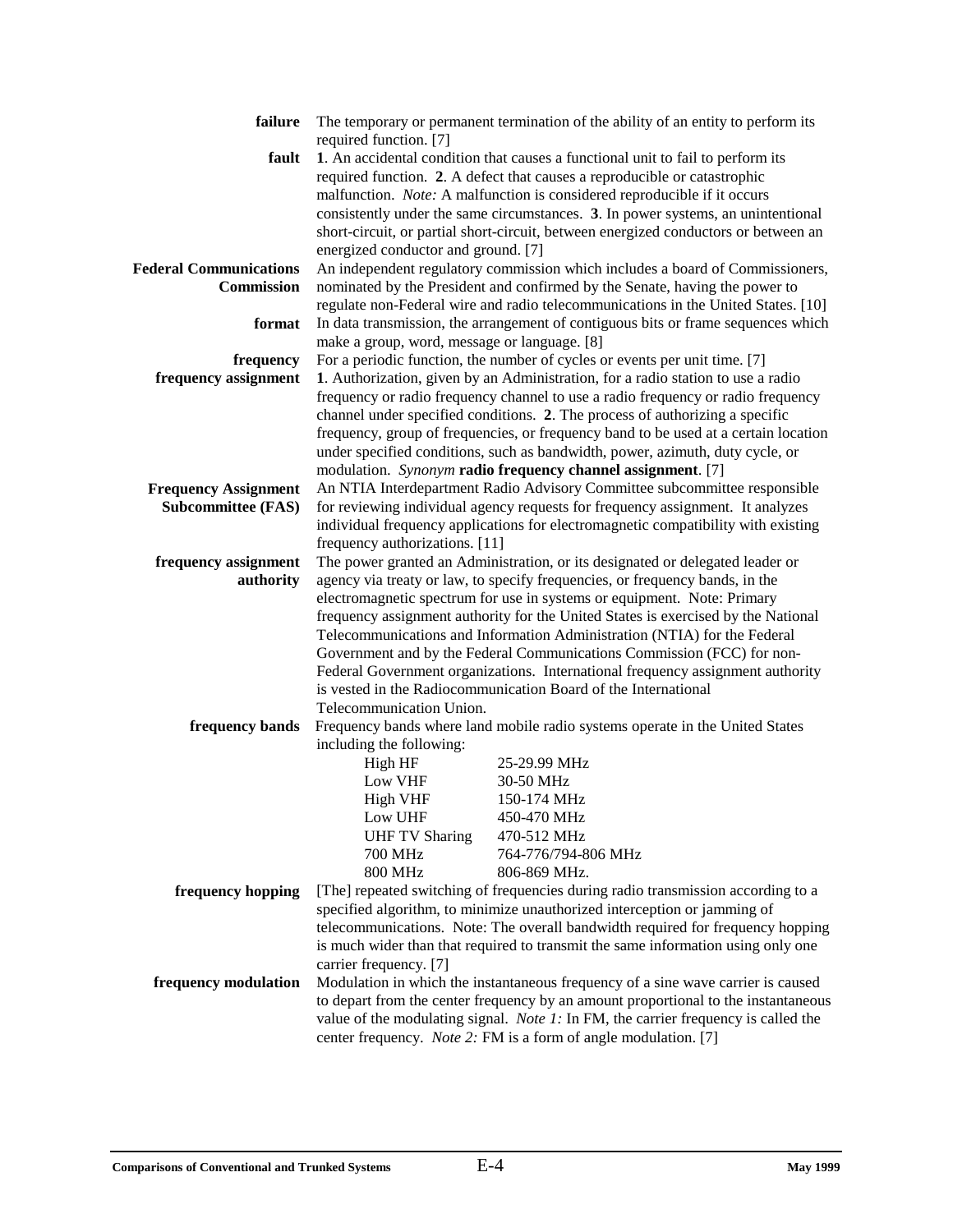| frequency sharing<br>frequency-division multiple<br>access (FDMA)<br>full-duplex operation | The assignment to or use of the same radio frequency by two or more stations that<br>are separated geographically or that use the frequency at different times. Note 1:<br>Frequency sharing reduces the potential for mutual interference where the<br>assignment of different frequencies to each user is not practical or possible. Note<br>2. In a communications net, frequency sharing does not pertain to stations that use<br>the same frequency. [7]<br>1. The use of frequency division to provide multiple and simultaneous<br>transmissions to a single transponder. [7] 2. A channel access method in which<br>different conversations are separated onto different frequencies. FDMA is<br>employed in narrowest bandwidth, multiple-licensed channel operation. [10]<br>An operating method in which transmission is permitted, simultaneously, in both<br>directions of a telecommunications channel. [8] |
|--------------------------------------------------------------------------------------------|---------------------------------------------------------------------------------------------------------------------------------------------------------------------------------------------------------------------------------------------------------------------------------------------------------------------------------------------------------------------------------------------------------------------------------------------------------------------------------------------------------------------------------------------------------------------------------------------------------------------------------------------------------------------------------------------------------------------------------------------------------------------------------------------------------------------------------------------------------------------------------------------------------------------------|
| $\mathbf G$                                                                                |                                                                                                                                                                                                                                                                                                                                                                                                                                                                                                                                                                                                                                                                                                                                                                                                                                                                                                                           |
| gateway<br>graceful degradation                                                            | 1. An interface that provides the necessary protocol translation between disparate<br>networks. [8] 2. A type of network relay that attaches two networks to build a<br>larger network. A translator of message formats and addresses, gateways typically<br>make connections through a modem to other mail systems or services. [10]<br>Degradation of a system in such a manner that it continues to operate, but provides                                                                                                                                                                                                                                                                                                                                                                                                                                                                                              |
|                                                                                            | a reduced level of service rather than failing completely. [7]                                                                                                                                                                                                                                                                                                                                                                                                                                                                                                                                                                                                                                                                                                                                                                                                                                                            |
| grade of service (GOS)<br>$\bf H$                                                          | 1. The probability of a call's being blocked or delayed more than a specified<br>interval, expressed as a decimal fraction. Note: Grade of service may be applied<br>to the busy hour or to some other specified period or set of traffic conditions.<br>Grade of service may be viewed independently from the perspective of incoming<br>versus outgoing calls, and is not necessarily equal in each direction. 2. In<br>telephony, the quality of service for which a circuit is designed or conditioned to<br>provide, e.g., voice grade or program grade. Note: Criteria for different grades of<br>service may include equalization for amplitude over a specified band of<br>frequencies, or in the case of digital data transported via analog circuits,<br>equalization for phase also. [7]                                                                                                                       |
| half-duplex operation                                                                      | Operation in which communication between two terminals occurs in either                                                                                                                                                                                                                                                                                                                                                                                                                                                                                                                                                                                                                                                                                                                                                                                                                                                   |
|                                                                                            | direction, but only one direction at a time. Note: Half-duplex operation may occur<br>on a half-duplex circuit or on a duplex circuit, but it may not occur on a simplex<br>circuit. Synonyms one-way reversible operation, two-way alternate operation.<br>$[7]$                                                                                                                                                                                                                                                                                                                                                                                                                                                                                                                                                                                                                                                         |
| handoff                                                                                    | In mobile systems, the process of transferring a call in progress from one site<br>transmitter and receiver and frequency pair to another site transmitter and receiver<br>using a different frequency pair without interruption of the call.                                                                                                                                                                                                                                                                                                                                                                                                                                                                                                                                                                                                                                                                             |
| heterodyne                                                                                 | 1. To generate new frequencies by mixing two or more signals in a nonlinear                                                                                                                                                                                                                                                                                                                                                                                                                                                                                                                                                                                                                                                                                                                                                                                                                                               |
|                                                                                            | device such as a vacuum tube, transistor, or diode mixer. Note: A<br>superheterodyne receiver converts any selected incoming frequency by heterodyne<br>action to a common intermediate frequency where amplification and selectivity<br>(filtering) are provided. 2. A frequency produced by mixing two or more signals<br>in a nonlinear device. [7]                                                                                                                                                                                                                                                                                                                                                                                                                                                                                                                                                                    |
| hybrid                                                                                     | A functional unit in which two or more different technologies are combined to<br>satisfy a given requirement. <i>Note:</i> Examples of hybrids include $(a)$ an electric<br>circuit having both vacuum tubes and transistors, $(b)$ a mixture of thin-film and<br>discrete integrated circuits, and $(c)$ a computer that has both analog and digital<br>capability.                                                                                                                                                                                                                                                                                                                                                                                                                                                                                                                                                      |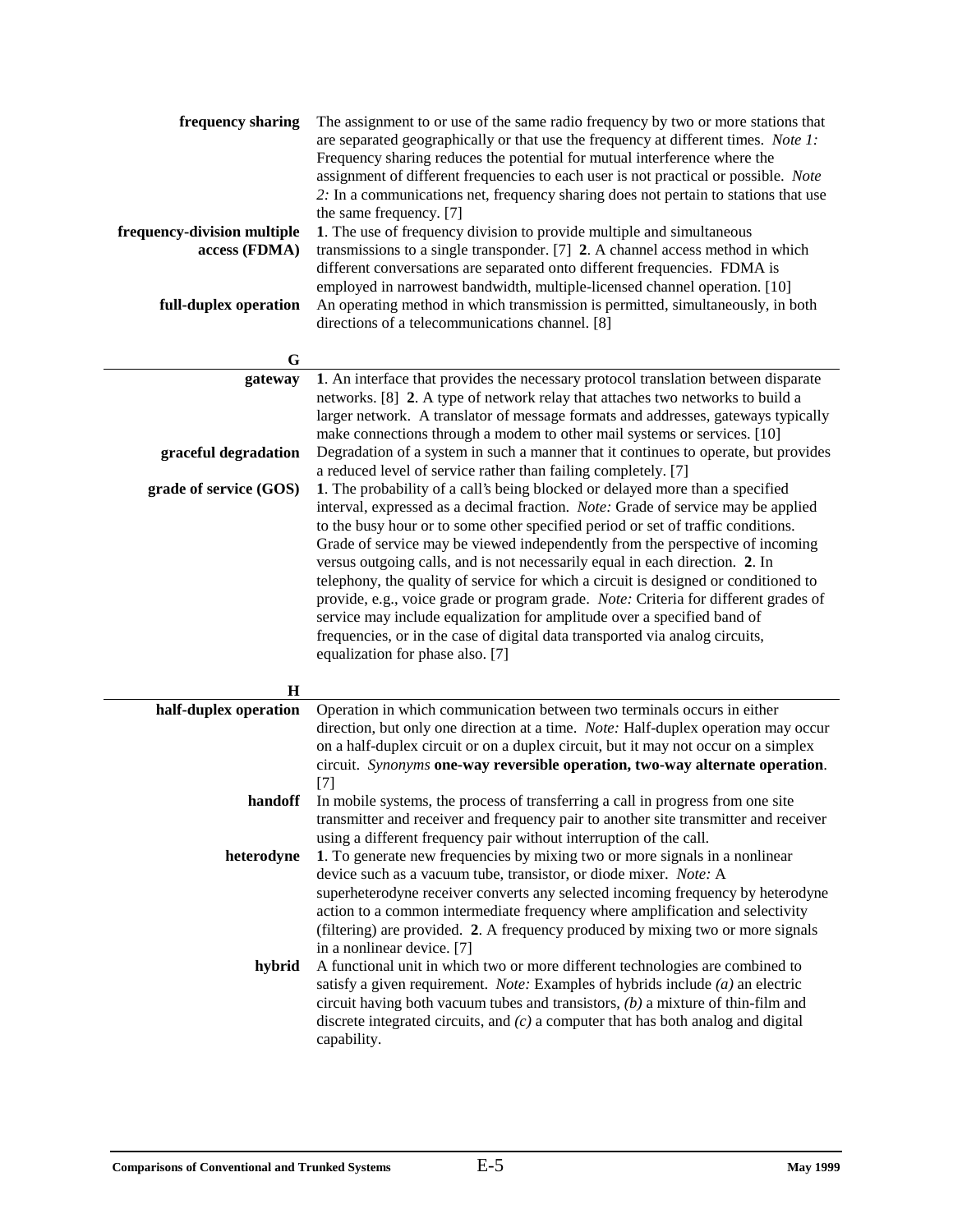| $\mathbf I$                  |                                                                                        |
|------------------------------|----------------------------------------------------------------------------------------|
| <b>Interdepartment Radio</b> | A committee of appointed Federal agency representatives that serve in an advisory      |
| <b>Advisory Committee</b>    | capacity to the Assistant Secretary of Commerce for Communications and                 |
| (IRAC)                       | Information, and Administrator, NTIA, in carrying out its spectrum management          |
|                              | activities. The IRAC comprises a main committee, four subcommittees, and an            |
|                              | international group. [11]                                                              |
| interference                 | The effect of unwanted energy due to one or a combination of emissions,                |
|                              | radiation, or inductions upon reception in a radiocommunication system,                |
|                              | manifested by any performance degradation, misinterpretation, or loss of               |
|                              | information which could be extracted in the absence of such unwanted energy. [7]       |
| intermodulation              | The production, in a nonlinear element of a system, of frequencies corresponding       |
|                              | to the sum and difference frequencies of the fundamentals and harmonics thereof        |
|                              | that are transmitted through the element. [7]                                          |
| interoperability             | 1. The ability of systems, units, or forces to provide services to and accept services |
|                              |                                                                                        |
|                              | from other systems, units, or forces and to use the services so exchanged to enable    |
|                              | them to operate effectively together. 2. The condition achieved among                  |
|                              | communications-electronics systems or items of communications-electronics              |
|                              | equipment when information or services can be exchanged directly and                   |
|                              | satisfactorily between them and/or their users. The degree of interoperability         |
|                              | should be defined when referring to specific cases. [7]                                |
| interoperability standard    | 1. A document that establishes engineering and technical requirements that are         |
|                              | necessary to be employed in the design of systems, units, or forces and to use the     |
|                              | services so exchanged to enable them to operate effectively together. [7] 2.           |
|                              | Established protocol that provide common interface. [10]                               |
| interoperation               | The use of interoperable systems, units, or forces. [7]                                |
| intersymbol interference     | 1. In a digital transmission system, distortion of the received signal, which          |
|                              | distortion is manifested in the temporal spreading and consequent overlap of           |
|                              | individual pulses to the degree that the receiver cannot reliably distinguish          |
|                              | between changes of state, i.e., between individual signal elements. Note 1: At a       |
|                              | certain threshold, intersymbol interference will compromise the integrity of the       |
|                              | received data. Note 2: Intersymbol interference attributable to the statistical nature |
|                              | of quantum mechanisms sets the fundamental limit to receiver sensitivity. [7]          |
|                              |                                                                                        |
| K                            |                                                                                        |
| key                          | The parameter defining an encryption code or method. [8]                               |
| kilohertz (kHz)              | A unit of frequency denoting one thousand $(10^3)$ Hz. [7]                             |
|                              |                                                                                        |
| L                            |                                                                                        |
| lost call                    | A call that has not been completed for any reason other than cases where the call      |
|                              | receiver (termination) is busy. [7]                                                    |
|                              |                                                                                        |
| M                            |                                                                                        |
| megahertz (MHz)              | A unit of frequency denoting one million $(10^6)$ Hz. [7]                              |
| modulation                   | The process, or result of the process, of varying a characteristic of a carrier, in    |
|                              | accordance with an information-bearing signal. [7]                                     |
| modulation scheme            | The technical process used for transmitting messages through a wireless radio          |
|                              | channel. [10]                                                                          |
| multicast                    | To transmit identical data simultaneously to a selected set of destinations in a       |
|                              | network.                                                                               |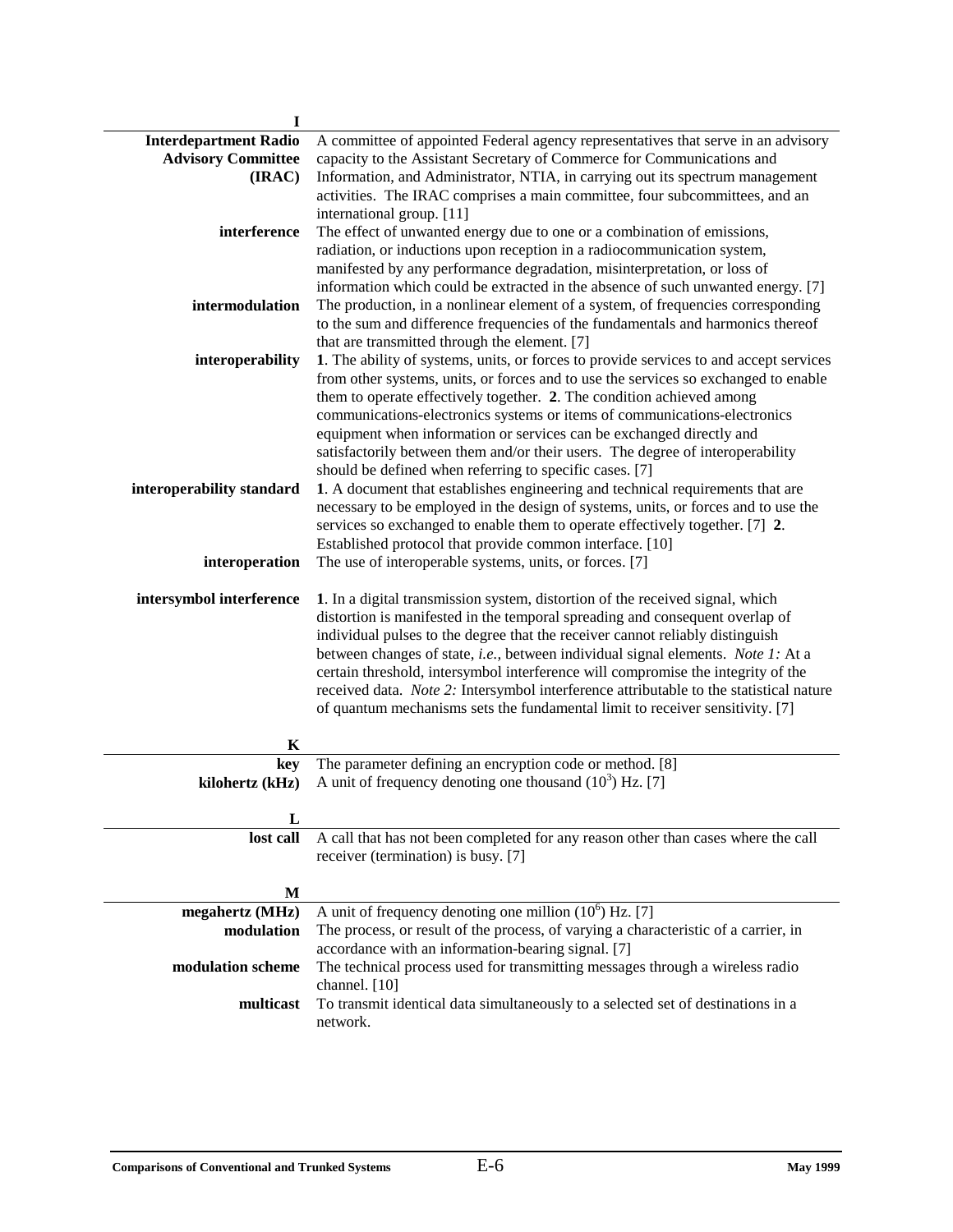| multipath<br>multiplexing<br>mutual aid channel | The propagation phenomenon that results in radio signal's reaching the receiving<br>antenna by two or more paths. Note 1: Causes of multipath include atmospheric<br>ducting, ionospheric reflection and refraction, and reflection from terrestrial<br>objects, such as mountains and buildings. Note 2: The effects of multipath include<br>constructive and destructive interference, and phase shifting of the signal. Note 3:<br>In facsimile and television transmission, multipath causes jitter and ghosting. [7]<br>The combining of two or more information channels onto a common transmission<br>medium. Note: In electrical communications, the two basic forms of multiplexing<br>are time-devision multiplexing (TDM) and frequency-division multiplexing<br>(FDM). [7]<br>A national or regional channel that has been set aside for use only in mutual aid<br>interoperability situations, usually with restrictions and guidelines governing<br>usage. [10] |
|-------------------------------------------------|-------------------------------------------------------------------------------------------------------------------------------------------------------------------------------------------------------------------------------------------------------------------------------------------------------------------------------------------------------------------------------------------------------------------------------------------------------------------------------------------------------------------------------------------------------------------------------------------------------------------------------------------------------------------------------------------------------------------------------------------------------------------------------------------------------------------------------------------------------------------------------------------------------------------------------------------------------------------------------|
| N                                               |                                                                                                                                                                                                                                                                                                                                                                                                                                                                                                                                                                                                                                                                                                                                                                                                                                                                                                                                                                               |
| narrowbanding<br><b>National</b>                | The migration to systems operating using narrower bandwidths.<br>The Executive Branch agency that serves as the President's principal advisor on                                                                                                                                                                                                                                                                                                                                                                                                                                                                                                                                                                                                                                                                                                                                                                                                                              |
| <b>Telecommunications and</b>                   | telecommunications and information policies and is responsible for managing the                                                                                                                                                                                                                                                                                                                                                                                                                                                                                                                                                                                                                                                                                                                                                                                                                                                                                               |
| <b>Information Administration</b>               | Federal Government's use of the radio spectrum.                                                                                                                                                                                                                                                                                                                                                                                                                                                                                                                                                                                                                                                                                                                                                                                                                                                                                                                               |
| network                                         | An interconnection of three of more communicating entities. [7]                                                                                                                                                                                                                                                                                                                                                                                                                                                                                                                                                                                                                                                                                                                                                                                                                                                                                                               |
|                                                 |                                                                                                                                                                                                                                                                                                                                                                                                                                                                                                                                                                                                                                                                                                                                                                                                                                                                                                                                                                               |
| $\mathbf 0$                                     |                                                                                                                                                                                                                                                                                                                                                                                                                                                                                                                                                                                                                                                                                                                                                                                                                                                                                                                                                                               |
| operation                                       | The method, act, process, or effect of using a device or system. [7]                                                                                                                                                                                                                                                                                                                                                                                                                                                                                                                                                                                                                                                                                                                                                                                                                                                                                                          |
| $\mathbf P$                                     |                                                                                                                                                                                                                                                                                                                                                                                                                                                                                                                                                                                                                                                                                                                                                                                                                                                                                                                                                                               |
| packet                                          | A sequence of binary digits, including data and control signals, that is transmitted                                                                                                                                                                                                                                                                                                                                                                                                                                                                                                                                                                                                                                                                                                                                                                                                                                                                                          |
| packet switching                                | and switched as a composite whole. The data, control signals and possibly error<br>control information, are arranged in a specific format. [8]<br>The process of routing and transferring data by means of addressed packets so that<br>a channel is occupied during the transmission of the packet only, and upon<br>completion of the transmission the channel is made available for the transfer of<br>other traffic. [8]                                                                                                                                                                                                                                                                                                                                                                                                                                                                                                                                                  |
| patch                                           | A control center subsystem that permits a mobile or portable radio on one channel                                                                                                                                                                                                                                                                                                                                                                                                                                                                                                                                                                                                                                                                                                                                                                                                                                                                                             |
|                                                 | to communicate with one or more radios on a different channel through the control<br>center console. [10]                                                                                                                                                                                                                                                                                                                                                                                                                                                                                                                                                                                                                                                                                                                                                                                                                                                                     |
| priority                                        | 1. Priority, unless specifically qualified, is the right to occupy a specific frequency                                                                                                                                                                                                                                                                                                                                                                                                                                                                                                                                                                                                                                                                                                                                                                                                                                                                                       |
|                                                 | for authorized uses, free of harmful interference from stations or other agencies.                                                                                                                                                                                                                                                                                                                                                                                                                                                                                                                                                                                                                                                                                                                                                                                                                                                                                            |
|                                                 | [7] 2. In voice communications systems, one of the levels of precedence assigned                                                                                                                                                                                                                                                                                                                                                                                                                                                                                                                                                                                                                                                                                                                                                                                                                                                                                              |
|                                                 | to a user unit for the purpose of preemption of communication services.                                                                                                                                                                                                                                                                                                                                                                                                                                                                                                                                                                                                                                                                                                                                                                                                                                                                                                       |
| propagation                                     | The motion of waves through or along a medium. Note: For electromagnetic                                                                                                                                                                                                                                                                                                                                                                                                                                                                                                                                                                                                                                                                                                                                                                                                                                                                                                      |
|                                                 | waves, propagation may occur in a vacuum as well as in material media. [7]                                                                                                                                                                                                                                                                                                                                                                                                                                                                                                                                                                                                                                                                                                                                                                                                                                                                                                    |
| protocol                                        | A set of unique rules specifying a sequence of actions necessary to perform a                                                                                                                                                                                                                                                                                                                                                                                                                                                                                                                                                                                                                                                                                                                                                                                                                                                                                                 |
| <b>PTT</b>                                      | communications function. [8]<br>Abbreviation for "Push-to-Talk," the switch on a subscriber unit which, when                                                                                                                                                                                                                                                                                                                                                                                                                                                                                                                                                                                                                                                                                                                                                                                                                                                                  |
|                                                 | pressed, causes the subscriber unit to transmit. [8]                                                                                                                                                                                                                                                                                                                                                                                                                                                                                                                                                                                                                                                                                                                                                                                                                                                                                                                          |
| push-to-talk (PTT)                              | In telephone or two-way radio systems, that method of communication over a                                                                                                                                                                                                                                                                                                                                                                                                                                                                                                                                                                                                                                                                                                                                                                                                                                                                                                    |
| operation                                       | speech circuit in which the talker is required to keep a switch operated while                                                                                                                                                                                                                                                                                                                                                                                                                                                                                                                                                                                                                                                                                                                                                                                                                                                                                                |
|                                                 | talking. Note: In two-way radio, push-to-talk operation must be used when the                                                                                                                                                                                                                                                                                                                                                                                                                                                                                                                                                                                                                                                                                                                                                                                                                                                                                                 |
|                                                 | same frequency is employed by both transmitters. For use in noisy environments,                                                                                                                                                                                                                                                                                                                                                                                                                                                                                                                                                                                                                                                                                                                                                                                                                                                                                               |
|                                                 | or for privacy, some telephone handsets have push-to-talk switches that allow the                                                                                                                                                                                                                                                                                                                                                                                                                                                                                                                                                                                                                                                                                                                                                                                                                                                                                             |
|                                                 | speaker to be heard only when the switch is activated. Synonym press-to-talk<br>operation. [7]                                                                                                                                                                                                                                                                                                                                                                                                                                                                                                                                                                                                                                                                                                                                                                                                                                                                                |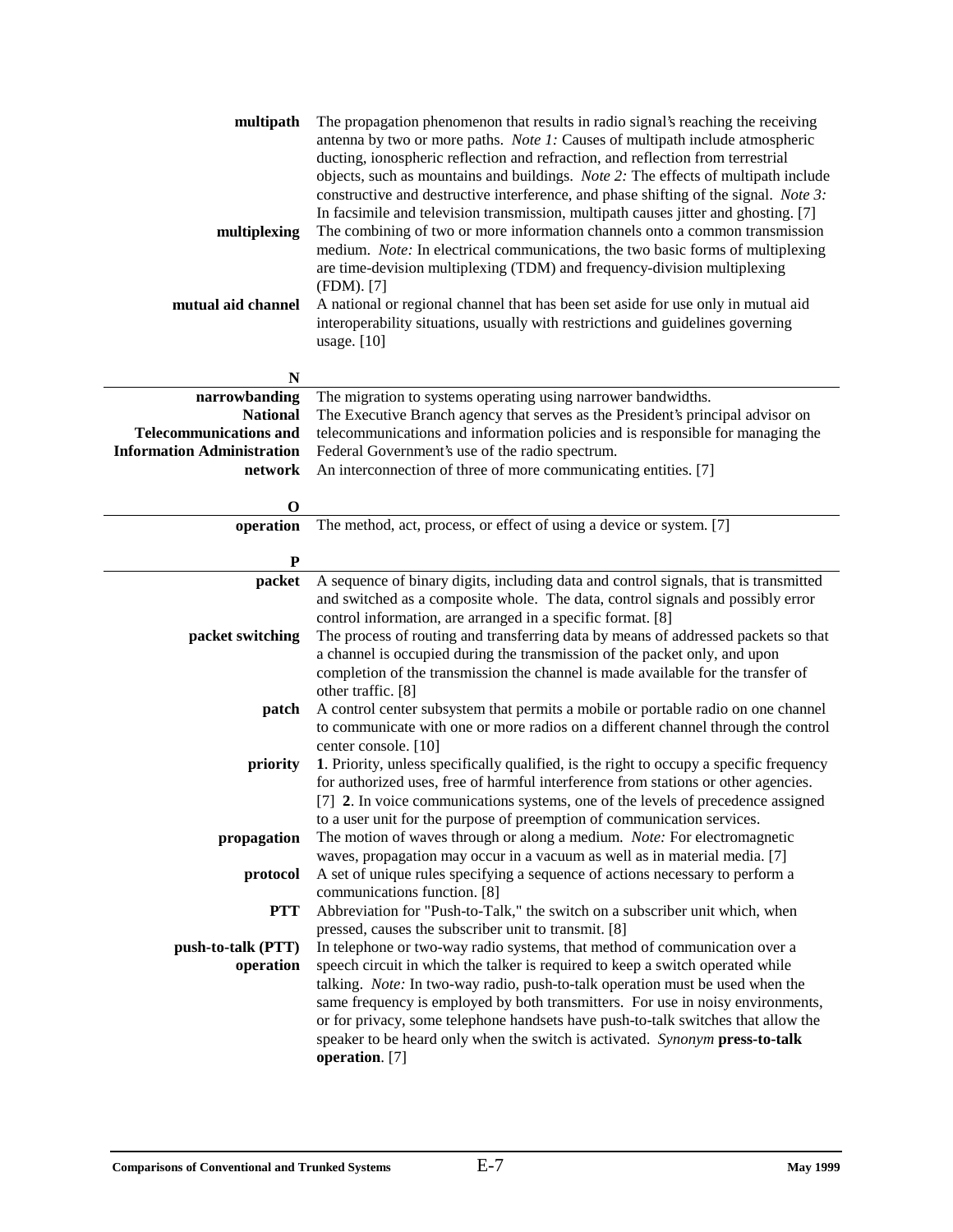| $\mathbf 0$          |                                                                                                                                           |
|----------------------|-------------------------------------------------------------------------------------------------------------------------------------------|
| quantization         | A process in which the continuous range of values of an analog signal is sampled                                                          |
|                      | and divided into non-overlapping (but not necessarily equal) subranges, and a                                                             |
|                      | discrete, unique value is assigned to each subrange. Note: An application of                                                              |
|                      | quantization is its use in pulse-code modulation. If the sampled signal value falls                                                       |
|                      | within a given subrange, the sample is assigned the corresponding discrete value                                                          |
|                      | for purposes of modulation and transmission. [7]                                                                                          |
| quantization noise   | Noise caused by the error of approximation in quantization. Note: Quantization                                                            |
|                      | noise is dependent on the particular quantization process used and the statistical                                                        |
|                      | characteristics of the quantized signal. Synonym quantizing noise. [7]                                                                    |
| queue                | A set of items, such as telephone calls or packets, arranged in sequence. Note:                                                           |
|                      | Queues are used to store events occurring at random times and to service them                                                             |
|                      | according to a prescribed discipline that may be fixed or adaptive. [7]                                                                   |
| queueing             | The process of entering elements into or removing elements from a queue. [7]                                                              |
| queueing delay       | In a radiocommunication system, the time between the completion of signaling by                                                           |
|                      | the call originator and the arrival of a permission to transmit to the call originator.                                                   |
| $\mathbf R$          |                                                                                                                                           |
| radio channel        | An assigned band of frequencies sufficient for radio communication. Note 1: The                                                           |
|                      | bandwidth of a radio channel depends upon the type of transmission and the                                                                |
|                      | frequency tolerance. Note 2: A channel is usually assigned for a specified radio                                                          |
|                      | service to be provided by a specified transmitter. [7]                                                                                    |
| radio equipment      | As defined in Federal Information Management Regulations, any equipment or                                                                |
|                      | interconnected system or subsystem of equipment (both transmission and                                                                    |
|                      | reception) that is used to communicate over a distance by modulating and radiating                                                        |
|                      | electromagnetic waves in space without artificial guide. This does not include                                                            |
|                      | such items as microwave, satellite, or cellular telephone equipment. [7]                                                                  |
| radio frequency (RF) | Any frequency within the electromagnetic spectrum normally associated with radio                                                          |
|                      | wave propagation. [7]                                                                                                                     |
| radiocommunication   | Telecommunication by means of radio waves. [7]                                                                                            |
| refarming            | An FCC effort to develop a strategy for using private land mobile radio (PLMR)                                                            |
|                      | spectrum allocations more effectively so as to meet future communications                                                                 |
|                      | requirements. This is to be accomplished primarily by dividing channel                                                                    |
|                      | bandwidths (i.e. narrowbanding). [10]                                                                                                     |
| relay                | Base station that typically receives signals on one frequency, processes and                                                              |
|                      | retransmits out on another frequency in order to extend talkout range. [10]                                                               |
| <b>RF</b> repeater   | 1. An analog device that amplifies an input signal regardless of its nature, <i>i.e.</i> ,                                                |
|                      | analog or digital. 2. A digital device that amplifies, reshapes, retimes, or performs                                                     |
|                      | a combination of any of these functions on a digital input signal for retransmission.                                                     |
|                      | Note: The term "repeater" originated with telegraphy and referred to an                                                                   |
|                      | electromechanical device used to regenerate telegraph signals. Use of the term has<br>continued in telephony and data communications. [7] |
|                      |                                                                                                                                           |

| signal            | The detectable transmitted energy which carries information from a transmitter to        |
|-------------------|------------------------------------------------------------------------------------------|
|                   | a receiver. [8]                                                                          |
| simplex operation | Operating method in which transmission is made possible alternately in each              |
|                   | direction of a telecommunication channel, for example by means of manual                 |
|                   | control. <i>Note:</i> In general, duplex operation and half-duplex operation require two |
|                   | frequencies in radiocommunication; simplex operation may use either one or two.          |
|                   | [7]                                                                                      |
|                   |                                                                                          |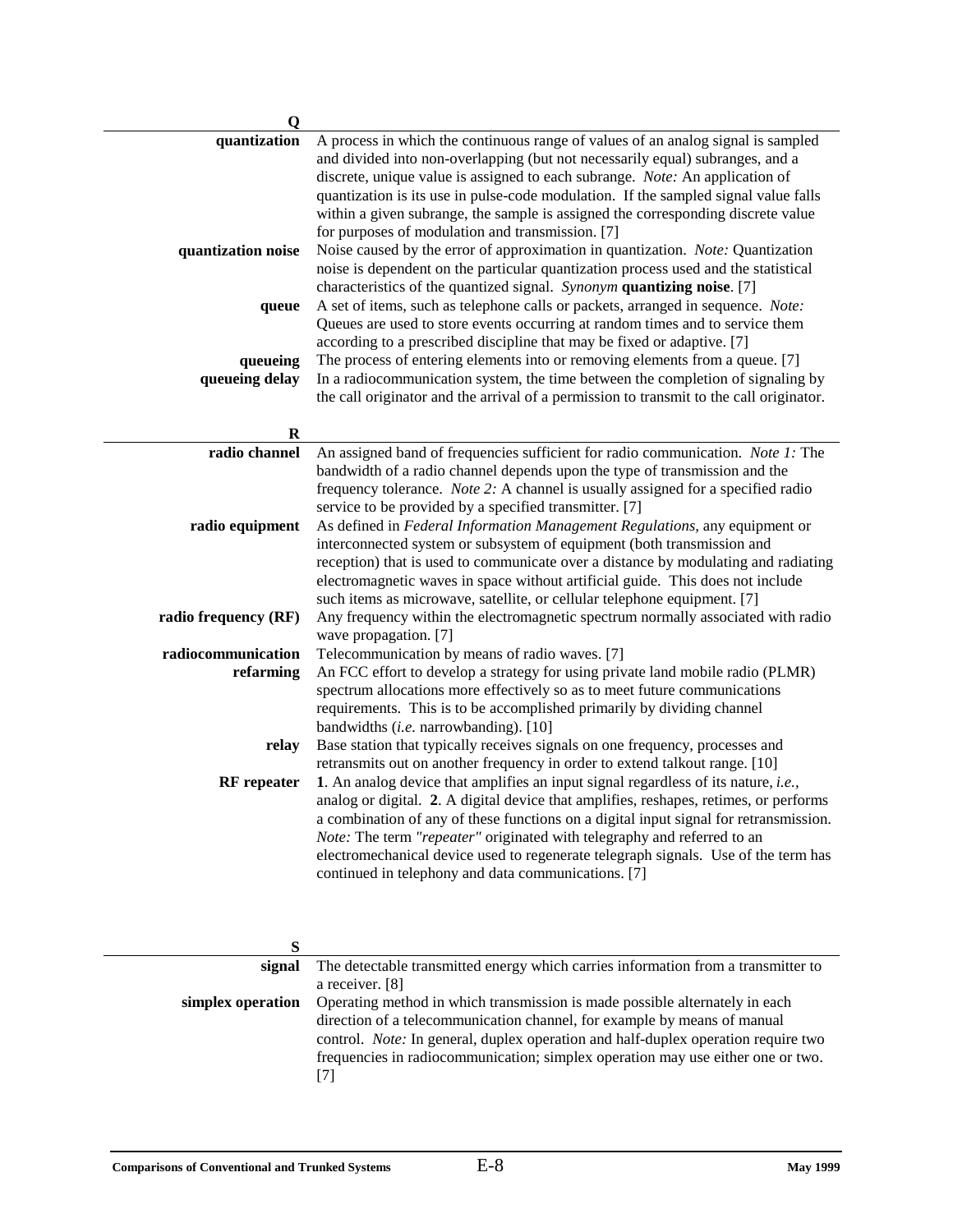| spectrum                  |                                            | The usable radio frequencies in the electromagnetic distribution. Specific                    |
|---------------------------|--------------------------------------------|-----------------------------------------------------------------------------------------------|
|                           |                                            | frequencies have been allocated to the public safety community. They include:                 |
|                           | High HF                                    | 25-29.99 MHz                                                                                  |
|                           | Low VHF                                    | 30-50 MHz                                                                                     |
|                           | <b>High VHF</b>                            | 150-174 MHz                                                                                   |
|                           | Low UHF                                    | 450-470 MHz                                                                                   |
|                           | <b>UHF TV Sharing</b>                      | 470-512 MHz                                                                                   |
|                           | <b>700 MHz</b>                             | 764-776/794-806 MHz                                                                           |
|                           | <b>800 MHz</b>                             | 806-869 MHz.                                                                                  |
| <b>Spectrum Planning</b>  |                                            | A subcommittee of the Interdepartment Radio Advisory Committee that reviews                   |
| <b>Subcommittee (SPS)</b> |                                            | agency requests for new, or major modifications to, communications or space                   |
|                           |                                            | systems for electromagnetic compatibility and regulatory compliance. [11]                     |
| spread spectrum           |                                            | 1. Telecommunications techniques in which a signal is transmitted in a bandwidth              |
|                           |                                            | considerably greater than the frequency content of the original information. Note:            |
|                           |                                            | Frequency hopping, direct sequence spreading, time scrambling, and combinations               |
|                           |                                            | of these techniques are forms of spread spectrum. 2. A signal structuring                     |
|                           |                                            | technique that employs direct sequence, frequency hopping or a hybrid of these,               |
|                           |                                            | which can be used for multiple access and/or multiple functions. This technique               |
|                           |                                            | decreases the potential interference to other receivers while achieving privacy and           |
|                           |                                            | increasing the immunity of spread spectrum receivers to noise and interference.               |
|                           |                                            |                                                                                               |
|                           |                                            | Spread spectrum generally makes use of a sequential noise-like signal structure to            |
|                           |                                            | spread the normally narrowband information signal over a relatively wide band of              |
|                           |                                            | frequencies. The receiver correlates the signals to retrieve the original information         |
|                           | signal. [7]                                |                                                                                               |
| squelch                   |                                            | A radio circuit that eliminates noise from the speaker when no transmitted signal is          |
|                           | present. [8]                               |                                                                                               |
| subcarrier                |                                            | A carrier used to modulate another carrier, and so on, so that there can be several           |
|                           |                                            | levels of subcarriers, i.e., several intermediate carriers. [7]                               |
| subscriber unit           |                                            | A mobile or portable radio unit used in a radio system. [8] Synonym user unit,                |
|                           | user radio.                                |                                                                                               |
| system                    |                                            | Any organized assembly of resources and procedures united and regulated by                    |
|                           |                                            | interaction of interdependence to accomplish a set of specific functions. [8]                 |
| system robustness         |                                            | The measure or extent of the ability of a system, such as a computer,                         |
|                           |                                            | communications, data processing, or weapons system, to continue to function                   |
|                           |                                            | despite the existence of faults in its component subsystems or parts. Note: System            |
|                           |                                            | performance may be diminished or otherwise altered until the faults are corrected.            |
|                           |                                            |                                                                                               |
| Т                         |                                            |                                                                                               |
| talk group                |                                            | A subgroup of radio users who share a common functional responsibility and, under             |
|                           |                                            | normal circumstances, only coordinate actions among themselves and do not require             |
|                           | radio interface with other subgroups. [10] |                                                                                               |
| telemetry                 |                                            | The use of telecommunication for automatically indicating or recording                        |
|                           |                                            | measurements at a distance from the measuring equipment. [7]                                  |
| terminal                  |                                            | A device capable of sending, receiving, or sending and receiving information over             |
|                           | a communications channel. [7]              |                                                                                               |
| throughput                |                                            | The number of bits, characters, or blocks passing through a data communication                |
|                           |                                            | system, or portion of that system. Note 1: Throughput may vary greatly from its               |
|                           |                                            | theoretical maximum. Note 2: Throughput is expressed in data units per period of              |
|                           | time. $[7]$                                |                                                                                               |
| throughput delay          |                                            | The total time in ms between the initiation of a voice or data signal, <i>i.e.</i> , push-to- |
|                           |                                            | talk, until the reception and identification of the identical signal at the received          |
|                           | output speaker or other device. [8]        |                                                                                               |
| TIA/EIA-102 Standards     |                                            | A joint government/industry standards-setting effort to develop technical standards           |
|                           |                                            | for the next generation of public safety radios, both voice and data. [10]                    |
|                           |                                            |                                                                                               |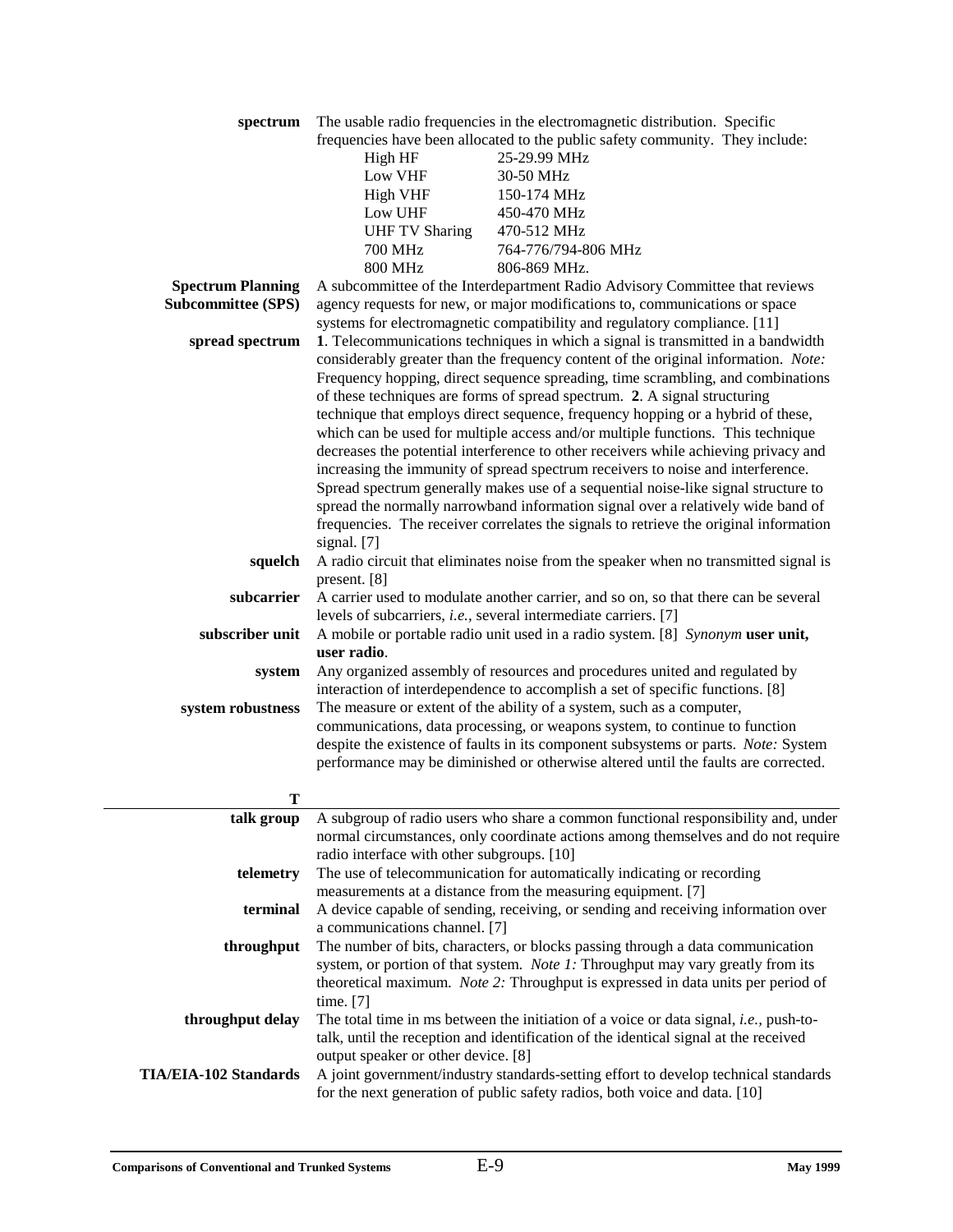| time division multiple access<br>(TDMA) | 1. A communications technique that uses a common channel (multipoint or<br>broadcast) for communications among multiple users by allocating unique time<br>slots to different users. Note: TDMA is used extensively in satellite systems, local<br>area networks, physical security systems, and combat-net radio systems. [7] 2. A                                                                                                                                                                                                                                                                                                                                         |
|-----------------------------------------|-----------------------------------------------------------------------------------------------------------------------------------------------------------------------------------------------------------------------------------------------------------------------------------------------------------------------------------------------------------------------------------------------------------------------------------------------------------------------------------------------------------------------------------------------------------------------------------------------------------------------------------------------------------------------------|
|                                         | channel access method in which different conversations are separated into<br>different time slots. [10]                                                                                                                                                                                                                                                                                                                                                                                                                                                                                                                                                                     |
| transceiver                             | A device that performs, within one chassis, both transmitting and receiving<br>functions. [7]                                                                                                                                                                                                                                                                                                                                                                                                                                                                                                                                                                               |
| transducer                              | A device for converting energy from one form to another for the purpose of<br>measurement of a physical quantity or for information transfer. [7]                                                                                                                                                                                                                                                                                                                                                                                                                                                                                                                           |
| transmission delay                      | The time in ms required for transmission of a voice frame or data packet through a<br>communication channel. [8]                                                                                                                                                                                                                                                                                                                                                                                                                                                                                                                                                            |
| transponder                             | An automatic device that receives, amplifies, and retransmits a signal on a<br>different frequency. [7] Synonym RF repeater.                                                                                                                                                                                                                                                                                                                                                                                                                                                                                                                                                |
| trunk                                   | A single transmission channel between two points that are switching centers or<br>nodes, or both. [8]                                                                                                                                                                                                                                                                                                                                                                                                                                                                                                                                                                       |
| trunked (system)                        | Systems with full feature sets in which all aspects of radio operation, including RF<br>channel selection and access, are centrally managed. [8]                                                                                                                                                                                                                                                                                                                                                                                                                                                                                                                            |
| trunking                                | An infrastructure dependent technique where communications resources,<br>comprised of more than one logical channel (trunk) are shared amongst system<br>users by means of an automatic resource allocation management technique based<br>upon statistical queueing theory and resident in the system's fixed infrastructure.<br>Typically usage requests follow a Poisson arrival process and the resource                                                                                                                                                                                                                                                                 |
|                                         | allocator assigns communications resources in response to requests form system<br>users. As demand for service exceeds system capability at that time, service must<br>be increasingly denied immediate access. This action is termed "blocking," with<br>the blocked service request being queued for a later service response. The offered<br>grade of service of the system is inversely proportional to the probability of                                                                                                                                                                                                                                              |
|                                         | blocking (e.g. lower probability of blocking offers a higher grade of service<br>potential). The dynamic resource allocation methodology of trunking results in the<br>establishment of functional channels defining resource availability by means of<br>dynamically allocating logical channels both to particular subscribers and for<br>specific functions. These functional channels can be used for the conveyance of<br>payload information, system control or a combination thereof. [8]                                                                                                                                                                            |
| trunked radio system                    | A system that integrates multiple channel pairs into a single system. When a user<br>wants to transmit a message, the trunked system automatically selects a currently<br>unused channel pair and assigns it to the user, decreasing the probability of having<br>to wait for a free channel for a given channel loading. [10]                                                                                                                                                                                                                                                                                                                                              |
| type 1 product                          | [A] classified or controlled cryptographic item endorsed by the National Security<br>Agency for securing classified and sensitive U.S. Government information, when<br>appropriately keyed. Note: The term refers only to products, and not to<br>information, key, services, or controls. Type 1 products contain classified<br>National Security Agency algorithms. They are available to U.S. Government<br>users, their contractors, and federally sponsored non-U.S. Government activities<br>subject to export restrictions in accordance with International Traffic in Arms<br>Regulation. [7]                                                                       |
| type 2 product                          | Unclassified cryptographic equipment, assembly, or component, endorsed by the<br>National Security Agency, for use in telecommunications and automated<br>information systems for the protection of national security information. Note: The<br>term refers only to products, and no to information, key, services, or controls.<br>Type 2 products may not be used for classified information, but contain classified<br>National Security Agency algorithms that distinguish them from products<br>containing the unclassified data algorithm. Type 2 products are subject to export<br>restrictions in accordance with the International Traffic in Arms Regulation. [7] |